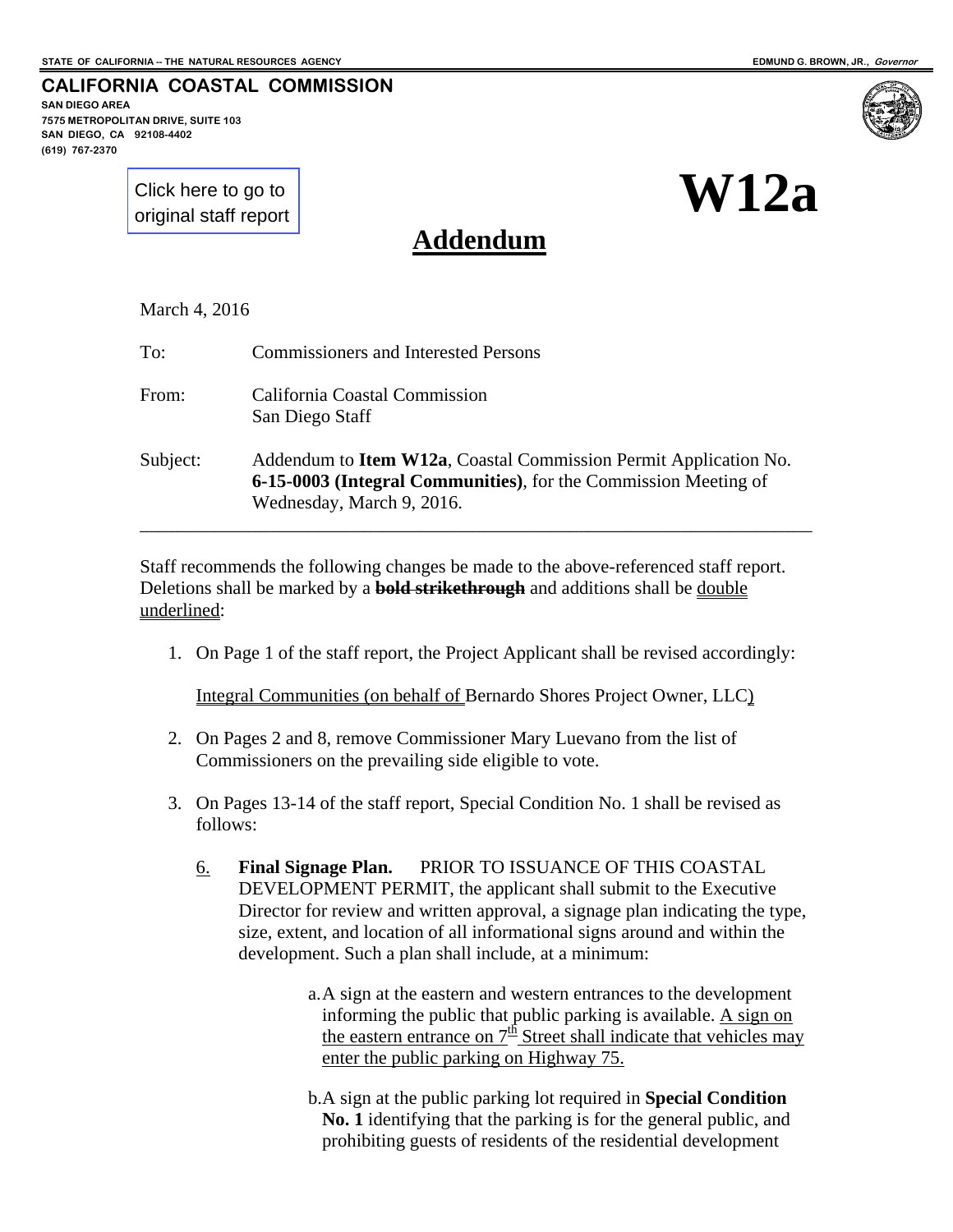from parking therein. The signage shall indicate: "Public parking. No resident or guest parking allowed."

- c.A sign at the western entrance to the public pedestrian/bike path informing the public that the path is open for public use.
- d. Three nature interpretive/educational signs of Commissionapproved design utilizing the Coastal Commission Coastal Access logo, one to be placed at each end of the public pedestrian and bike path, as well as one where the Phase I portion of the bike path turns into the Phase II portion at the northeast corner of the residential development. The signs/panels shall describe at a minimum the wetland plants and animals that can be found within San Diego Bay. The applicant shall demonstrate that the signs are acceptable to the City of Imperial Beach, California Department of Fish and Wildlife, and U.S. Fish and Wildlife.
- e.Signs and displays not explicitly permitted in this document shall require an amendment to this permit unless the Executive Director determines that no amendment is legally required.
- 4. On Page 30 of the staff report, the second paragraph shall be revised as follows:

The vehicular and pedestrian gates proposed at the entrances to the proposed residential development would create a significant impediment to public use. Not only would the gates themselves physically obstruct public access, but even in instances where public access is actually permitted through gates, their mere presence creates the appearance that the accessways are private and not available for general public use. The gates would create an impression of exclusivity and would serve as a deterrent to public access not just in the development itself but to the nearby coastal area. The proposed project would be open to the public and only include one emergency vehicle gate on  $7<sup>th</sup>$  Street. The residential development would also includes a **five** six-foot high tubular steel fence along the northwestern side of the proposed gated residential development, between the proposed residences and the proposed buffer area. In addition, the southwestern side of the project site next to Highway 75 will be fenced with a combination three-foot high masonry wall with two-foot tall tubular steel fence. The existing masonry wall would remain between the proposed residences and the abutting existing residences to the east. All of this walling could contribute to an,  $\frac{1}{2}$ conjunction with the proposed gates, would further exacerbate the appearance of exclusivity, but in the absence of entry gates at all the entrances except for  $7<sup>th</sup>$ Street, and with public access allowed across this property, such impacts will be minimal to the Bayfront development and surrounding coastal area.

5. On Pages 54-55 of the staff report, the second paragraph shall be revised as follows: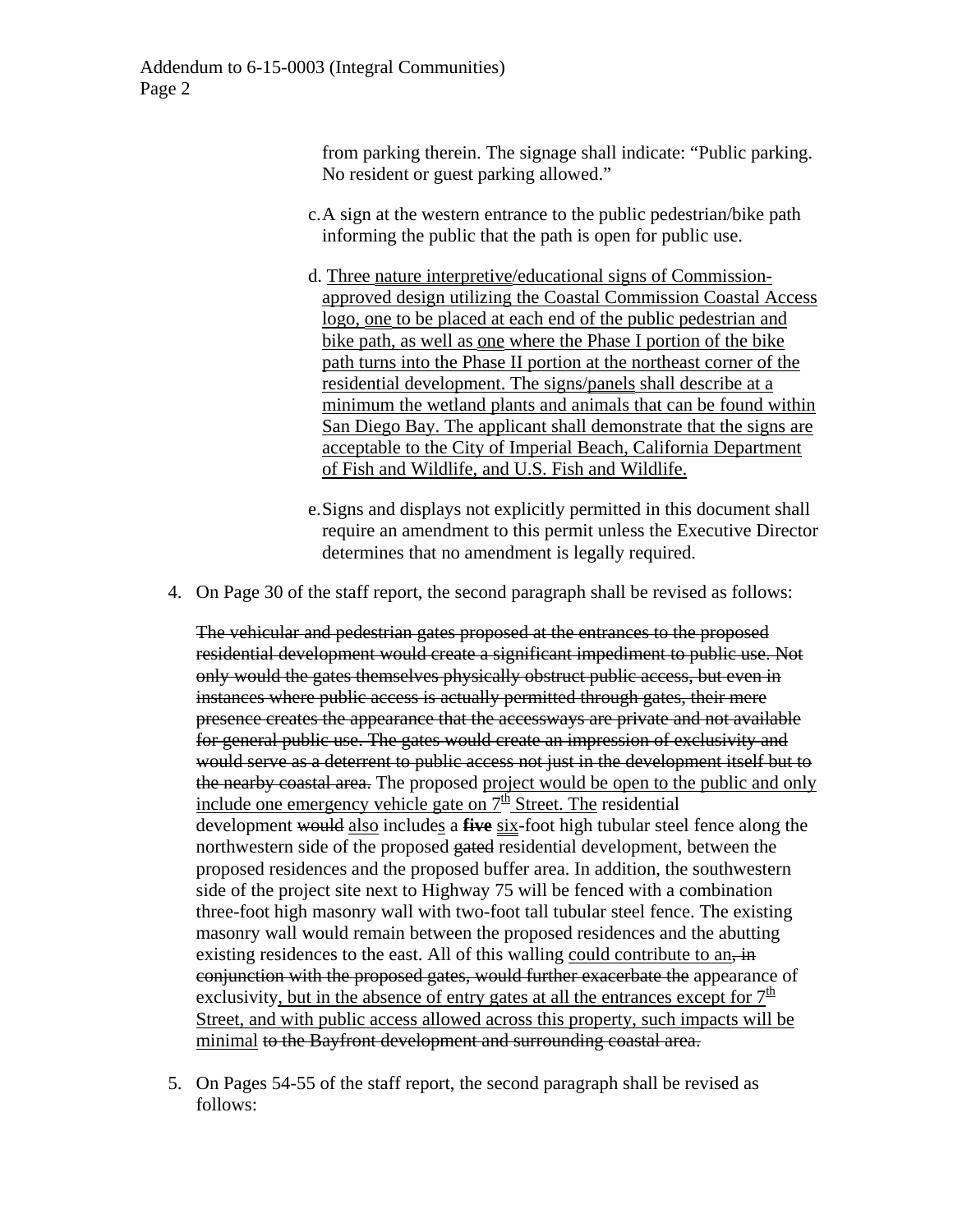Of the 184 190 attached townhomes proposed by the applicant, a total of 109 115 townhomes would be three stories in height, with a 40-ft. maximum height, ranging from 1,145 sq. ft. to 1,640 sq. ft. with attached two-car garages. The remaining 75 attached townhomes would be two stories in height, with a 26-ft. maximum height, ranging between 1,600 and 1,990 sq. ft. with attached two-car garages. All of the proposed townhomes would a maximum of 40 feet in height. All of the townhomes would be grouped together in a row home configuration averaging seven units in length, with some rows forming internal courtyards. The three proposed detached single family residences would be located on the easternmost portion of the project site next to the  $7<sup>th</sup>$  Street entrance and would be two stories, approximately 2,250 sq. ft. with attached two-car garages and 26 feet tall. The proposed project would also include a recreational area with pool facilities near the main western entrance off Highway 75. The applicant proposed to cluster the two-story townhomes in the northern portion of the development, closest to Pond 10A, with the three-story townhomes located in the northwestern and southern portions of the property, so as to create a "stepped back" appearance to the development and ease the visual transition from the open space area to the residential development. **and**

(G:\San Diego\Reports\2015\6-15-0003 Integral Communities REVISED FINDINGS stf rpt addendum.docx)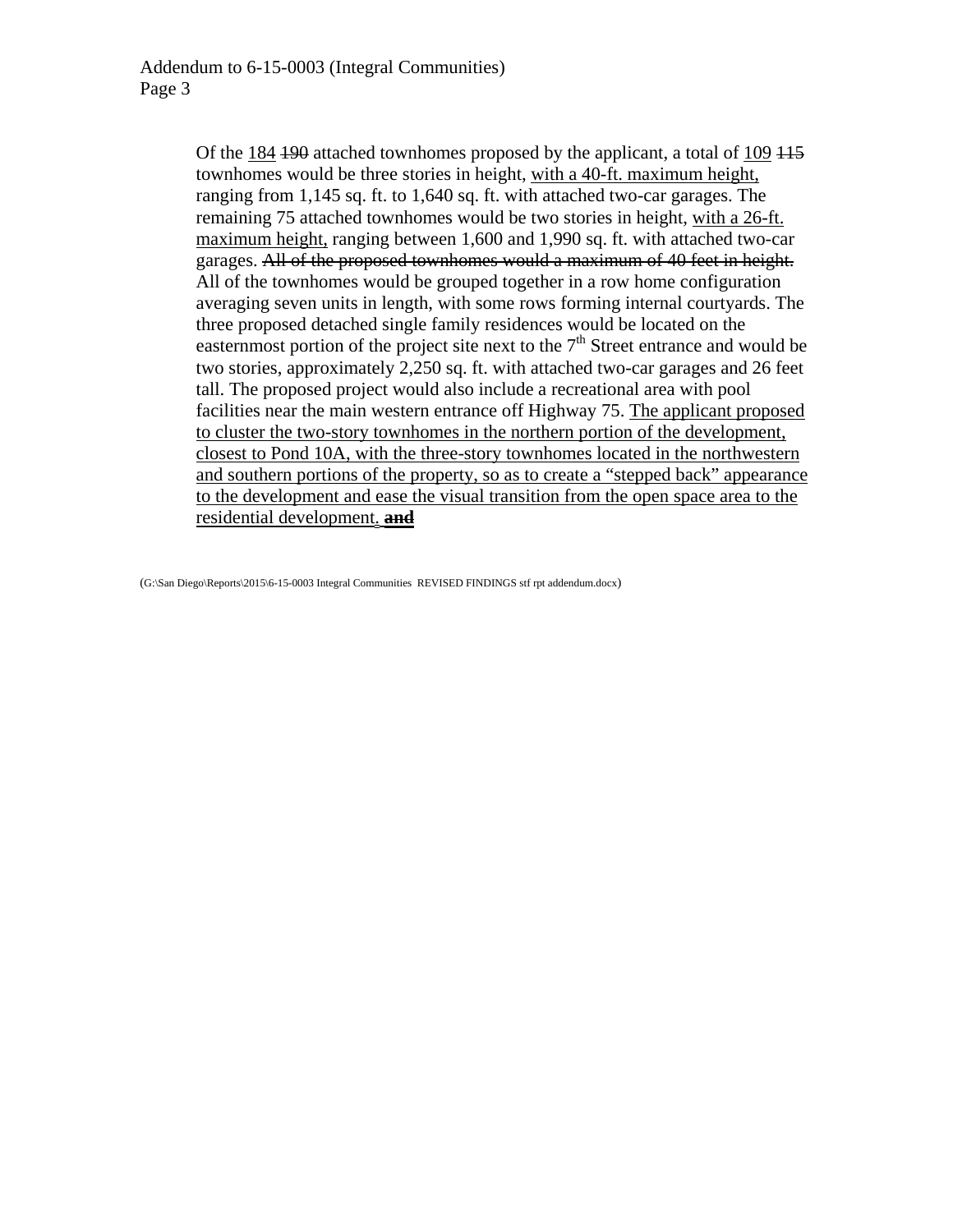7575 METROPOLITATION DRIVE, SUITE 103

SAN DIEGO, CA 92119- 4402 VOICE (415) 904- 5200 FAX (619) 767- 2370

<span id="page-3-0"></span>**CALIFORNIA COASTAL COMMISSION**



| Staff:               | A. Llerandi-SD |
|----------------------|----------------|
| <b>Staff Report:</b> | 2/18/16        |
| <b>Hearing Date:</b> | 3/9/16         |

# **REVISED CONDITIONS AND FINDINGS**

| 6-15-0003                                                                                                                                                                                                                                                                                                                 |  |
|---------------------------------------------------------------------------------------------------------------------------------------------------------------------------------------------------------------------------------------------------------------------------------------------------------------------------|--|
| <b>Bernardo Shores Project Owner, LLC</b>                                                                                                                                                                                                                                                                                 |  |
| Marc Perlman                                                                                                                                                                                                                                                                                                              |  |
| 500 Highway 75, Imperial Beach, San Diego County<br>$(APN: 625-140-20-00; 626-010-18-00)$                                                                                                                                                                                                                                 |  |
| Demolish existing 124-unit RV park and construct 184 190<br>two- and three-story townhomes and 3 single family<br>residences in a gated condominium subdivision; construct a<br>public pedestrian/bike path between Highway 75 and<br>Bayshore Bikeway, on a 10-acre site adjacent to Pond 10A<br>in South San Diego Bay. |  |
| Approval with conditions.                                                                                                                                                                                                                                                                                                 |  |
|                                                                                                                                                                                                                                                                                                                           |  |

# **STAFF NOTES**

Staff recommends the Commission adopt the following revised findings in support of the Commission's action on August 13, 2015. At the hearing, the applicant made several modifications to their proposal, proposing to eliminate a six-unit residential structure in the northwest corner of the property to create a view corridor and provide 10 public parking spaces, to relocate the proposed bioretention BMP outside of the 100-foot wetland buffer and resize it to treat runoff from both the residential development and Highway 75, to cluster the taller threestory structures away from the wetlands, improve the rear fencing on the properties adjacent to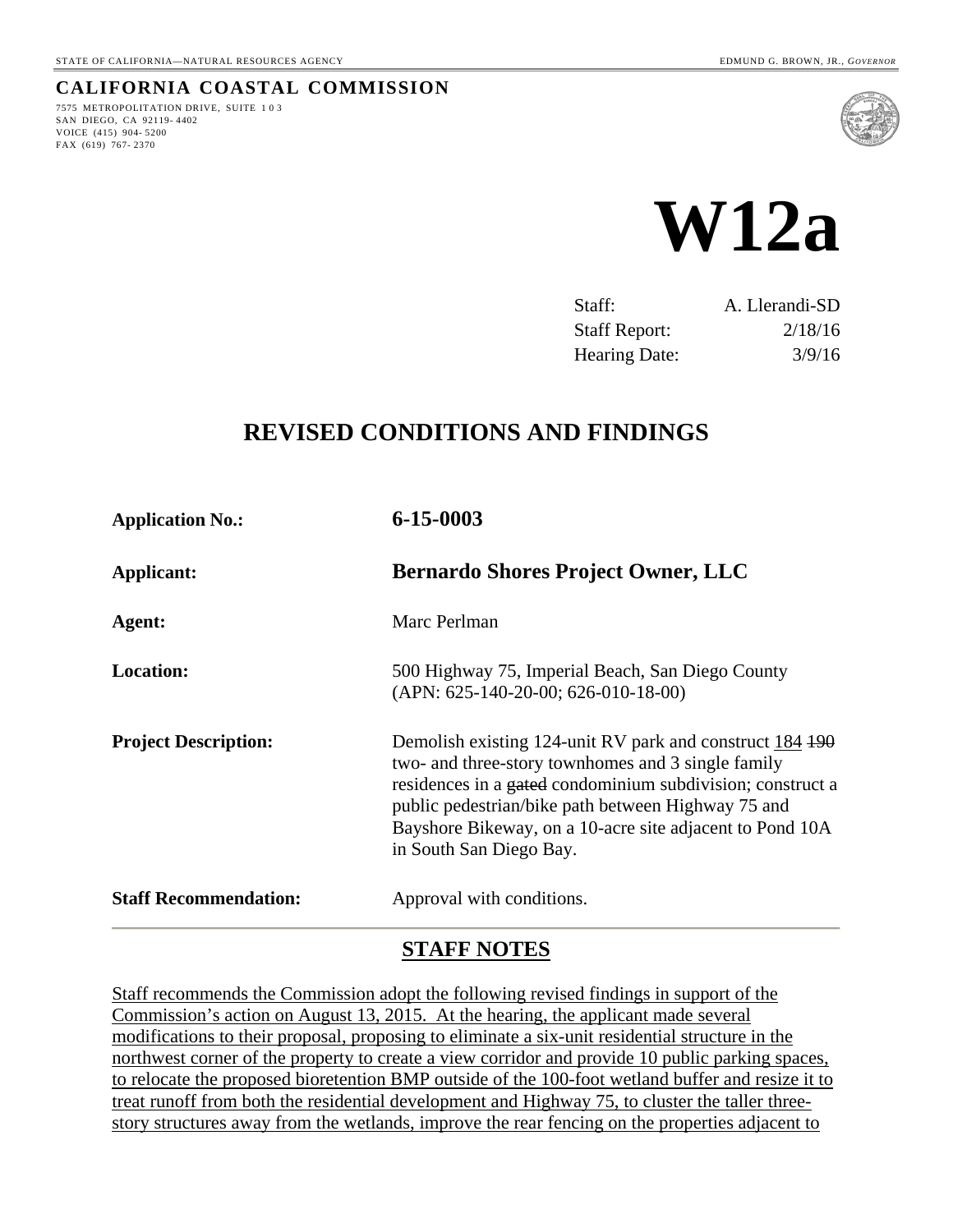the proposed public bike path, and to remove all entry gates from the project save for an emergency vehicular gate on  $7<sup>th</sup>$  Street. The Commission approved the permit, finding that the projected sea level rise was not a risk to the finished project as proposed, as required site grading to facilitate proper drainage would cause the structures to be at an elevation higher than the highest projected sea level for the year 2100. Given the specific geographic context of the project site at the beginning of a multi-mile stretch of Highway 75 that crosses the scenic Silver Strand, the Commission found impacts to existing public views of San Diego Bay over the property to be acceptable after modification by the applicant to delete a residential structure at the northwest corner of the property. The amended motion begins on Page 8. The amended Special Conditions begin on Page 9. Findings to support these modifications can be found starting on Page 24.

**Commissioners on Prevailing Side:** Bochco, Cox, Groom, Howell, Kinsey, Luevano, McClure, Mitchell, Turnbull-Sanders, Uranga, Vargas

# **SUMMARY OF STAFF RECOMMENDATION SUMMARY OF COMMISSION ACTION**

Staff is recommending approval of the proposed residential subdivision, with substantial revisions to the project and the allowable development envelope to protect and enhance public access, public views, and biological resources, and to avoid hazards associated with sea level rise. The applicant proposes a development in two phases. Phase I would be to demolish the existing 65 50-year old, 124-unit Bernardo Shores recreational vehicle (RV) park and construct a private gated community with 184 190 40-foot tall, attached townhomes and 3 detached, 26 foot tall single family residences, with an 8 10-foot wide public bicycle/pedestrian path running east from Highway 75 along the north of the residential development and temporarily terminating at the northeast corner of the development. Phase II would extend the public bicycle/pedestrian path north 1,300 feet along the east side of Pond 10A, connecting with the existing Bayshore Bikeway to the north. The 10.1-acre bayfront project site is located within the City of Imperial Beach in San Diego County, immediately south of a former salt pond (Pond 10A) which is part of the South San Diego Bay National Wildlife Refuge. The subject site is partially within the Commission's original permit jurisdiction and partially within the City's jurisdiction, appealable to the Commission. At the request of the City and the applicant, this proposed project is being processed as a consolidated permit, with Chapter 3 of the Coastal Act as the standard of review and the City's LCP being used as guidance.

Since early 2012, Commission staff has been working with the City of Imperial Beach and the project applicant in order to address the relevant Coastal Act policies governing residential development on the project site. Staff reviewed several different conceptual plans and provided direction at both in-person meetings and through formal comment letters in July 2013 and August 2014. After the application was formally submitted, staff requested that the applicant develop a variety of possible alternatives to the proposed project to address issues relating to sensitive habitat impacts, public access, view blockages, and water quality, among others. The applicant has been consistently cooperative and furnished multiple documents and exhibits aiding Commission staff in its analysis of the proposed project; however, no modifications to the originally proposed plan were acceptable to the applicant.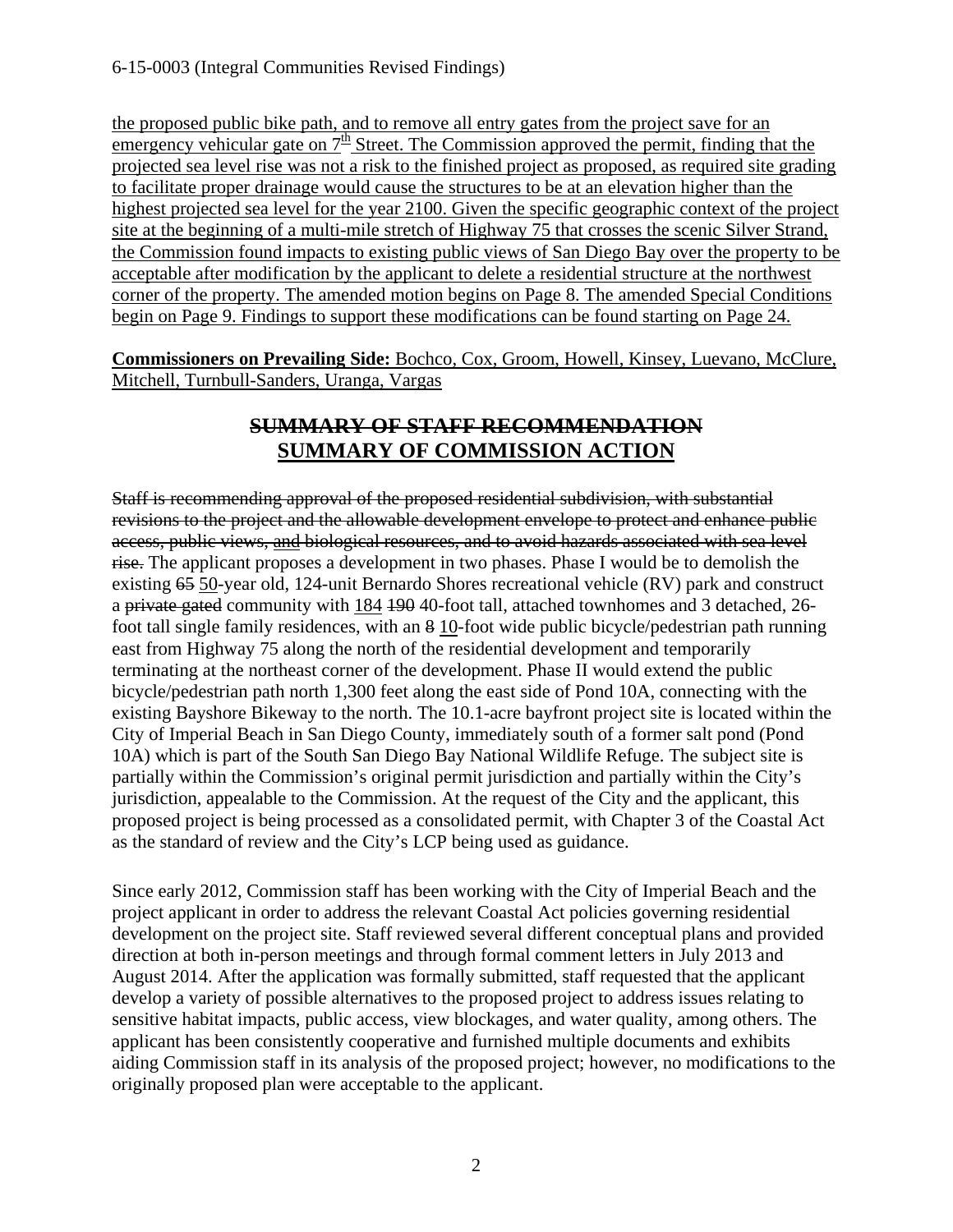The project site is a bayfront lot adjacent to Highway 75, a popular coastal access corridor and the main northern gateway to Imperial Beach. However, the proposed project would erect a gated community on the 10-acre site with no public access or parking despite being located between the first public road and the sea, The proposed project would construct a residential community in close proximity to the Bayshore Bikeway and the aforementioned National Wildlife Refuge. To address public access and views, there would be no gates along the perimeter of the development save for an emergency vehicular gate on  $7<sup>th</sup>$  Street. Within the development, a public parking lot of at least 10 spaces will be installed in the northwest corner of the property, and the resulting public view corridor over the northwest corner will be kept free of structures taller than 10-feet from existing or proposed grade – whichever is lower – so as to preserve pubic views of San Diego Bay. Construction of a gated community adjacent to the bay is contrary to the public access policies of the Coastal Act. Furthermore, the proposed project would only provide minimal guest parking, potentially leading to spillover onto public street parking used by the public to access the aforementioned coastal resources. Staff is recommending that all gates be removed, all internal streets be open to the public, that the main east/west street through the development be widened to allow creation of a bike lane and public parking on one side of the street, and that 10 public parking spaces be created for public access to the shoreline.

The second phase of the project would extend the new public bicycle/pedestrian path north to connect with the Bayshore Bikeway. The path would not be a part of the Bayshore Bikeway itself, but would create an additional connection between it and Highway 75. While the proposed extension would have public access benefits, the segment of the bike path along the panhandle east of Pond 10A would permanently impact approximately 0.24 0.14-acre of wetland vegetation adjacent to the National Wildlife Refuge. However, under Section 30233 of the Coastal Act, the Phase II portion of the public pedestrian/bike path with required nature interpretive/educational signage along the path, can be found to be a permissible use as a public nature study amenity. Construction of a path is not a permitted use under Section 30233 of the Coastal Act. There is already a connection to the Bayshore Bikeway from 7<sup>th</sup> Street, which is only 170 feet east of the proposed bike path. If the development were not proposed to be gated, the proposed street system would connect to  $7<sup>th</sup>$  Street and create a link to Highway 75 without impacting wetlands.

While permissible under the Coastal Act, the impacts to the 0.14-acre of wetlands in Phase II will still need to be mitigated at a 4-to-1 ratio. As such, the applicant is proposing to create 0.54acre of new wetland along the northern property boundary adjacent to the wetlands of Pond 10A. Because the existing RV park development covers the entirety of the property all the way up to the northern property line, the applicant's proposal to pull the development envelope southward to create a 100-foot buffer from the Pond 10A wetlands will improve the biological and water quality value of the site while creating space in which to install the 0.54-acre of wetland mitigation. Furthermore, the proposed mitigation for the impacts to wetlands would be located within the proposed 100-foot buffer area between the residential development and Pont 10A. This would be inappropriate because buffers are ecologically distinct from wetlands, and provide a number of habitat, protective, and aesthetic roles that are vital in conjunction with the wetlands themselves. The creation of wetlands within buffers would not only lead to a need for further buffers, but also interfere with the buffer's aforementioned roles.. Staff is recommending that the Phase II portion of the project be deleted.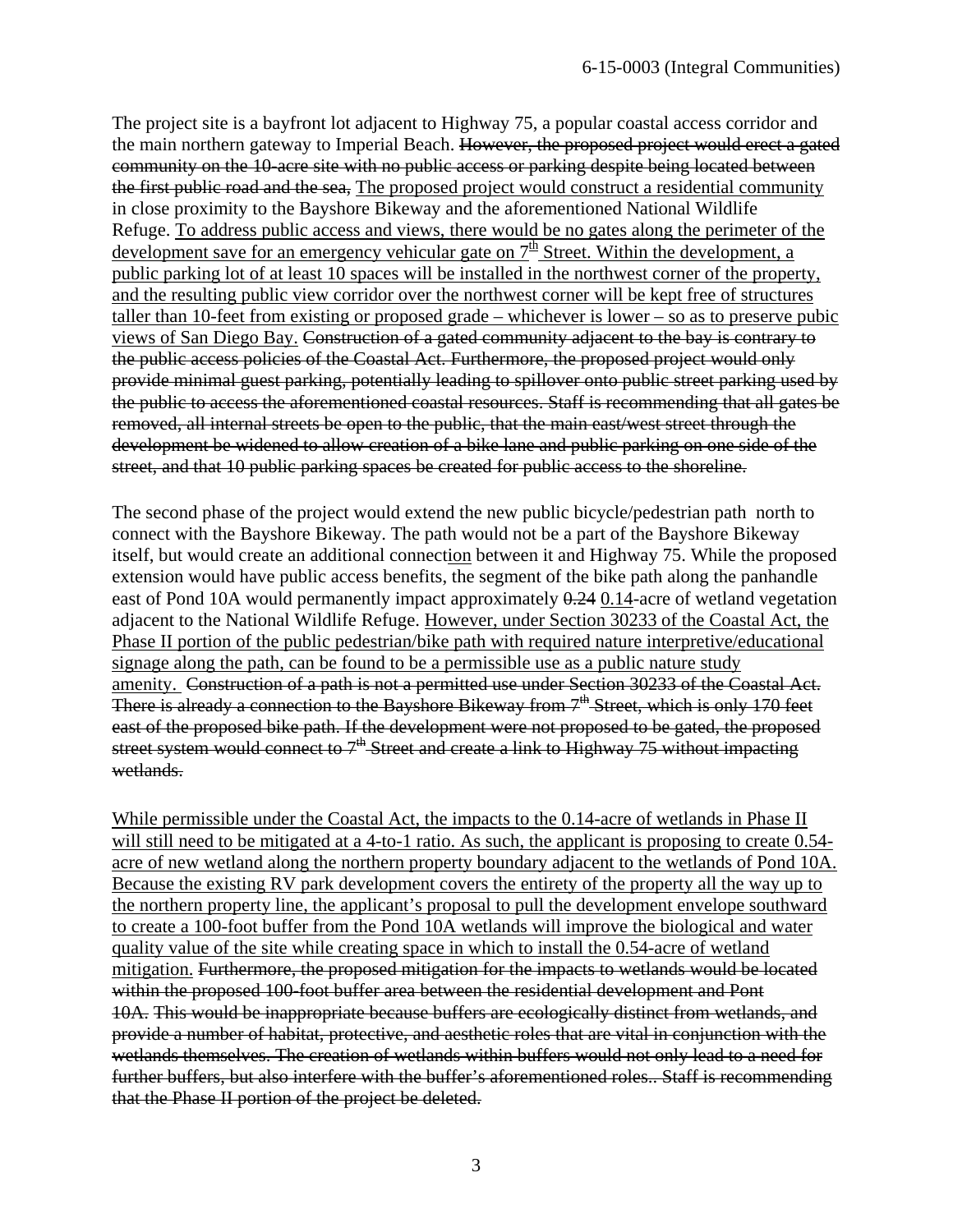## 6-15-0003 (Integral Communities Revised Findings)

The proposed residential development would also result in several significant impacts to coastal resources compared with the existing RV Park. Currently, there are expansive views of Pond 10 and the bay across the site from northbound Highway 75. The proposed project would reduce these existing views. However, the project proposes to keep the northwestern corner of the property free of residential development, placing a public parking lot there adjacent to the 100 foot wetland buffer and public pedestrian/bike path. This will reduce the impacts the project will have on current public views of San Diego Bay from Highway 75. The applicant also proposes to concentrate the taller residential structures away from the northern edge of the site and Pond 10A, helping to create a gradual transition from development to open space and fostering a stepped-back nature to the development. The proposed project would completely block the approximately 500-foot wide existing view corridor with rows of 40-foot tall townhomes. The proposed 193-unit residential development will also be of a height and density substantially higher than the surrounding community character, which would adversely impact the scenic quality of Pond 10A as seen from the Bayshore Bikeway and elsewhere.

In addition, a Sea Level and Extreme Water Level Analysis of the project site determined that the site is at risk from sea level rise by the year 2100. The existing RV park is the type of use that is very adaptable to sea level rise, as it involves only minor permanent structures and easily relocatable RV units. The more permanent structures proposed by this project will be more vulnerable to sea level rise. The site must undergo substantial grading in order to implement uniform drainage across the property for the proper functioning of the proposed water quality best management practices, however, which will elevate the proposed development so that the residential structures will be higher than the highest project sea level for the year 2100. Thus, the risk from sea level rise will be reduced. Additionally, the site is unique in that it is located at the very southern tip of San Diego Bay, at the opposite end from where the bay meets the Pacific Ocean, with an important public amenity – the Bayshore Bikeway – located to the north on a berm separating Pond 10A and the project site from the rest of the bay, resulting in a limited hydrological connection through a small culvert. In contrast, the proposed development consists of large, high-value, permanent structures built on fill. To address the sea level rise, the proposed project would import approximately 13,050 cubic yards of fill to raise the surface grade of the project site, mostly in the footprint of the projected sea level rise. However, this would effectively channelize this portion of the San Diego Bay coast, preventing the migration of wetlands, eliminating the wetland buffer, and forcing coastal waters into other areas of the bay, potentially increasing the sea level and flooding in those locations.

Finally, the proposed project would place a bioretention basin large enough to accommodate runoff into which runoff from all 187 193 residential units and Highway 75 outside of would be directed into the proposed wetland buffer, enhancing the water quality of runoff from the site compared to the current situation. For the reasons stated earlier, wetland buffers serve vital protective and habitat roles in conjunction with their adjacent wetlands, and occupation of any of a buffer area, especially half of it, would degrade the ability of the buffer to fulfill these roles.

After the staff report was written, the applicant's representative indicated that the applicant is willing to modify the proposed project to remove the western entrance gates on Highway 75, delete a 6-unit structure at the northwest corner of the project site to provide at least 10 on-site public parking spaces and lessen view blockage, relocate the proposed BMPs outside of the 100 foot wetland buffer, treat runoff entering the site from Highway 75, and set residences 25 feet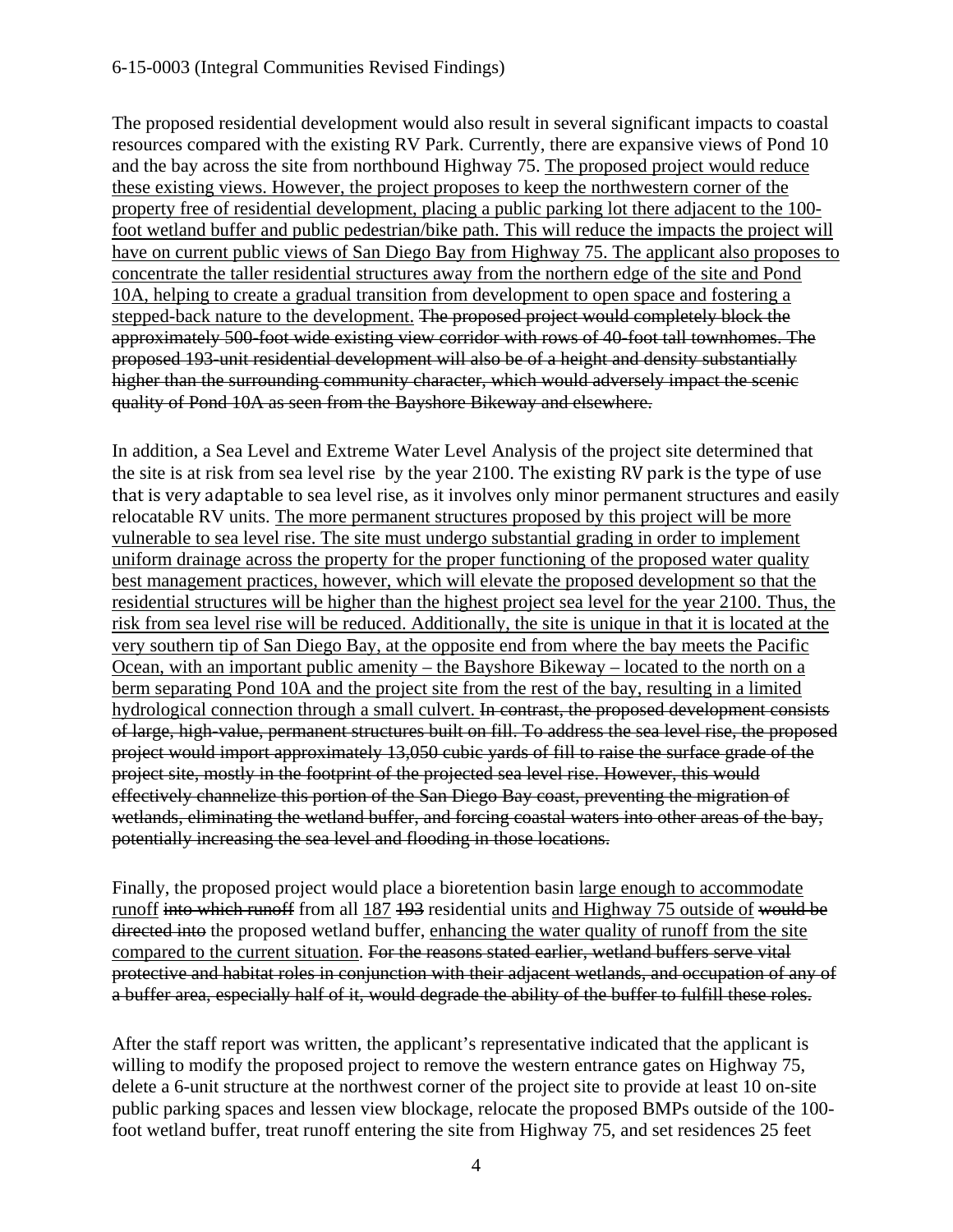back from the public pedestrian/bike path except for the two northeastern-most residences. However, the majority of the project would remain as originally proposed, meaning fill and new structures would be located in an area subject to risk from sea level rise, the vast majority of the existing public view from Highway 75 over the project site would be blocked, no public parking or bike traffic would be accommodated in or through the internal streets of the new development adjacent to the bayshore, and wetlands would still be lost to accommodate a public pedestrian/bike path. Thus, the issues regarding public access, sensitive habitat, sea level rise, and visual resources remain unresolved. Because the project modifications were made just prior to the Commission hearing, the majority of the discussion is the staff report refers to the project as originally proposed. As noted, the coastal resource impacts from the revised project remain essentially unchanged.

Therefore, staff is recommending special conditions that identify a development envelope within the project site that removes development out the existing view corridor and the area at risk for sea level rise, and provides a twenty-five foot setback from the proposed public pedestrian/bike path for all residential development to ensure the path is clearly accessible to the public. **Special Condition No. 1** would require revised final project plans that incorporate features such as no gates save for an emergency vehicular gate on  $7^{\underline{h}}$  Street, providing a view corridor and public parking in the northwest corner of the property, provision of wetland buffers and BMPs outside of said buffers, directing lighting away from habitat resources, utilization of bird strike measures, and a prohibition on chain link fences. modify the development to incorporate a 100-foot setback from the year 2100 mid-level projected sea level rise, relocate all BMPs out of the wetland buffer, set residential structures back 25 feet from the public pedestrian/ bike path, prevent development taller than 10 feet within the public view corridor, widen the main internal road to provide public parking and a demarcated bike path, provide a 10-space public parking lot, not construct any development in the panhandle east of Pond 10A, direct all lighting away from sensitive habitat, and install anti-reflective measures on all windows. **Special Condition No. 2** establishes a Long-Term Sea Level Rise Risk Zone. The Long-Term Sea Level Rise Risk Zone is the portion of the project site located between the 100-foot setback line from the year 2100 mid-level projected sea level rise and the 100-foot setback line from the year 2100 highest projected sea level rise. Within the Long-Term Sea Level Rise Risk Zone, residential development could occur; however, all structures within that zone – residential or otherwise – would be required to be designed so as to incorporate adaptive measures regarding flooding risk, such as being able to withstand periodic flooding or being ephemeral enough so as to be feasibly relocated inland. **Special Condition No. 2 3** requires that the development be phased so that the approved public pedestrian/bike path shall be completed prior to occupancy of the fiftieth residences. **Special Condition No. 3 4** requires a final landscape plan that utilizes native, drought-tolerant plants, water-saving irrigation, no landscaping taller than 10 feet in the public view corridor, and maintenance and pest control programs that emphasized non-chemical measures. **Special Condition No. 4 5** requires a post-development runoff plan that directs runoff into pervious areas and BMPs outside of the wetland buffer, as well as designs treatment facilities to adequately treat runoff currently entering the project site from Highway 75. **Special Condition No. 5 6** requires a final grading plan to be signed off by the Executive Director that allows at most balanced grading within the projected footprint of the highest level of sea level rise on the subject property. **Special Condition No. 6 7** requires a signage plan that places adequate signage around and within the development informing the public of the public access opportunities and amenities available within the development. **Special Condition No. 7 8** would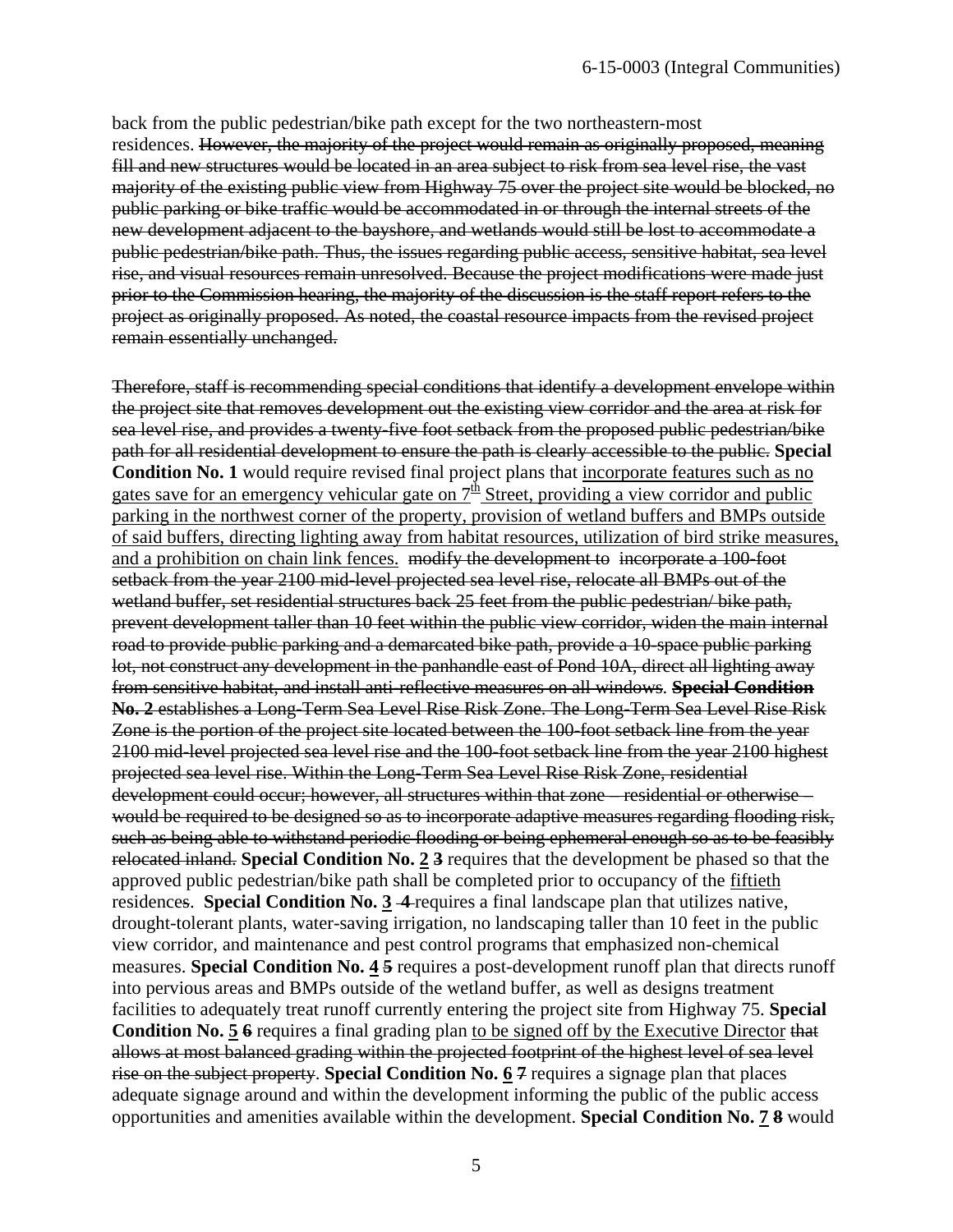require a final color board for the development that is compatible with the surrounding character and scenic resources and eschews usage of bright colors and accents. **Special Condition No. 8 9** would require a construction staging and storage plan that prohibits such activity within public spaces or parking areas. **Special Condition No. 9 10** would require a final stormwater pollution prevention plan that incorporates measures to protect coastal water quality from potential impacts arising from construction activity on the project site. **Special Condition No. 10 11** would require that all exported material be disposed of in a legal site outside of the Coastal Zone. **Special Condition No. 11 12** would require that the applicant and successors in interest to accept the risk of wave action and sea level rise on the project site. **Special Condition No. 12 13** would require a waiver of all future shoreline protection for the subject site so as to not alter the natural landforms of this portion of San Diego Bay. **Special Condition No. 13 14** would require an open space restriction be placed on the proposed wetland buffer and the panhandle along the east side of Pond 10A so as to keep them free of development and preserve their habitat value, save for the approved public pedestrian/bike path and related signage and fencing. **Special Condition No. 14 15** would require a sensitive species monitoring program to ensure that noise and similar impacts on wildlife in the adjacent Pond 10A are avoided to the greatest extent feasible during nesting season. Finally, **Special Condition No. 15 16** would require a general deed restriction to ensure that the protections required above run with the land and are implemented by the applicant and their successors in interest. **Special Condition No. 16** requires the applicant to draft a Fencing Plan for the Phase II public pedestrian/bike path, in coordination with the neighboring properties, so as to minimize impacts from public usage on the surrounding community. Finally, **Special Condition No. 17** requires the applicant to draft and submit for approval a Restoration and Monitoring Plan for the required wetland mitigation resulting from the impacts of the development on existing wetlands.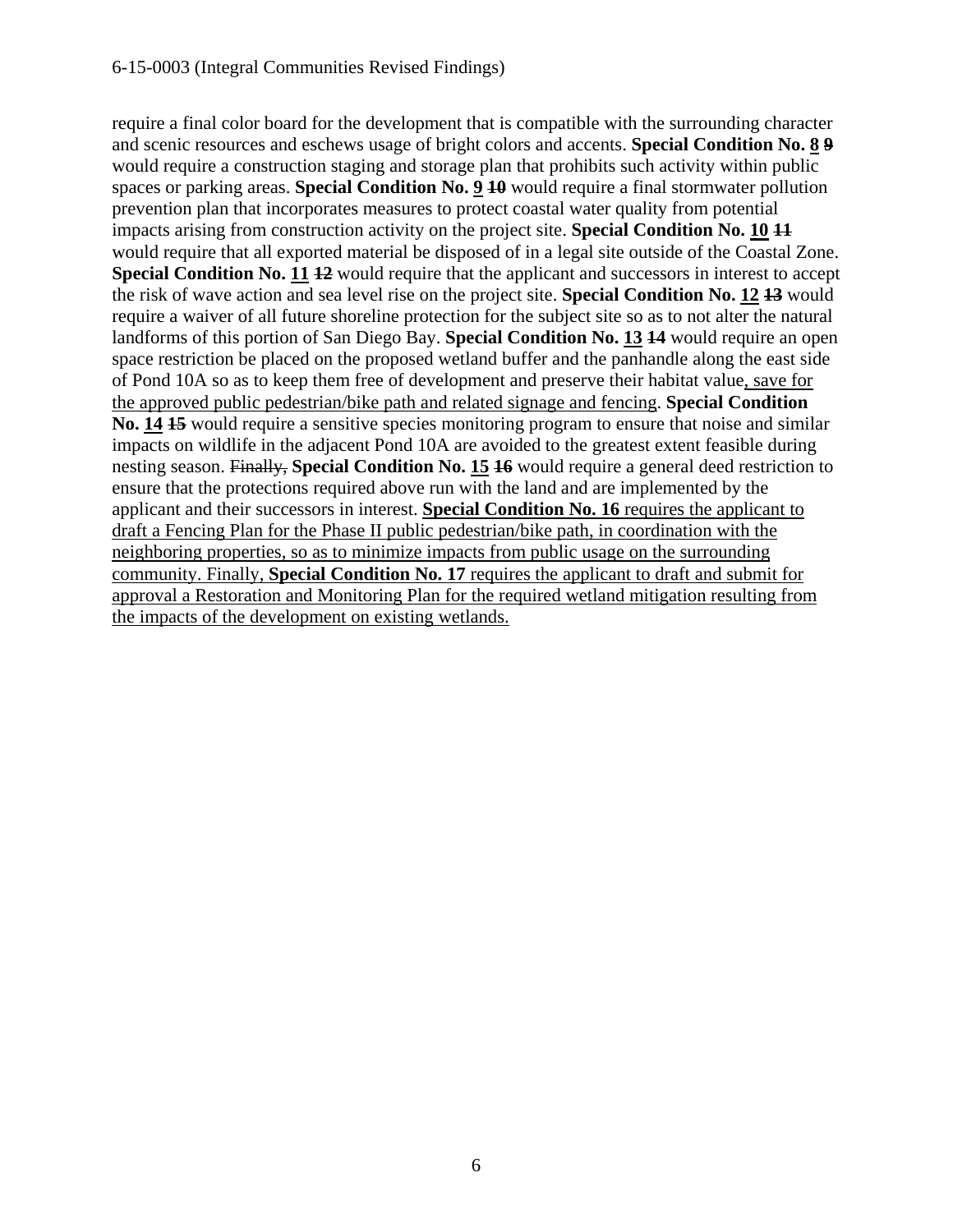# **TABLE OF CONTENTS**

| $A_{\cdot}$  |  |
|--------------|--|
| <b>B</b> .   |  |
| $\mathsf{C}$ |  |
| D.           |  |
| E.           |  |
| $\mathbf{F}$ |  |
| G.           |  |
| H.           |  |
| I.           |  |

# **APPENDICES**

[Appendix A – Substantive File Documents](#page-63-0)

# **EXHIBITS**

- Exhibit 1 Vicinity Map
- Exhibit 2 Aerial Map
- Exhibit 3 National Wildlife Refuge Map
- Exhibit 4 Pond 10A Culvert Connection
- Exhibit 5 Current Topographic Map
- Exhibit 6 Bio-map of Project Site
- Exhibit 7 Applicant's Proposed Site Plan & Mid-Level Sea Level Rise Setback
- Exhibit 8 Potential Alternative Site Plan & Mid-Level Sea Level Rise Setback
- Exhibit 9 Applicant's Proposed Site Plan & Highest Sea Level Rise Setback
- Exhibit 10 Potential Alternative Site Plan & Highest Sea Level Rise Setback
- Exhibit 11 View Survey Key
- Exhibit 12 Existing Public View No. 1
- Exhibit 13 Existing Public View No. 1 with proposed project
- Exhibit 14 Existing Public View No. 1 with potential alternative
- Exhibit 15 Existing Public View No. 2
- Exhibit 16 Existing Public View No. 2 with proposed project
- Exhibit 17 Existing Public View No. 2 with potential alternative
- Exhibit 18 Existing Public View No. 3
- Exhibit 19 Existing Public View No. 3 with proposed project
- Exhibit 20 Existing Public View No. 3 with potential alternative
- Exhibit 21 Letters in Support of Applicant's Proposed Bike Path
- Exhibit 22 Open Space Easement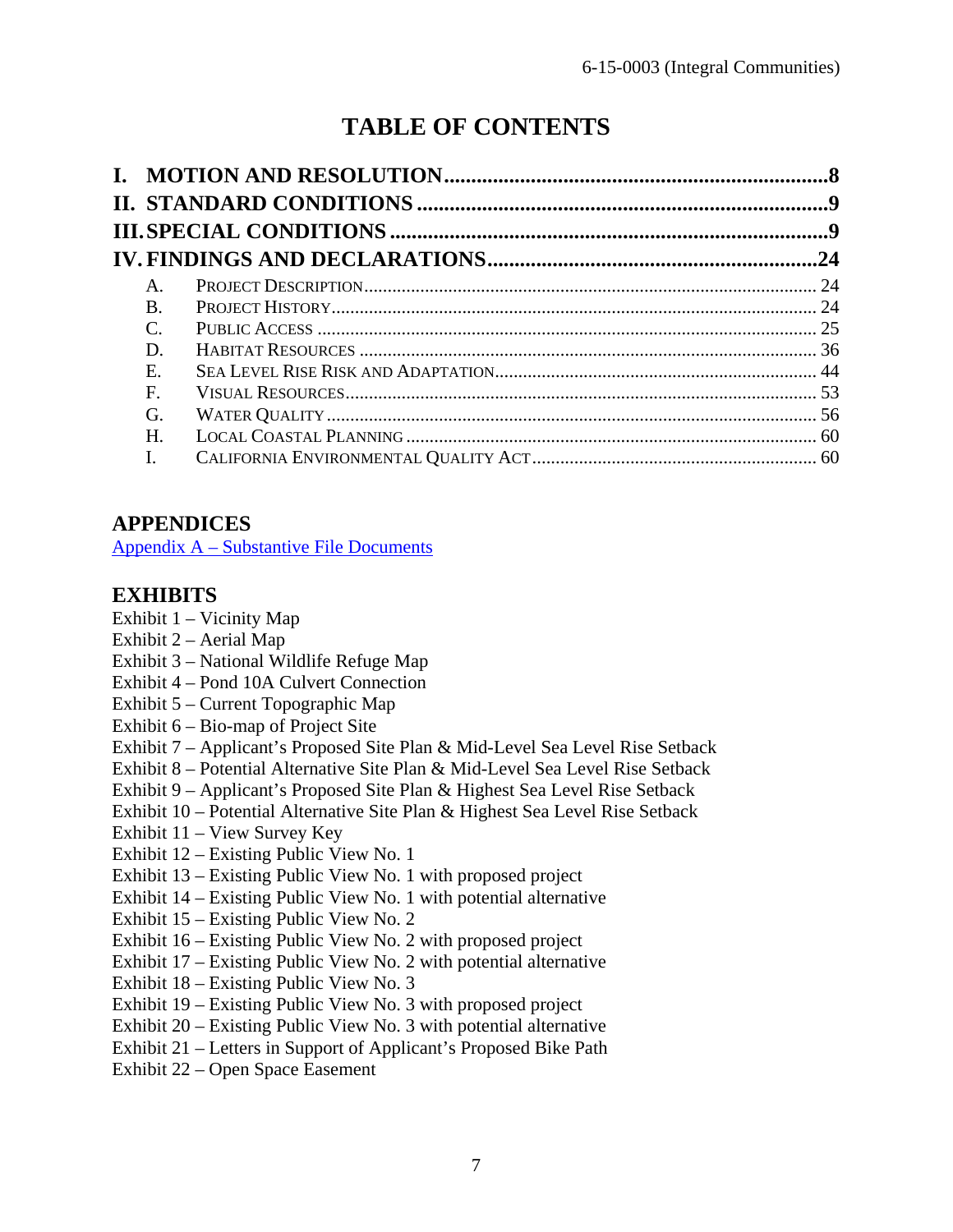# <span id="page-10-0"></span>**I. MOTION AND RESOLUTION**

# **Motion:**

*I move that the Commission adopt the revised findings in support of the Commission's action on August 13, 2015, concerning approval of Coastal Development Permit No. 6-15-0003.* 

Staff recommends a **YES** vote on the foregoing motion. Passage of this motion will result in adoption of revised findings as set forth in this staff report. The motion requires a majority vote of the members from the prevailing side present at the revised findings hearing, with at least three of the prevailing members voting. Only those Commissioners on the prevailing side of the Commission's action are eligible to vote on the revised findings. The Commissioners eligible to vote are:

Commissioners Bochco, Cox, Groom, Howell, Kinsey, Luevano, McClure, Mitchell, Turnbull-Sanders, Uranga, and Vargas.

# **Resolution:**

*The Commission hereby adopts the findings set forth below for Coastal Development Permit 6-15-0003 on the grounds that the findings support the Commission's decision on August 13, 2015, and accurately reflect the reasons for it.* 

#### **Motion:**

*I move that the Commission approve Coastal Development Permit 6-15-0003 subject to the conditions set forth in the staff recommendation.* 

Staff recommends a **YES** vote on the foregoing motion. Passage of this motion will result in conditional approval of the permit and adoption of the following resolution and findings. The motion passes only by affirmative vote of a majority of the Commissioners present.

#### **Resolution:**

*The Commission hereby approves Coastal Development Permit 6-15-0003 and adopts the findings set forth below on grounds that the development as conditioned will be in conformity with the policies of Chapter 3 of the Coastal Act and will not prejudice the ability of the local government having jurisdiction over the area to prepare a Local Coastal Program conforming to the provisions of Chapter 3. Approval of the permit complies with the California Environmental Quality Act because either 1) feasible mitigation measures and/or alternatives have been incorporated to substantially lessen any significant adverse effects of the development on the environment, or 2) there are no further feasible mitigation measures or alternatives that would substantially lessen any significant adverse impacts of the development on the environment.*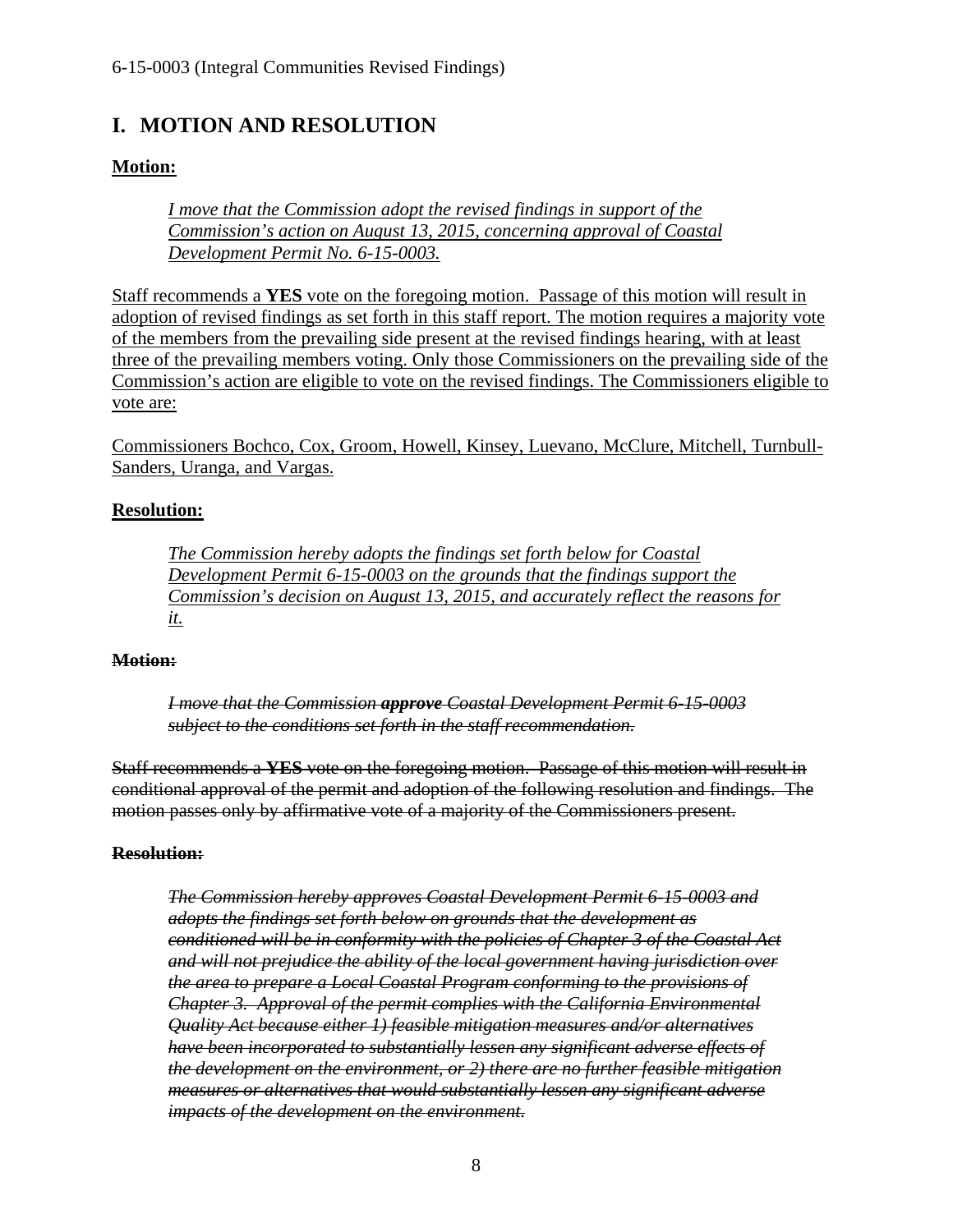# <span id="page-11-0"></span>**II. STANDARD CONDITIONS**

This permit is granted subject to the following standard conditions:

- 1. **Notice of Receipt and Acknowledgment**. The permit is not valid and development shall not commence until a copy of the permit, signed by the permittee or authorized agent, acknowledging receipt of the permit and acceptance of the terms and conditions, is returned to the Commission office.
- 2. **Expiration.** If development has not commenced, the permit will expire two years from the date on which the Commission voted on the application. Development shall be pursued in a diligent manner and completed in a reasonable period of time. Application for extension of the permit must be made prior to the expiration date.
- 3. **Interpretation.** Any questions of intent of interpretation of any condition will be resolved by the Executive Director or the Commission.
- 4. **Assignment.** The permit may be assigned to any qualified person, provided assignee files with the Commission an affidavit accepting all terms and conditions of the permit.
- 5. **Terms and Conditions Run with the Land.** These terms and conditions shall be perpetual, and it is the intention of the Commission and the permittee to bind all future owners and possessors of the subject property to the terms and conditions.

# <span id="page-11-1"></span>**III. SPECIAL CONDITIONS**

This permit is granted subject to the following special conditions:

- <span id="page-11-2"></span>1. **Revised Final Plans.** PRIOR TO ISSUANCE OF THIS COASTAL DEVELOPMENT PERMIT, the applicant shall submit to the Executive Director for review and written approval, final project plans for the proposed development, that have been stamped approved by the City of Imperial Beach. Said plans shall be in substantial conformance with the site plans submitted on January 2, 2015, but shall be revised to include the following:
	- a. No pedestrian or vehicular gates are permitted at any the entrance to the proposed development at Highway 75, and no pedestrian gates are permitted at the entrance to the proposed development on  $7^{\underline{th}}$  Street. All publicly and privately maintained streets, roads and public parking areas identified on revised plans shall be for public street purposes including, but not limited to, pedestrian, bicycle, and vehicular access. All streets, roads and public parking areas shall be open for use by the general public 24 hours per day, with the exception of standard limited parking restrictions for street sweeping/maintenance purposes. Except for the rear vehicular emergency gate at  $7<sup>th</sup>$  Street, L long term or permanent physical obstruction of streets, roads and public parking areas shall be prohibited. All public entry controls (e.g. gates, gate/guard houses, guards, signage, etc.) and restrictions on use by the general public (e.g. preferential parking districts, resident-only parking periods/permits, etc.)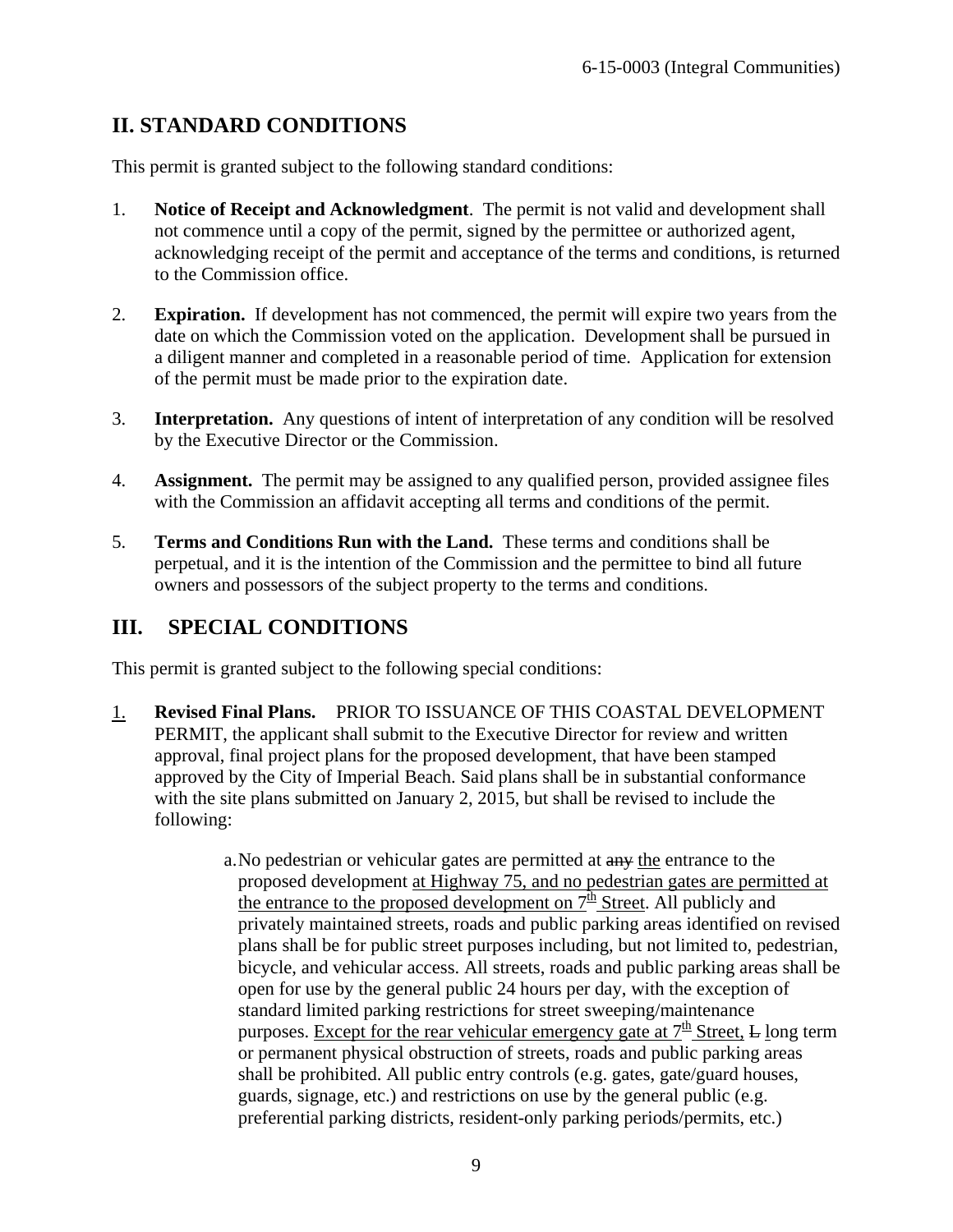associated with any streets or parking areas shall be prohibited. Access between the street ends and the public pedestrian/bike path shall be provided.

- b.A 100-foot buffer from the delineated wetlands on the northern property portion of the project site line shall be established. Within this buffer, no development shall be permitted, except for in the upper (inland) 50 feet of the buffer, a public pedestrian /bike path a minimum of 10-feet in width, a post and rail fence on the bayward side of the path and public access signage shall be constructed. This path shall terminate at the northeast corner of the residential development and provide access at that point into the development.
- c.Water quality BMPs, including, but not limited to, bioretention basins, shall be located outside the 100-foot wetland buffer.
- d. The three-story, six-unit residential building proposed on the northwest corner of the project site along Highway 75 shall be deleted from the project. A view corridor from Highway 75 shall be established over the site as shown on the Applicant's "Bernardo Shores Proposed Changes" submittal, received in the San Diego Coast Office on August 7, 2015, and identified as Exhibit No. 26 7 10. No structures taller than 10 feet in height as measured from existing or finished grade – whichever is lower – shall be erected within the view corridor. No landscaping taller than 10 feet, including raised planers, or with a growth potential of more than 10 feet, may be utilized in this view corridor.
- d.All residential structures shall be set back a minimum of 25 feet inland from the public path.
- e. A 100-foot setback shall be demarcated from the mid-level and highest projected sea level rise for the year 2100, disregarding levees and culverts, as calculated in the Sea Level and Extreme Water Level Analysis revised March 6, 2015 and shown in Exhibit Nos. 7-10. Only those at-grade and accessory improvements not expressly prohibited by this condition may be located seaward of the setback line for the mid-level sea level rise projection.
- f. The area of the project site located between the 100-foot setback of the midlevel projected sea level rise and the highest projected sea level rise for the year 2100 shall be identified as the "Long-Term Sea Level Rise Risk Zone," and structures located in this area shall be developed in accordance with the Design and Management of Structures in the Long-Term Sea-Level Rise Risk Zone approved by the Executive Director in accordance with Special Condition No 2.
- g.A view corridor from Highway 75 shall be established over the site as shown on Exhibit Nos. 7-10. No structures taller than 10 feet in height as measured from existing or finished grade – whichever is lower – shall be erected within the view corridor. No landscaping taller than 10 feet, including raised planters, or with a growth potential of more than 10 feet, may be utilized in this view corridor.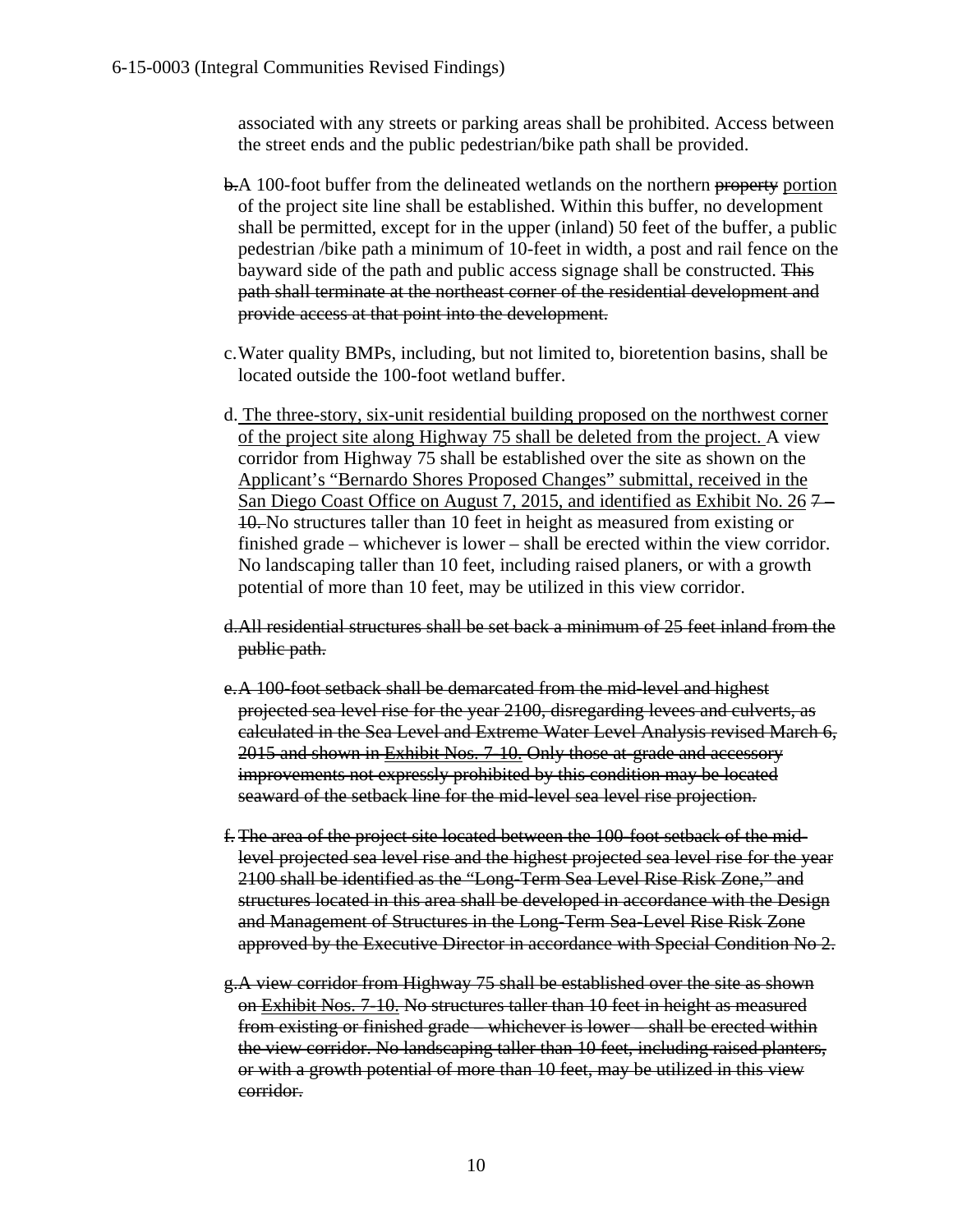- h. The main internal east-west road connecting the project site's western entrance on Highway 75 and the eastern entrance on  $7<sup>th</sup>$  Street shall be built to public standards and sufficiently widened to permit public parking on one side and a demarcated bike lane on the other, in addition to any lanes of vehicular traffic.
- e.In addition to any public parking located along internal streets, the project shall include a public parking lot of no less than 10 parking spaces in proximity to the western entrance for use by non-guest members of the public. Signage shall indicate: "Public parking. No resident or guest parking allowed."
- j. The Phase II bikeway extension along the panhandle east of Pond 10A shall be deleted.
- f. All lighting shall be designed to be directed downward onto the developed residential area, be the lowest intensity while still providing for human safety, and be shielded to minimize spillover into the adjacent wetland areas. No lighting may be directed northward from the residential development towards Pond 10A.
- g.All glass and other proposed reflective surfaces in the residential development will be made of non-reflective glass or coated with a material to minimize reflections.

h.No chain link fencing shall be used along the perimeter of the project site.

The applicant shall undertake the development in accordance with the approved plans. Any proposed changes to the approved plans shall be reported to the Executive Director. No change to the plans shall occur without a Commission-approved amendment to the permit unless the Executive Director determines that no such amendment is legally required.

- 2. **Design and Management of Structures in the Long-Term Sea-Level Rise Risk Zone**. Structures located on the project site in the area between the 100-foot buffer line from the mid-level projected sea level rise to the 100-foot buffer line from highest projected sea level rise for the year 2100 are at risk for long-term sea-level rise. As such, only structures capable of withstanding periodic flooding or which can feasibly be removed should they become threatened by flooding or sea-level rise shall be permitted. Only minimal, balanced cut and fill grading is permitted in this location.
- 2. **Construction Phasing**. PRIOR TO ISSUANCE OF THE COASTAL DEVELOPMENT PERMIT, the applicant shall submit a final development phasing plan for review and approval of the Executive Director which indicates that construction of development shall be phased so that the entire approved public pedestrian/bike path shall be completed prior to occupancy of the fiftieth first residence
- 3. **Final Landscape Plans.** PRIOR TO ISSUANCE OF THIS COASTAL DEVELOPMENT PERMIT, the applicant shall submit to the Executive Director for review and written approval, a detailed landscape plan, approved by the City of Imperial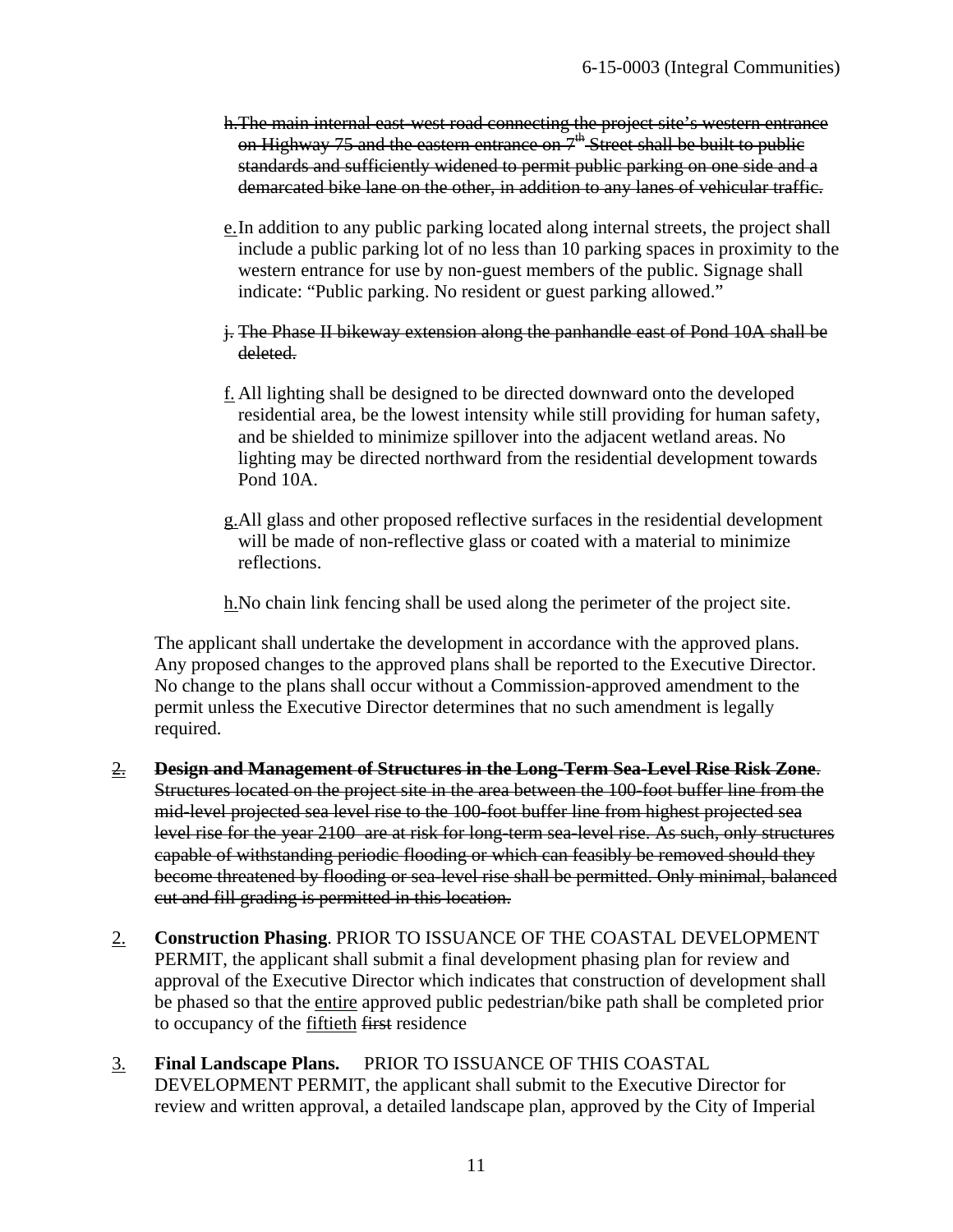Beach, indicating the type, size, extent, and location of all plant materials, any proposed irrigation systems, and other landscape features.

- a.All landscaping shall be drought tolerant and native or non-invasive plant species. No plant species listed as invasive by the California Native Plant Society, the California Exotic Pest Plant Council, or identified from time to time by the State of California shall be employed or allowed to naturalize or persist on the site. No plant species listed as "noxious weed" by the State of California or the U.S. Federal Government shall be utilized within the property.
- b.No landscaping taller than 10 feet, including raised planters, or with a growth potential of more than 10 feet, may be utilized within the view corridor as identified in Exhibit Nos. 26 7-10.
- c.Any irrigation that utilizes potable water shall incorporate drip irrigation or microspray systems.
- d.Landscape management practices shall utilize environmental methods to minimize fertilizer use and water use to the maximum extent feasible, to avoid impacts to adjacent native upland habitat, wetlands, riparian habitat, and water quality of Pond 10A and San Diego Bay.
- e.Precedence shall be given to non-chemical strategies over chemical strategies for managing onsite pests. Chemical strategies shall only be employed after all other non-chemical strategies have been used and proven ineffective. Rodenticides may be used only after all non-chemical strategies have been exhausted. Written notice of the non-chemical strategies that were used and the reasons they were found ineffective shall be provided to the Executive Director, and any chemical strategies that are being considered must be approved in advance by the Executive Director.

The applicant shall undertake the development in accordance with the approved plans. Any proposed changes to the approved plans shall be reported to the Executive Director. No change to the plans shall occur without a Commission-approved amendment to the permit unless the Executive Director determines that no such amendment is legally required.

4. **Post-Development Runoff Plan.** PRIOR TO ISSUANCE OF THIS COASTAL DEVELOPMENT PERMIT, the applicant shall submit to the Executive Director for review and written approval, a Post-Development Runoff Plan (PDRP) approved by the City of Imperial Beach. The PDRP shall document that the runoff from the roofs, driveways, streets, and other impervious surfaces of the existing and proposed development will be collected and directed into pervious areas and infiltrated or treated in BMPs prior to being discharged to Pond 10A in a non-erosive manner. The PDRP shall prioritize Low Impact Development Best Management Practices (BMPs) that use small-scale, distributed BMPs to replicate the site's natural hydrologic balance through infiltration, evapotranspiration, harvesting, detention, or retention of stormwater close to its source. The PDRP shall address runoff from both the project site and runoff that currently passes through the project site from Highway 75 into Pond 10A. Water quality treatment BMPs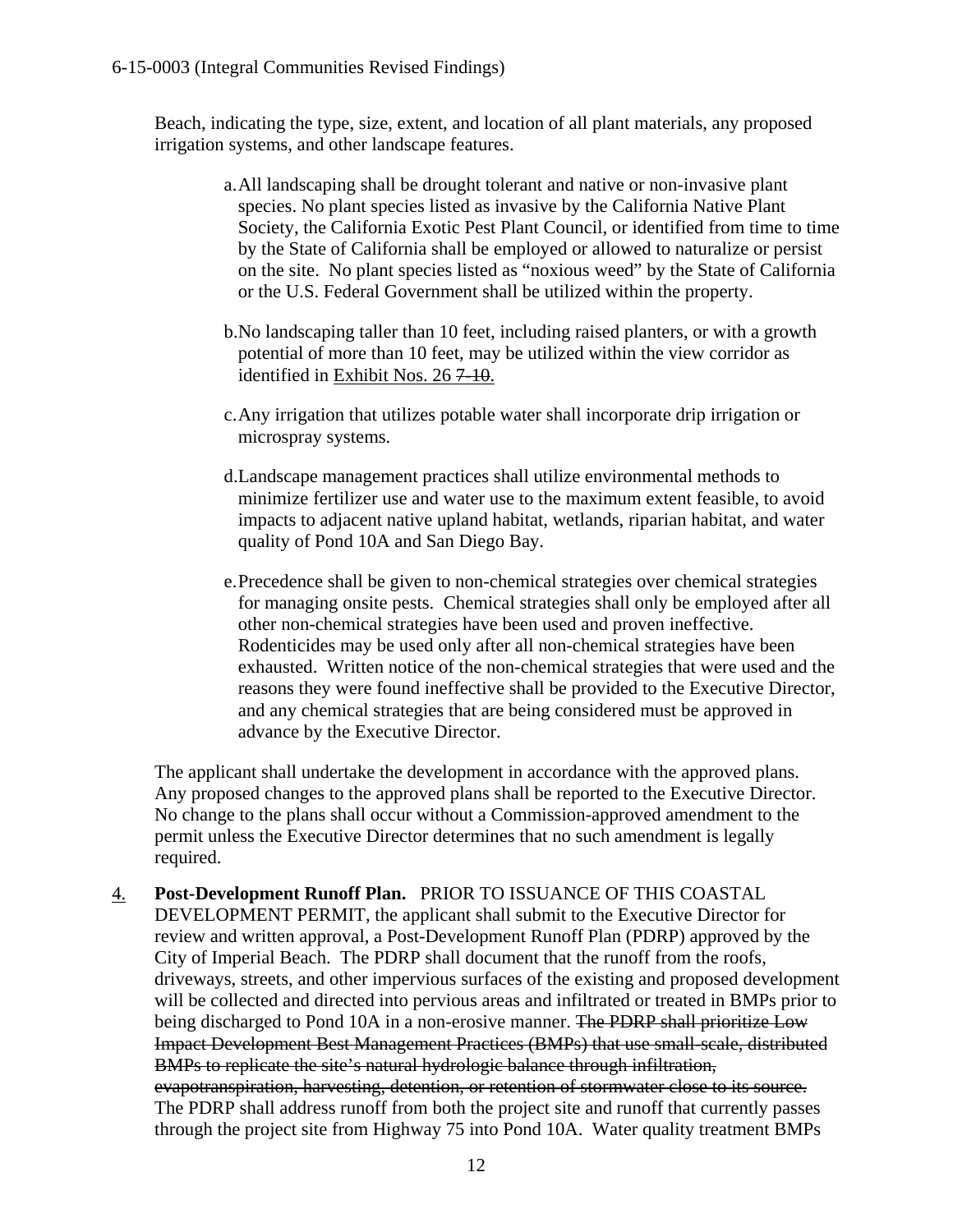shall be sized, designed, and managed to infiltrate, retain, or treat the amount of runoff produced by, at minimum, all storms up to and including the 85<sup>th</sup> percentile 24-hour storm event for volume-based BMPs, or the  $85<sup>th</sup>$  percentile 1-hour storm event (with an appropriate safety factor of 2 or greater) for flow-based BMPs using structural filter treatment control BMPs (e.g. modular wetland filtration systems per equal). All PDRP water quality treatment BMPs shall be located outside of the buffer area between the residential development and Pond 10A. The Phase II portion of the public pedestrian and bike path adjacent to the private residence shall be designed to minimize risk of flooding occurring on those properties due to the presence of the path.

The applicant shall undertake development in accordance with the approved final plans. Any proposed changes to the approved final plans shall be reported to the Executive Director. No changes to the approved final plans shall occur without a Commission amendment to this Coastal Development Permit, unless the Executive Director determines that no amendment is legally required.

5. **Final Grading Plans.** PRIOR TO ISSUANCE OF THIS COASTAL DEVELOPMENT PERMIT, the applicant shall submit to the Executive Director for review and written approval, final grading plans for the approved development. The plans shall clearly indicate and state with written plan notes that only minimal, balanced grading is permitted within the area seaward of the 100-foot setback line from the highest projected sea level rise for the year 2100, referenced in **Special Condition No. 1** and as seen in Exhibit Nos. 9 & 10.

 The applicant shall undertake development in accordance with the approved final plans. Any proposed changes to the approved final plans shall be reported to the Executive Director. No changes to the approved final plans shall occur without a Commission amendment to this Coastal Development Permit, unless the Executive Director determines that no amendment is legally required.

- 6. **Final Signage Plan.** PRIOR TO ISSUANCE OF THIS COASTAL DEVELOPMENT PERMIT, the applicant shall submit to the Executive Director for review and written approval, a signage plan indicating the type, size, extent, and location of all informational signs around and within the development. Such a plan shall include, at a minimum:
	- a.A sign at the eastern and western entrances to the development informing the public that public parking is available. A sign on the eastern entrance on  $7<sup>th</sup>$ Street shall indicate that vehicles may enter the public parking on Highway 75.
	- b.A sign at the public parking lot required in **Special Condition No. 1** identifying that the parking is for the general public, and prohibiting guests of residents of the residential development from parking therein. The signage shall indicate: "Public parking. No resident or guest parking allowed."
	- c.A sign at the western entrance to the public pedestrian/bike path informing the public that the path is open for public use.
	- d. Three educational signs of Commission-approved design utilizing the Coastal Commission Coastal Access logo, to be placed at each end of the public pedestrian and bike path, as well as where the Phase I portion of the bike path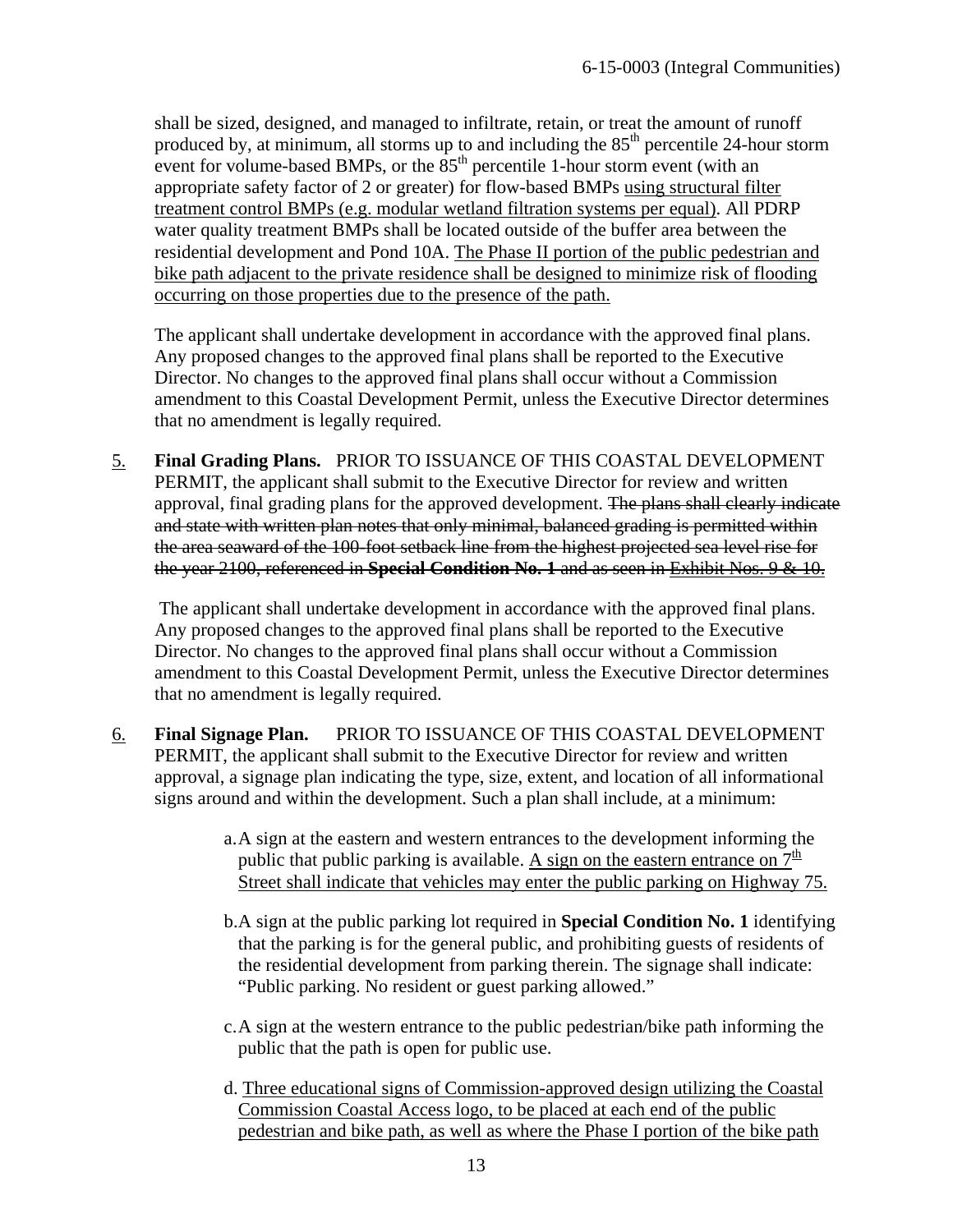turns into the Phase II portion at the northeast corner of the residential development. The signs shall describe at a minimum the wetland plants and animals that can be found within San Diego Bay. The applicant shall demonstrate that the signs are acceptable to the City of Imperial Beach, California Department of Fish and Wildlife, and U.S. Fish and Wildlife.

e.Signs and displays not explicitly permitted in this document shall require an amendment to this permit unless the Executive Director determines that no amendment is legally required.

The applicant shall undertake development in accordance with the approved final plans. Any proposed changes to the approved final plans shall be reported to the Executive Director. No changes to the approved final plans shall occur without a Commission amendment to this Coastal Development Permit, unless the Executive Director determines that no amendment is legally required.

7. **Final Color Board.** PRIOR TO ISSUANCE OF THIS COASTAL DEVELOPMENT PERMIT, the applicant shall submit to the Executive Director for review and written approval, a color board or other indication of the exterior materials and color scheme to be utilized in the construction of the proposed residential development. The color of the structured permitted herein shall be restricted to earth tones including shades of green, brown, and gray, with no white or light shades and no bright tones.

The applicant shall undertake development in accordance with the approved final plans. Any proposed changes to the approved final plans shall be reported to the Executive Director. No changes to the approved final plans shall occur without a Commission amendment to this Coastal Development Permit, unless the Executive Director determines that no amendment is legally required.

- 8. **Construction Staging and Storage Plans.** PRIOR TO ISSUANCE OF THIS COASTAL DEVELOPMENT PERMIT, the applicant shall submit to the Executive Director for review and written approval, a Construction Staging and Storage Plan that shall include the following:
	- a.No construction staging or storage shall be permitted in public areas, within public parking spaces, or in any other location that would otherwise restrict public access to the coast at any time.
	- b.No public parking spaces shall be used for employee parking.

The applicant shall undertake the development in accordance with the approved plans. Any proposed changes to the approved plans shall be reported to the Executive Director. No change to the plans shall occur without a Commission-approved amendment to the permit unless the Executive Director determines that no such amendment is legally required.

9. **Final Construction Stormwater Pollution Prevention Plan (SWPPP).** AT A MINIMUM OF 30 DAYS PRIOR TO CONSTRUCTION, the permittee shall submit for the review and approval of the Executive Director, a Final SWPPP prepared and signed by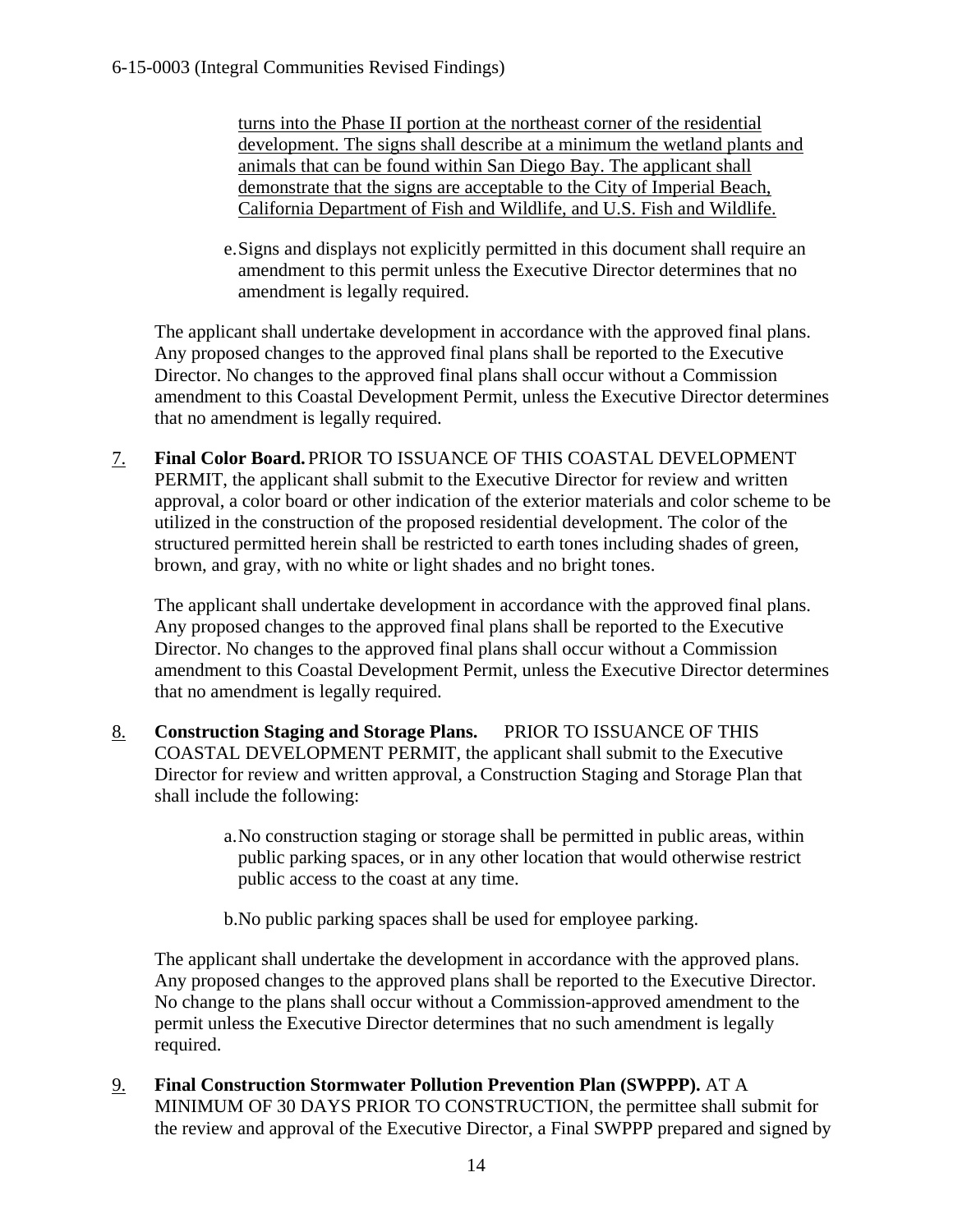a licensed engineer. At a minimum, the SWPPP shall demonstrate that the development complies with the following requirements:

- a.During construction, development shall minimize site runoff and erosion through the use of temporary BMPs, and shall minimize the discharge of sediment and other potential pollutants resulting from construction activities (e.g., chemicals, vehicle fluids, petroleum products, cement, debris, and trash).
- b.Development shall minimize land disturbance during construction (e.g., clearing, grading, and cut-and-fill) and shall phase grading activities, to avoid increased erosion and sedimentation. Development shall minimize soil compaction due to construction activities, to retain the natural stormwater infiltration capacity of the soil.
- c.Development shall minimize the damage or removal of non-invasive vegetation (including trees, native vegetation, and root structures) during construction, to achieve water quality benefits such as transpiration, vegetative interception, pollutant uptake, shading of waterways, and erosion control.
- d.Development shall implement soil stabilization BMPs (such as mulching, soil binders, erosion control blankets, or temporary re-seeding) on graded or disturbed areas as soon as feasible during construction, where there is a potential for soil erosion to lead to discharge of sediment off-site or to coastal waters.
- e.During construction, development shall avoid the use of temporary erosion and sediment control products (such as fiber rolls, erosion control blankets, mulch control netting, and silt fences) that incorporate plastic netting (such as polypropylene, nylon, polyethylene, polyester, or other synthetic fibers), in order to minimize wildlife entanglement and plastic debris pollution.
- f. Development shall implement additional BMPs for construction taking place over, in, or adjacent to coastal waters, if there is a potential for construction chemicals or materials to enter coastal waters. BMPs shall include, where applicable:
	- 1. Tarps to capture debris and spills. Use tarps or other devices to capture debris, dust, oil, grease, rust, dirt, fine particles, and spills to protect the quality of coastal waters.
	- 2. BMPs for preservative-treated wood. If preservative-treated wood is used, implement appropriate BMPs that meet standards for treatment, storage, and construction practices for preservative-treated wood; at a minimum, those standards identified by the American Wood Protection Association.
	- 3. Conduct fueling and maintenance of construction equipment and vehicles off site if feasible. Any fueling and maintenance of mobile equipment conducted on site shall take place at a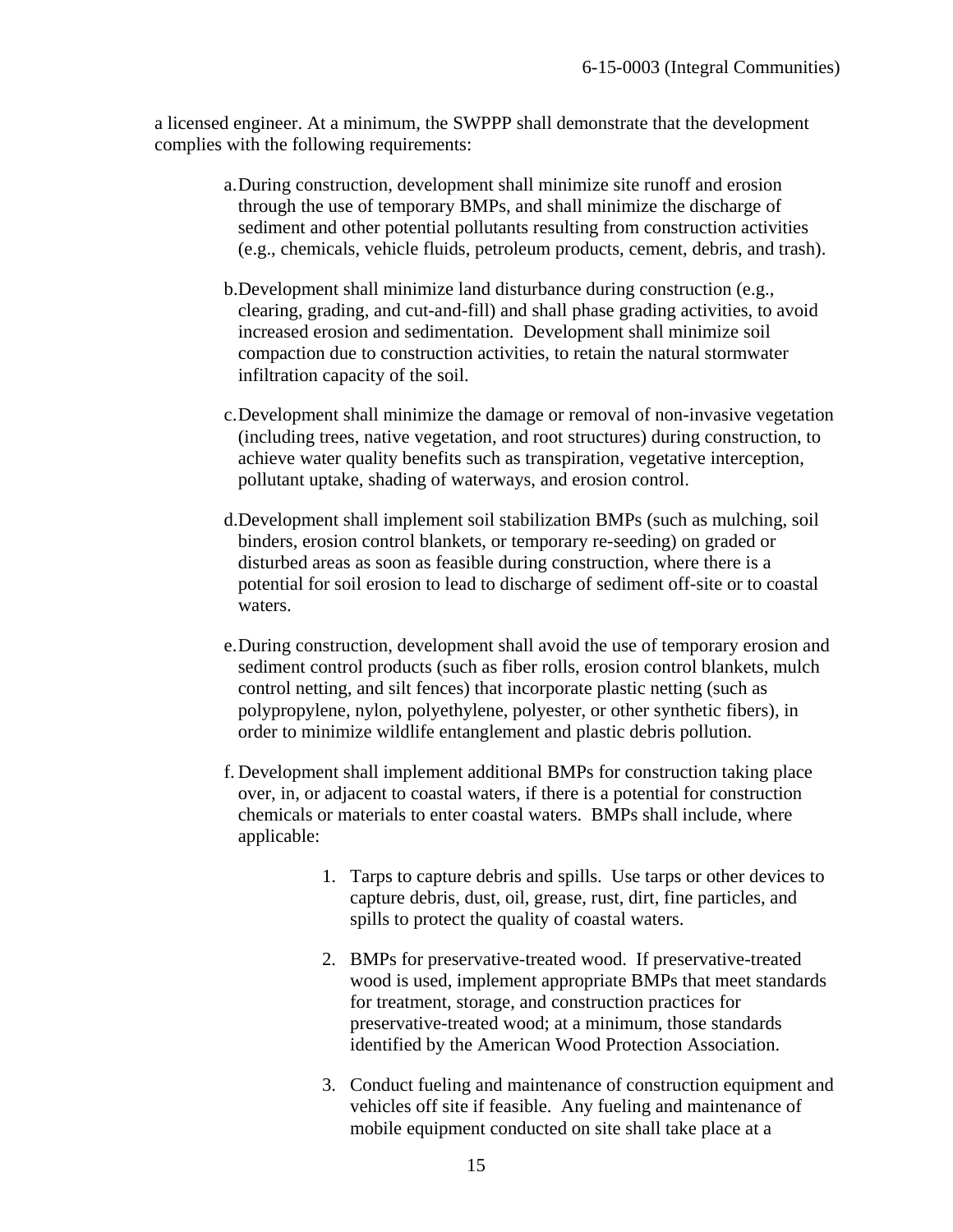designated area located at least 50 feet from coastal waters, drainage courses, and storm drain inlets, if feasible (unless these inlets are blocked to protect against fuel spills). The fueling and maintenance area shall be designed to fully contain any spills of fuel, oil, or other contaminants. Equipment that cannot be feasibly relocated to a designated fueling and maintenance area (such as cranes) may be fueled and maintained in other areas of the site, provided that procedures are implemented to fully contain any potential spills.

- g.The applicant shall provide adequate disposal facilities for solid waste, including excess concrete, produced during demolition or construction; debris shall be disposed of at a legal disposal site or recycled at a recycling facility. If the disposal site is located in the coastal zone, a Coastal Development Permit or an amendment to this permit shall be required before disposal can take place unless the Executive Director determines that no amendment or new permit is legally required.
- h.The Construction Pollution Prevention Plan shall include a construction site map and a narrative description addressing, at a minimum, the following required components:
	- 1. A map delineating the construction site, construction phasing boundaries, and the location of all temporary construction-phase BMPs (such as silt fences, inlet protection, and sediment basins).
	- 2. BMPs that will be implemented to minimize land disturbance activities, the project footprint, soil compaction, and damage or removal of non-invasive vegetation.
	- 3. BMPs that will be implemented to minimize erosion and sedimentation during construction activities, including:
		- a. BMPs that will be implemented to stabilize soil during construction.
		- b. BMPs that will be implemented to control erosion and sedimentation during construction.
		- c. A schedule for installation and removal of temporary erosion and sedimentation control BMPs, and identification of temporary BMPs that will be converted to permanent post-development BMPs.
		- d. BMPs that will be implemented to minimize polluted runoff from stockpiling soil and other excavated materials.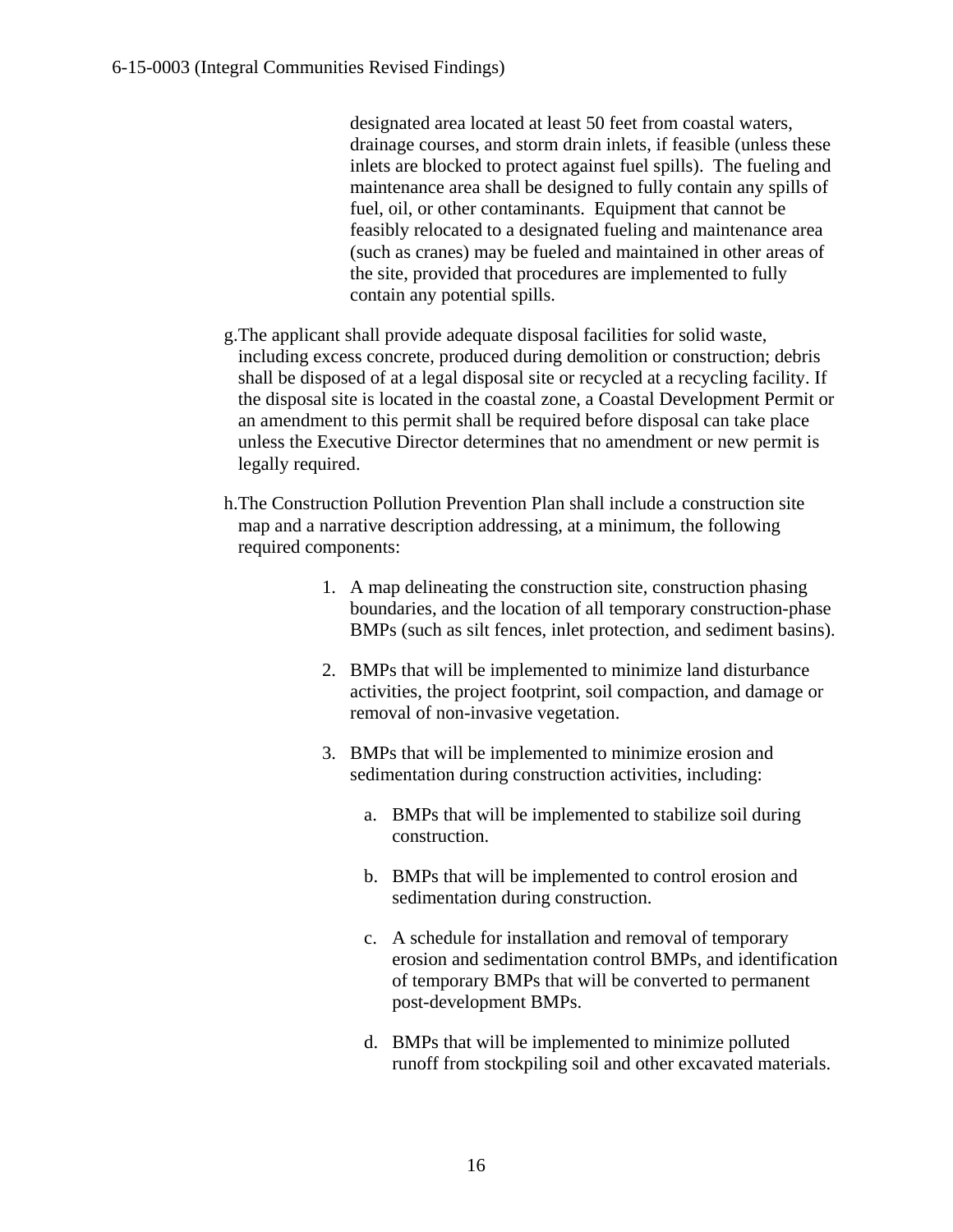- e. A construction phasing schedule, if applicable to the project, with a description and timeline of significant land disturbance activities.
- 4. BMPs that will be implemented to minimize the discharge of other pollutants resulting from construction activities (such as paints, solvents, vehicle fluids, asphalt and cement compounds, trash, and debris) into runoff or coastal waters, including:
	- a. BMPs that will be implemented to minimize polluted runoff from staging, storage, and disposal of construction chemicals and materials.
	- b. Site management "good housekeeping" BMPs that will be implemented during construction, such as maintaining an inventory of products and chemicals used on site, and having a written plan for the clean-up of spills and leaks.
- 5. BMPs that will be implemented, if needed, to either infiltrate runoff or treat it prior to conveyance off-site during construction.
- 6. A schedule for the inspection and maintenance of constructionphase BMPs, including temporary erosion and sedimentation control BMPs, as needed to ensure that the Coastal Development Permit's water quality requirements are met.

The applicant shall undertake development in accordance with the approved final plans. Any proposed changes to the approved final plans shall be reported to the Executive Director. No changes to the approved final plans shall occur without a Commission amendment to this Coastal Development Permit unless the Executive Director determines that no amendment is legally required.

10. **Disposal of Graded Material.** All excess spoils exported from the project site must be disposed of at a legal site outside of the coastal zone. Disposal of graded materials within the coastal zone will require a new Coastal Development Permit or an amendment to this permit.

# 11. **Assumption of Risk, Waiver of Liability, and Indemnity Agreement.**

a.By acceptance of this permit, the applicant acknowledges and agrees (i) that the site may be subject to hazards from waves and flooding; (ii) to assume the risks to the applicant, the landowner, and the property that is the subject of this permit of injury and damage from such hazards in connection with this permitted development; (iii) to unconditionally waive any claim of damage or liability against the Commission, its officers, agents, and employees for injury or damage from such hazards; and (iv) to indemnify and hold harmless the Commission, its officers, agents, and employees with respect to the Commission's approval of the project against any and all liability, claims, demands, damages, costs, (including costs and fees incurred in defense of such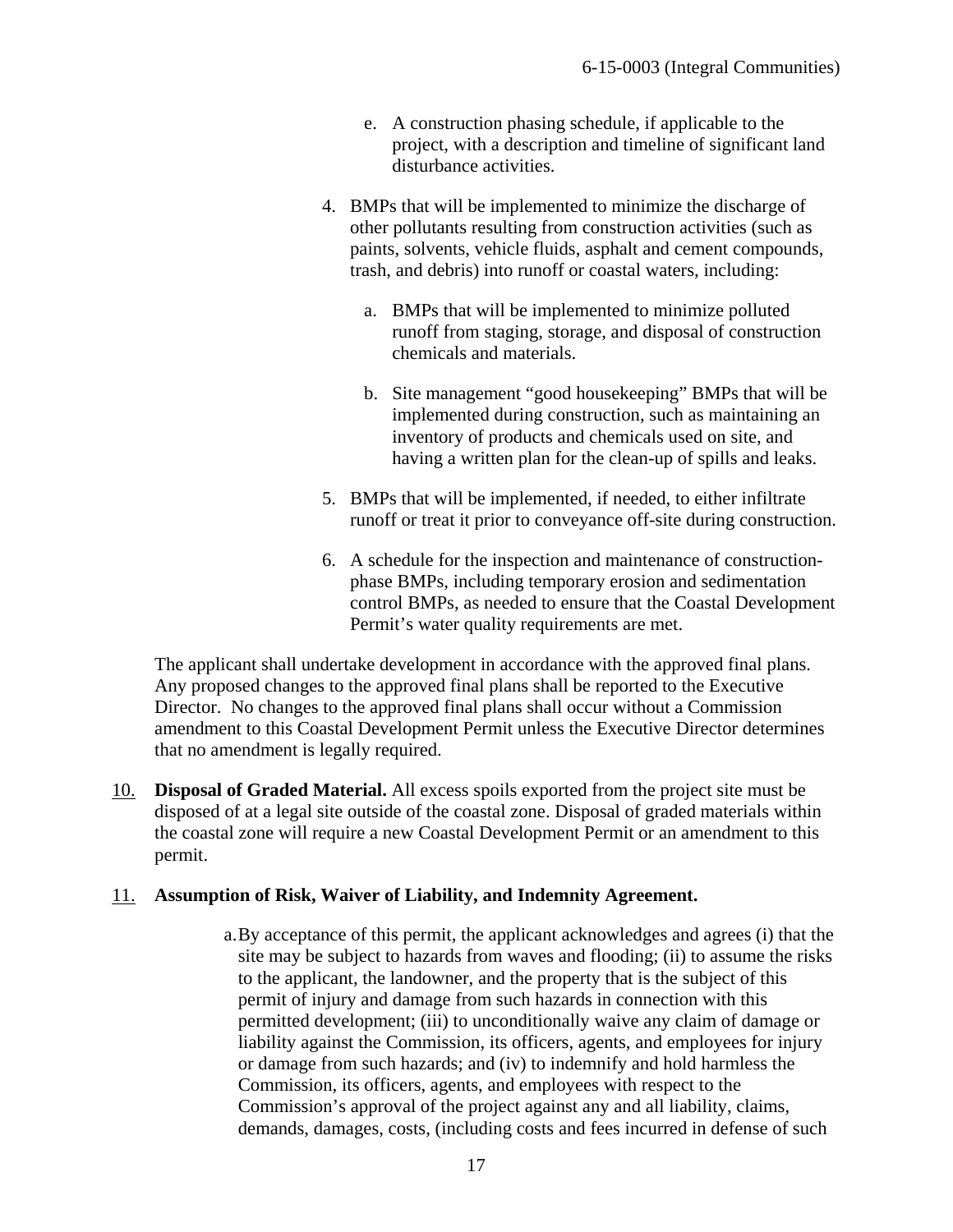claims), expenses, and amounts paid in settlement arising from any injury or damage due to such hazards.

# 12. **Waiver of Future Shoreline Protection.**

- a.By acceptance of the permit, the applicant agrees, on behalf of themselves and all other successors and assigns, that no shoreline protective device(s) shall ever be constructed to protect the development approved pursuant to coastal development permit No. 6-15-0003 including, but not limited to, the residences, and any future improvements, in the event the development is threatened with damage or destruction from sea level rise, flooding, erosion, storm conditions, or other natural hazards in the future. By acceptance of this permit, the applicant hereby waives, on behalf of the applicant, the landowner, and all successors and assigns, any rights to construct such devices that may exist under Public Resource Code Section 30235.
- b.By acceptance of this permit, the applicant further agrees, on behalf of themselves and all successors and assigns, that the landowners shall remove the development authorized by this permit if any government agency has ordered that the structure is not to be occupied due to any of the hazards identified above. In the event that portions of the development fall to the wetland before they are removed, the landowners shall remove all recoverable debris associated with the development from the wetland and lawfully dispose of the material in an approved disposal site. Such removal shall require a coastal development permit.

# 13. **Open Space Restriction.**

- A. No development, as defined in Section 30106 of the Coastal Act, shall occur without the review and written approval of the Executive Director in the area generally described as the 100-foot buffer area between the proposed development and Pond 10A, as well as within the panhandle east of Pond 10A, as generally depicted in an Exhibit attached to the Notice of Intent to Issue Permit (NOI) that the Executive Director issues for this permit except for:
	- a. Public pedestrian/bike path, signage, and fencing within the landward 50 feet of the 100-foot buffer between the proposed development and Pond 10A. Signage shall conform to the Final Signage Plan required by Special Condition No. 6 7. Fencing shall not block views and shall conform to the design requirements of Special Conditions Nos. 1 and 7 8.

PRIOR TO THE ISSUANCE BY THE EXECUTIVE DIRECTOR OF THE NOI FOR THIS PERMIT, the applicant shall submit for the review and approval of the Executive Director, and upon such approval, for attachment as an Exhibit to the NOI, a legal description of the existing subject property affected by this development, a metes and bounds legal description and corresponding graphic depiction drawn to scale and prepared by a licensed surveyor of the open space restriction area affected by this condition, as generally described and shown on Exhibit No. 22 attached to this staff report.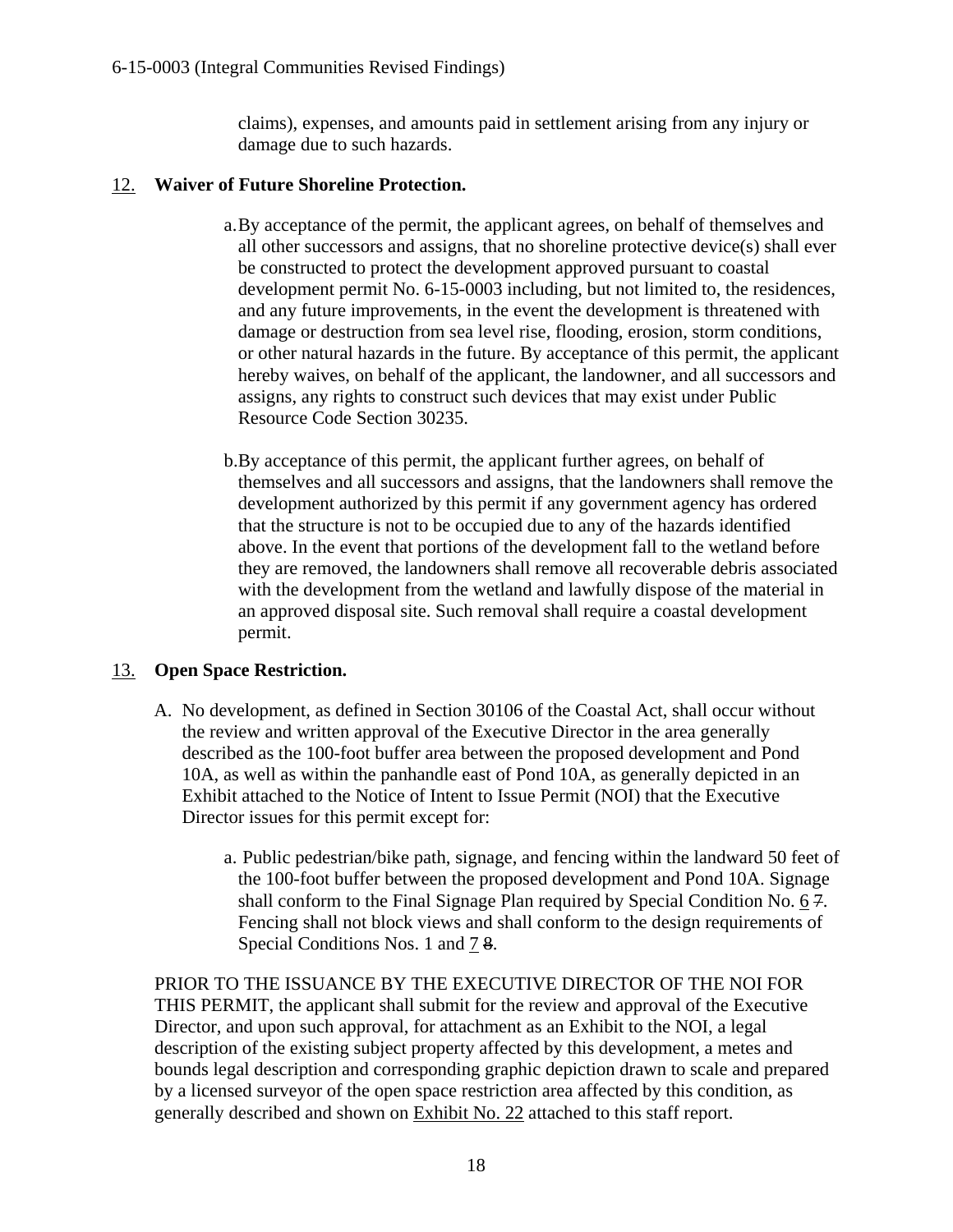- 14. **Sensitive Species Monitoring.** PRIOR TO ISSUANCE OF THIS COASTAL DEVELOPMENT PERMIT, a qualified biologist shall conduct a site survey for evidence of active clapper rail, Belding's savannah sparrow, and California gnatcatcher nests in all adjacent or on-site vegetation. PRIOR TO ANY CONSTRUCTION ACTIVITIES during clapper rail, Belding's savannah sparrow, and California gnatcatchers breeding/nesting season (February  $15^{th}$  through August  $15^{th}$ ), a qualified biologist shall conduct a site survey for active nests no more than 72 hours prior to any development. If an active nest is located, then a qualified biologist shall monitor the nest daily until project activities are no longer occurring within 300 feet of the nest or within 500 feet of active gnatcatchers, or until the young have fledged and are independent of the adults or the nest is otherwise abandoned. The monitoring biologist shall halt construction activities if he or she determines that the construction activities may be disturbing or disrupting the nesting activities. The monitoring biologist shall make practicable recommendations to reduce the noise or disturbance in the vicinity of the active nests or birds. This may include recommendations such as (1) turning off vehicle engines and other equipment whenever possible to reduce noise, and (2) working in other areas until the young have fledged. The monitoring biologist shall review and verify compliance with these avoidance boundaries and shall verify that the nesting effort has finished in a written report. Unrestricted construction activities may resume when no other active nests are found. The results of the site survey and any follow-up construction avoidance measures shall be documented by the monitoring biologist and submitted to the San Diego office of the California Coastal Commission.
- 15. **Deed Restriction.** PRIOR TO THE ISSUANCE OF THIS COASTAL DEVELOPMENT PERMIT, the applicant shall submit to the Executive Director for review and written approval documentation demonstrating that the landowner has executed and recorded against the parcel(s) governed by this permit a deed restriction, in a form and content acceptable to the Executive Director: (1) indicating that, pursuant to this permit, the California Coastal Commission has authorized development on the subject property subject to the terms and conditions that restrict the use and enjoyment of that property, and (2) imposing the special conditions of this permit as covenants, conditions, and restrictions on the use and enjoyment of the property. The deed restriction shall include a legal description of the entire parcel or parcels governed by this permit. The deed restriction shall also indicate that, in the event of an extinguishment or termination of the deed restriction for any reason, the terms and conditions of this permit shall continue to restrict the use and enjoyment of the subject property so long as either this permit or the development it authorizes, or any part, modification, or amendment thereof, remains in existence or with respect to the subject property.
- 16. **Fencing Plan For Phase II Public Bike Path.** PRIOR TO THE ISSUANCE OF THIS COASTAL DEVELOPMENT PERMIT, the applicant shall submit to the Executive Director for review and written approval a fence plan for the rear property lines of the residences abutting the Phase II portion of the public pedestrian and bike path. The plan shall demonstrate that the design was made after the applicant has contacted all property owners along the Phase II portion by first-class mail with an offer to, at the cost of the applicant, install a fence or improve an existing fence, with the purpose of, at the property owner's choice, either screening the individual property from the bike path or allowing the property to view Pond 10A. The applicant must wait a minimum of 60 days from the date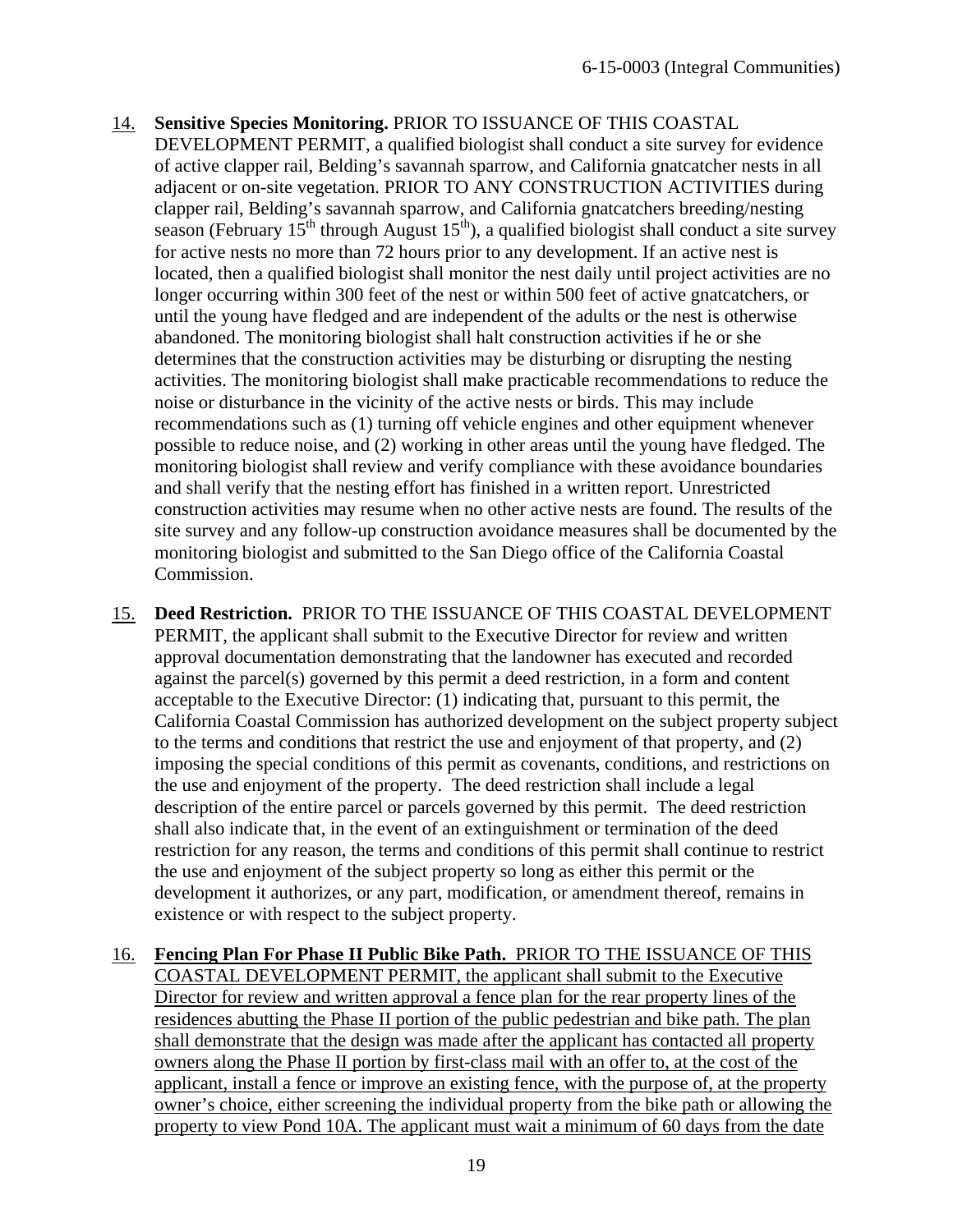of mailing for a response from the adjacent property owners before proceeding with designing the fence plan. At a minimum, the rear side of any fencing facing toward the bike path must utilize earth tone colors and be no more than six feet in height so as to be subordinate to the adjacent habitat area.

- 17. **Final Restoration/Monitoring Plan.** PRIOR TO THE ISSUANCE OF THIS COASTAL DEVELOPMENT PERMIT, the permittee shall submit to the Executive Director for review and written approval, a final detailed mitigation and monitoring plan for all impacts to sensitive biological resources, including the 0.54-acre wetland restoration area. Said plan shall include the following:
	- a.Preparation of detailed site plans identifying all impacted habitat areas and clearly delineating all areas and the exact acreage. Both temporary and permanent impacts shall be included in this calculation.
	- b.All impacts to habitat (temporary and permanent) shall be mitigated through restoration/enhancement at not less than a 4:1 mitigation ratio. All mitigation shall be located within the project site, and shall not be credited through the purchase of mitigation land. In addition, a detailed site plan of the mitigation areas shall be included and shall include any proposed irrigation (temporary or permanent).
	- c.A Restoration and Monitoring Plan shall be prepared by a qualified restoration ecologist and shall at a minimum include the following:
		- 1. A baseline assessment, including photographs, of the current physical and ecological condition of the proposed restoration site, including, as appropriate, a wetland delineation conducted according to the definitions in the Coastal Act and the Commission's Regulations, a description and map showing the area and distribution of vegetation types, and a map showing the distribution and abundance of sensitive species. Existing vegetation, wetlands, and sensitive species shall be depicted on a map that includes the footprint of the proposed restoration.
		- 2. A description of the goals of the restoration plan, including, as appropriate, topography, hydrology, vegetation types, sensitive species, and wildlife usage.
		- 3. A description of planned site preparation and invasive plant removal
		- 4. A restoration plan including the planting palette (seed mix and container plants), planting design, source of plant material, plant installation, erosion control, irrigation, and remediation. The planting palette shall be made up exclusively of native plants that are appropriate to the habitat and region and that are grown from seeds or vegetative materials obtained from local natural habitats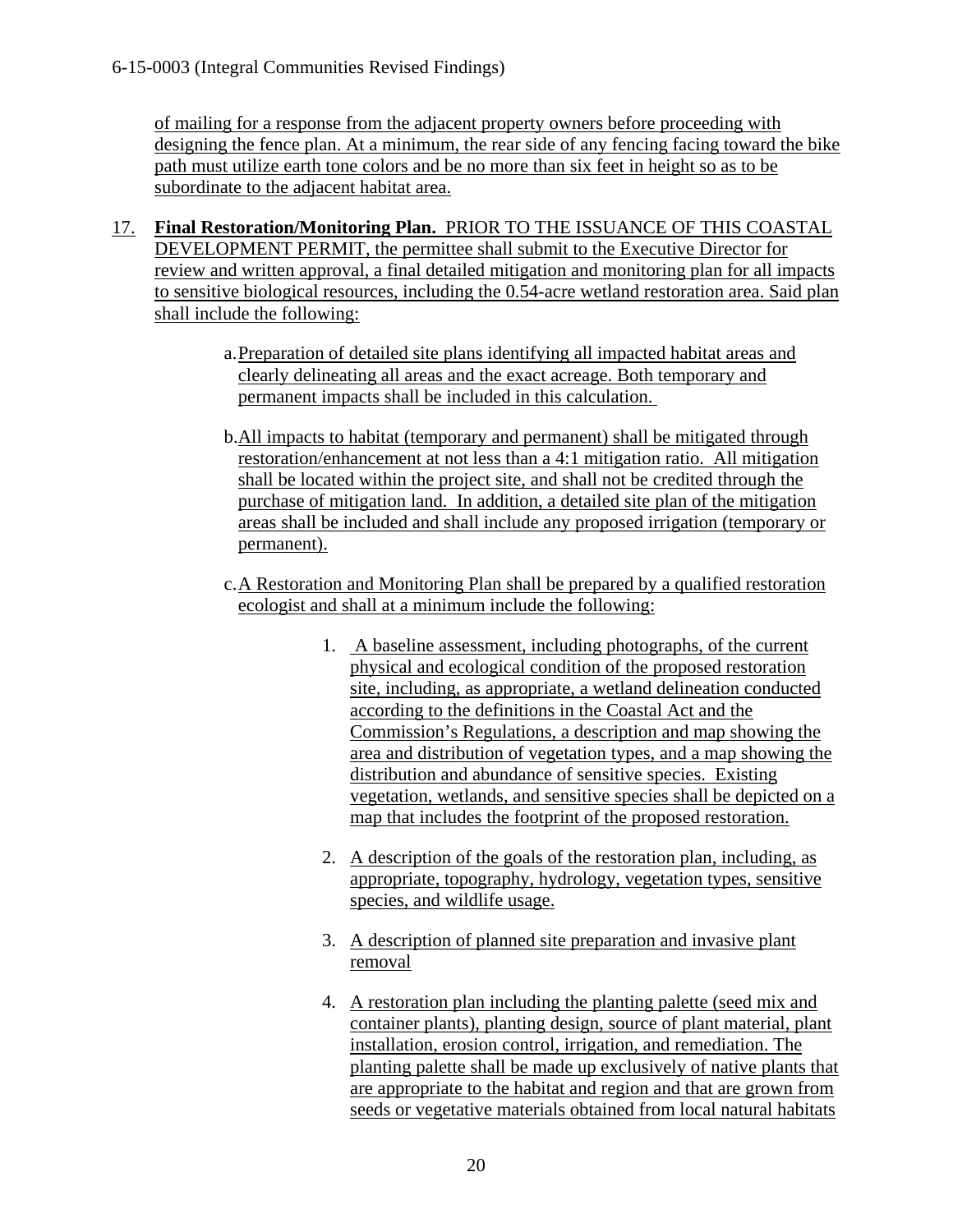so as to protect the genetic makeup of natural populations. Horticultural varieties may not be used.

- 5. A brief report on the physical and biological "as built" condition of the mitigation site, to be submitted within 30 days of completion of the initial restoration activities. The report shall describe the field implementation of the approved restoration program and any problems and resolutions, with photographs as needed. The "as built" assessment and report shall be completed by a qualified biologist, who is independent of the installation contractor.
- 6. A plan for interim monitoring and maintenance, including:
	- a. A schedule
	- b. Interim performance standards
	- c. A description of field activities
	- d. A monitoring period of no less than five years
	- e. Provision for submission of annual reports of monitoring results to the Executive Director for the duration of the required monitoring period, beginning within one year after submission of the "as-built" report. Each report shall be cumulative and shall summarize all previous results. Each report shall document the condition of the restoration with photographs taken from the same fixed points in the same directions. Each report shall also include a "Performance Evaluation" section where information and results from the monitoring program are used to evaluate the status of the restoration project in relation to the interim performance standards and final success criteria.
- 7. Final Success Criteria for each habitat type, including, as appropriate:
	- a. Measure of species diversity
	- b. total ground cover of vegetation
	- c. vegetative cover of dominant species using a widelyaccepted definition of dominants (e.g., Army Corps of Engineers "50/20" rule, enumeration, species with greater than a threshold of abundance, etc.)
	- d. wildlife usage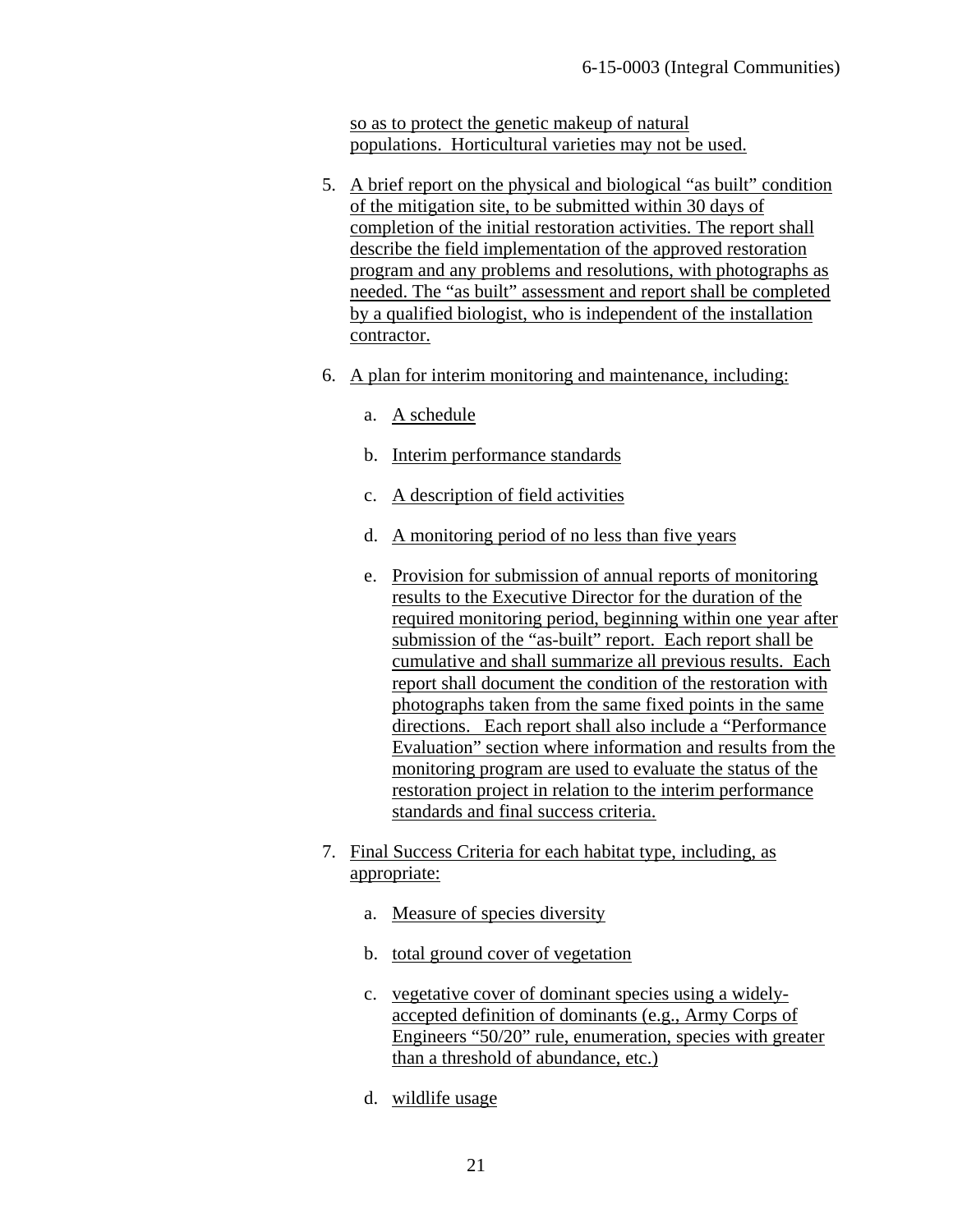- e. hydrology
- f. presence and abundance of sensitive species or other individual target species
- 8. The method by which success will be judged, including:
	- a. Type of comparison, such as comparing a census of the restoration site to a fixed standard derived from literature or observations of natural habitats; comparing a census of the restoration site to a sample from a reference site; comparing a sample from the restoration site to a fixed standard; or comparing a sample from the restoration site to a sample from a reference site.
	- b. Identification and description, including photographs, of all reference sites that will be used.
	- c. Test of similarity, at a minimum, determining whether the result of a census is above a predetermined threshold, and preferably using a one- or two-sample t-test.
	- d. The field sampling design to be employed, including a description of the randomized placement of sampling units and the planned sample size.
	- e. Detailed field methods.
	- f. Specification of the maximum allowable difference between the restoration value and the reference value for each success criterion
	- g. Where a statistical test will be employed, a statistical power analysis to document that the planned sample size will provide adequate statistical power to detect the maximum allowable difference. Generally, sampling should be conducted with sufficient replication to provide 90% power with alpha=0.10 to detect the maximum allowable difference. This analysis will require an estimate of the sample variance based on the literature or a preliminary sample of a reference site.
	- h. A statement that final monitoring for success will occur after at least three years. After final monitoring, weeding shall be the only remediation or maintenance activity.
- 9. Submission of a final monitoring report to the Executive Director at the end of the final monitoring period. The final report must be prepared by a qualified restoration ecologist. The report shall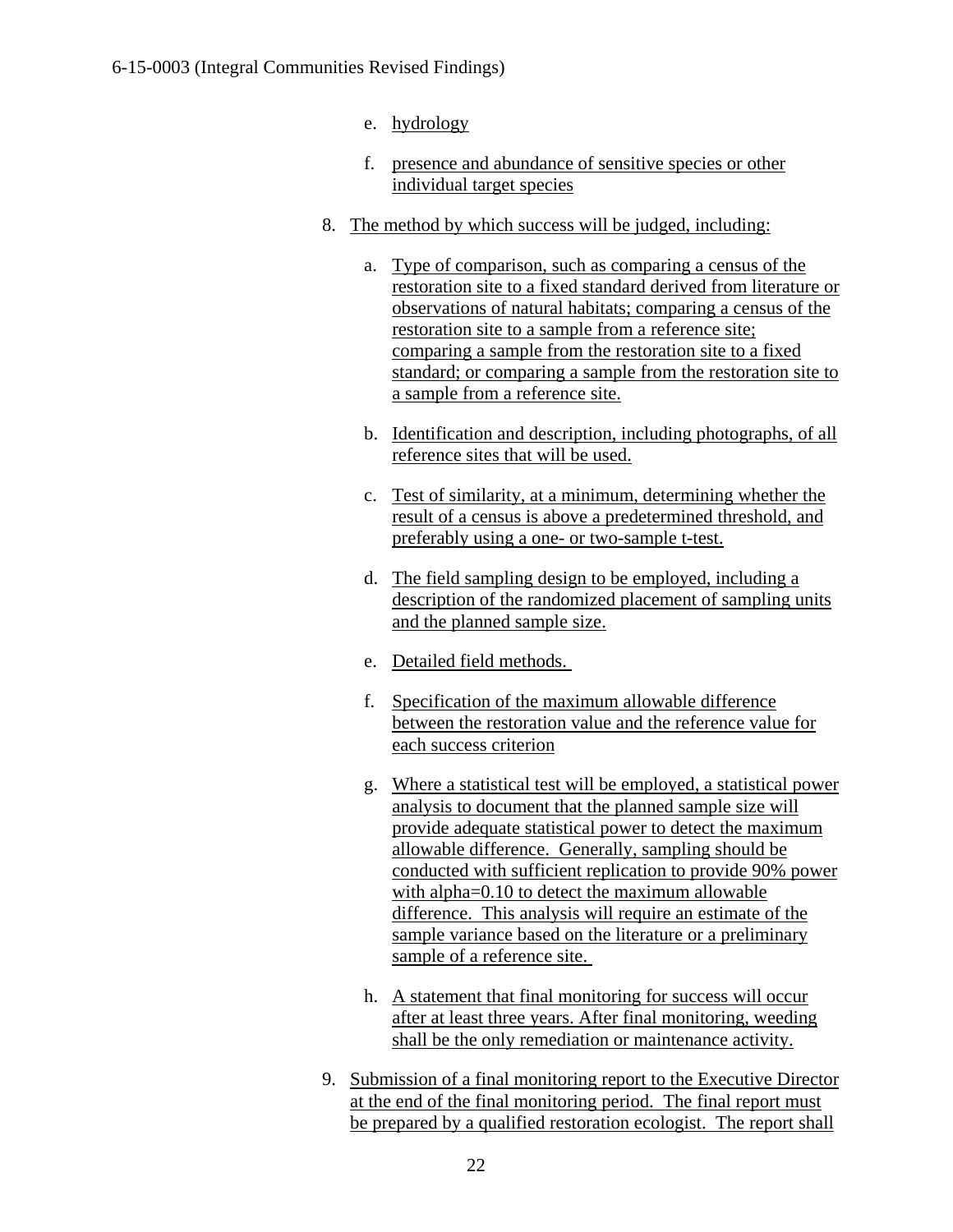evaluate whether the restoration site conforms to the goals and success criteria set forth in the approved final restoration program.

10. Provision for possible further action. If the final report indicates that the restoration project has been unsuccessful, in part or in whole, based on the approved success criteria, the applicant shall submit within 90 days a revised or supplemental restoration program that addresses and proposes solutions to resolve the remaining problems. The revised restoration program shall be processed as an amendment to this coastal development permit unless the Executive Director determines that no permit amendment is legally required.

The permittee shall undertake the development in accordance with the approved plans. Any proposed changes to the approved plans shall be reported to the Executive Director. No changes to the plans shall occur without a Coastal Commission approved amendment to this coastal development permit unless the Executive Director determines that no amendment is legally required.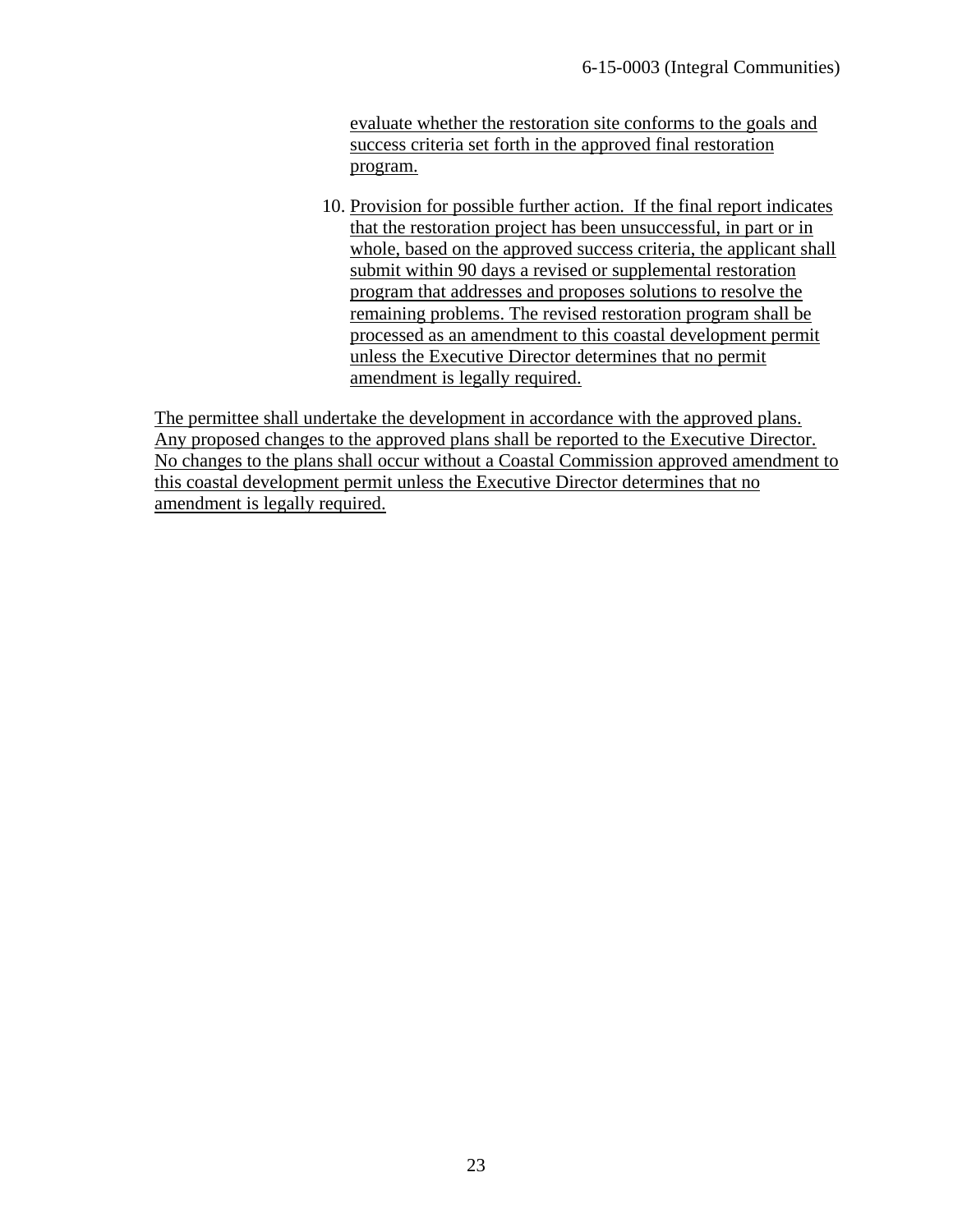# <span id="page-26-0"></span>**IV. FINDINGS AND DECLARATIONS**

# <span id="page-26-1"></span>**A. PROJECT DESCRIPTION**

The applicant proposes a development in two phases. Phase I would be to demolish the existing 50-year old, 124-unit Bernardo Shores recreational vehicle (RV) park and construct a residential development private gated community with  $184$  190 40-foot tall,  $1,200 - 2,000$  sq.ft. attached condominium townhomes and 3 detached, 26-foot tall, 2,250 sq. ft. single family residences, with an 8 10-foot wide public pedestrian/bike path running east from Highway 75 along the north of the residential development. Roadways proposed within the community would be private and set up in a grid pattern, ranging from 24-26.5 feet wide. The development would have a western entrance on Highway 75 and an eastern entrance on  $7<sup>th</sup>$  Street, but the eastern entrance would only be for emergency vehicle use. This proposal equates to 21 dwelling units per acre. The Mitigated Negative Declaration prepared for the project indicates the City's existing water infrastructure has sufficient potable water capacity to supply the development. Phase II would a 1,300 foot long, 8 10-foot wide public pedestrian/bike path along the east side of Pond 10A, connecting the proposed Phase I bike path with the existing Bayshore Bikeway to the north.

The 10.1-acre bayfront project site is located within the City of Imperial Beach in San Diego County. The site is bordered by State Route 75 on the west, Pond 10A of the South San Diego Bay Unit of the San Diego Bay National Wildlife Refuge on the north, a vacant commercial lot to the south, and single family residences to the east. A six-foot high block wall is located along the southern and eastern borders of the parcel and a chain link fence is located on the northern border. The thin panhandle parcel that extends north from the main, developed portion of the project site to the Bayshore Bikeway along the eastern edge of Pond 10A is undeveloped, though some of the neighboring residences to the east have encroached into it with landscaping and benches.

The subject site currently contains the 124-unit Bernardo Shores RV Park, which has existed for approximately 50 years, with full hook ups for electrical, water, sewer, and telephone, as well as a small office building, laundry facility, and putting green. The main, developed portion of the project site containing the RV park is 9.31 acres and the thin, undeveloped panhandle lot along the east side of Pond 10A is 0.76 acres. The main project site is relatively flat, sloping south to north with a high elevation of approximately 19 feet above mean sea level in the southeast corner to approximately 7 feet above mean sea level along the northern border adjacent to Pond 10A.

The subject site is partially within the Commission's original permit jurisdiction and partially within the City of Imperial Beach's jurisdiction, appealable to the Commission. At the request of the City and the applicant, the proposed project is being processed as a consolidated permit, with Chapter 3 of the Coastal Act as the standard of review and the City's LCP used as guidance.

# <span id="page-26-2"></span>**B. PROJECT HISTORY**

Historical sources such as topographical maps, aerial photographs, and city directory listings indicate that the project site was vacant and undeveloped from at least 1904 until 1964. Since 1964, the project site has been developed with the existing RV park.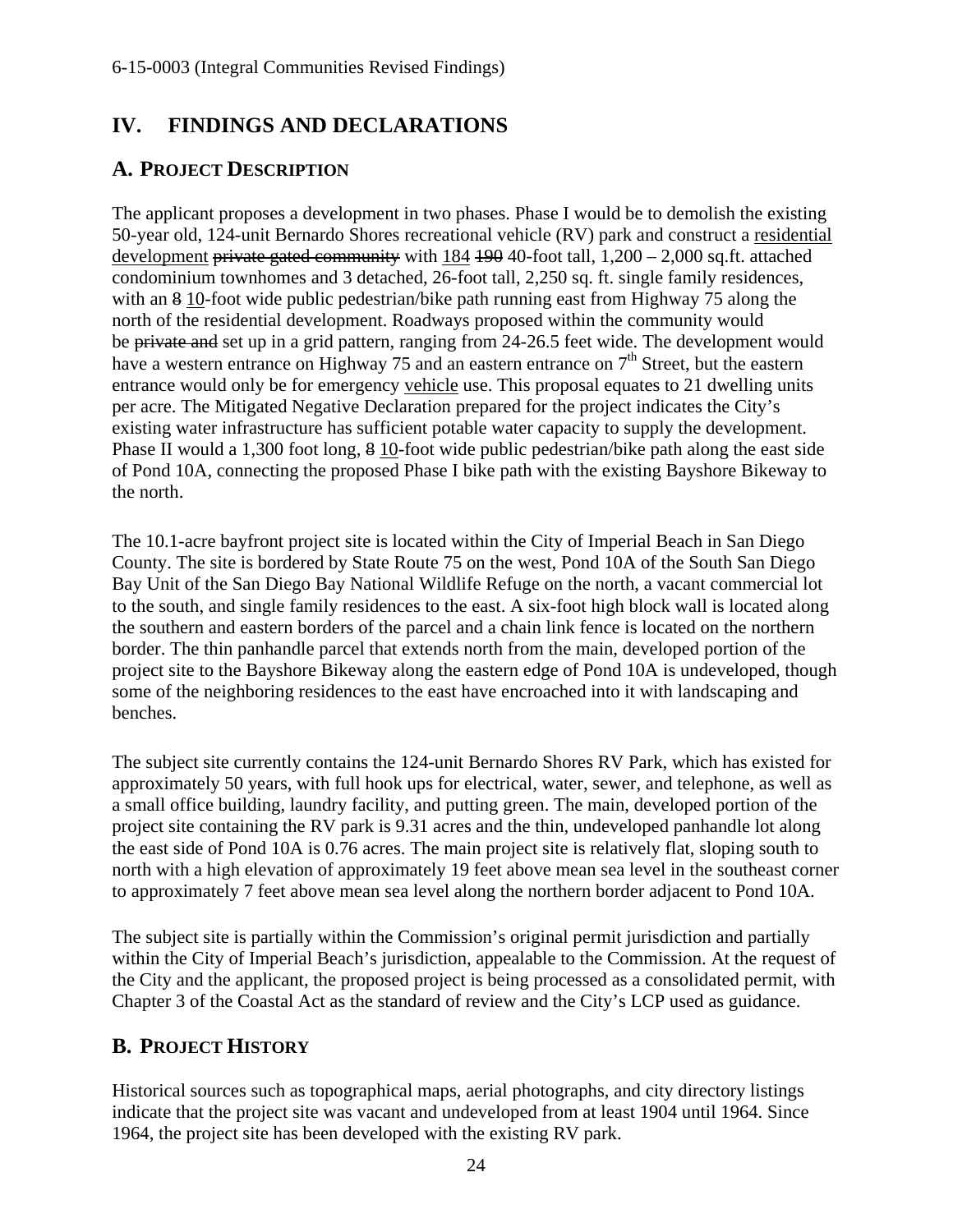At the Commission hearing of October 10, 2013, the Commission approved the City of Imperial Beach Local Coastal Program Amendment No. IMB-MAJ-2-12, making a variety of changes to the permitted uses and development standards to the C-1 General Commercial District, the C-2 Seacoast Commercial District, and the C-3 Neighborhood Commercial District. In each district, the amendment allowed areas currently designated for commercial uses to be developed with residential uses, and significantly reduce the amount of parking required for mixed use projects.

One potential concern at the time was the impact the amendment would have on the City's existing RV park, Bernardo Shores, located on the current project site. The property was designated at that time as C-1; and the amendment redesignated the site to C/MU-1 (the easternmost portion adjacent to  $7<sup>th</sup>$  Street and proposed for the three detached single family residences is designated R-3000-D), which allows it be developed with multi-family residential uses.

The project site has historically provided some amount of lower cost visitor-serving accommodations. However, the City, based on information provided by the operator, indicated that the RV park is typically used for long-term stays, not single-night overnight accommodations, and there are no facilities, such as showers or restrooms, provided on-site. All recreational vehicles have to be self-contained vehicles, with the RV park providing full hook ups for electrical, water, sewer, and telephone, as well as a small office building, laundry facility, and putting green. Thus, in approving IMB-MAJ-2-12, the Commission found that the RV park does not constitute a lower cost overnight visitor and recreation facility within the meaning of Section 30213, and did not require that the RV park be replaced with a similar low-cost facility upon its removal or require any mitigation payment for future replacement of the use.

# <span id="page-27-0"></span>**C. PUBLIC ACCESS**

Section 30210 of the Coastal Act states:

*In carrying out the requirement of Section 4 of Article X of the California Constitution, maximum access, which shall be conspicuously posted, and recreational opportunities shall be provided for all the people consistent with public safety needs and the need to protect public rights, rights of private property owners, and natural resource areas from overuse.*

Section 30211 of the Coastal Act states:

*Development shall not interfere with the public's right of access to the sea where acquired through use or legislative authorization, including, but not limited to, the use of dry sand and rocky coastal beaches to the first lone of terrestrial vegetation.*

Section 30212(a) of the Coastal Act states:

*(a) Public access from the nearest public roadway to the shoreline and long the coast shall be provided in new development projects except where: (1) it is inconsistent with public safety, military security needs, or the protection of fragile resources, (2) adequate access*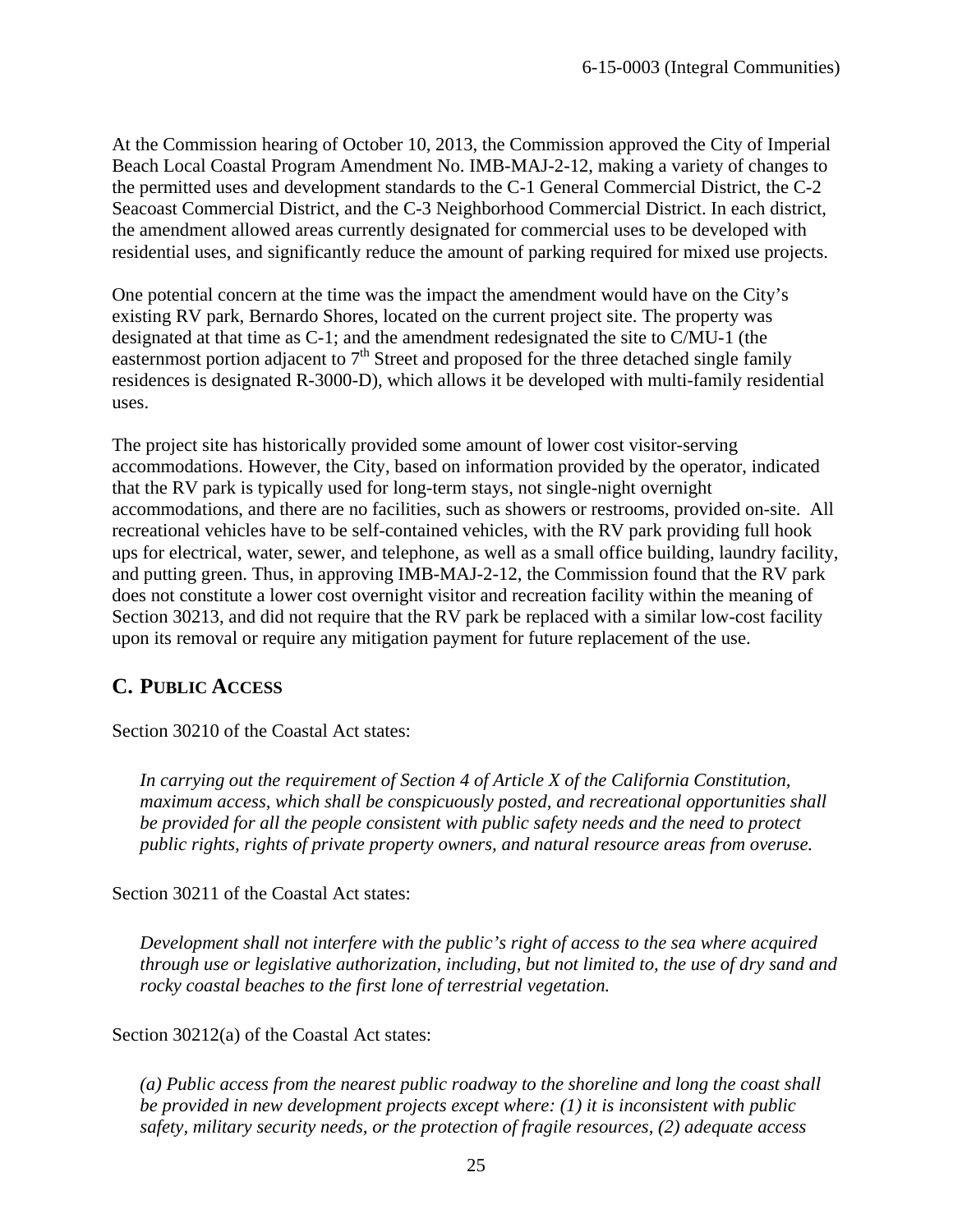*exists nearby, or, (3) agriculture would be adversely affected. Dedicated accessway shall not be required to be opened to public use until a public agency or private association agrees to accept responsibility for maintenance and liability of the accessway.*

Section 30212.5 of the Coastal Act states:

*Wherever appropriate and feasible, public facilities, including parking areas or facilities, shall be distributed throughout an area so as to mitigate against the impacts, social and otherwise, or overcrowding or overuse by the public of any single area.*

Section 30252 of the Coastal Act states in part:

*The location and amount of new development should maintain and enhance public access to the coast by (1) facilitating the provision or extension of transit service, (2) providing commercial facilities within or adjoining residential development or in other areas that will minimize the use of coastal access roads, (3) providing nonautomobile circulation within the development, (4) providing adequate parking facilities or providing substitute means of serving the development with public transportation, (5) assuring the potential for public transit for high intensity uses such as high-rise office buildings, and by (6) assuring that the recreational needs of new residents will not overload nearby coastal recreation areas by correlating the amount of development with local park acquisitions and development plans with the provision of onsite recreational facilities to serve the new development.* 

Section 30253(d) of the Coastal Act states:

*New development shall do all of the following: […] (d) Minimize energy consumption and vehicle miles traveled.*

Relevant policies from the City of Imperial Beach's certified LCP used for guidance include the following:

# *P-1 Opportunities For All Ages, Incomes, and Life Styles*

*To fully utilize the natural advantages of Imperial Beach's location and climate, a variety of park and recreational opportunities for residents and visitors shall be provided for all ages, incomes, and lifestyles.*

# *This means that:*

- *a. The beach shall be fee to the public.*
- *b. Recreational needs of children, teens, adults, persons with disabilities, elderly, visitors, and others shall be accommodated to the extent resources and feasibility permit.*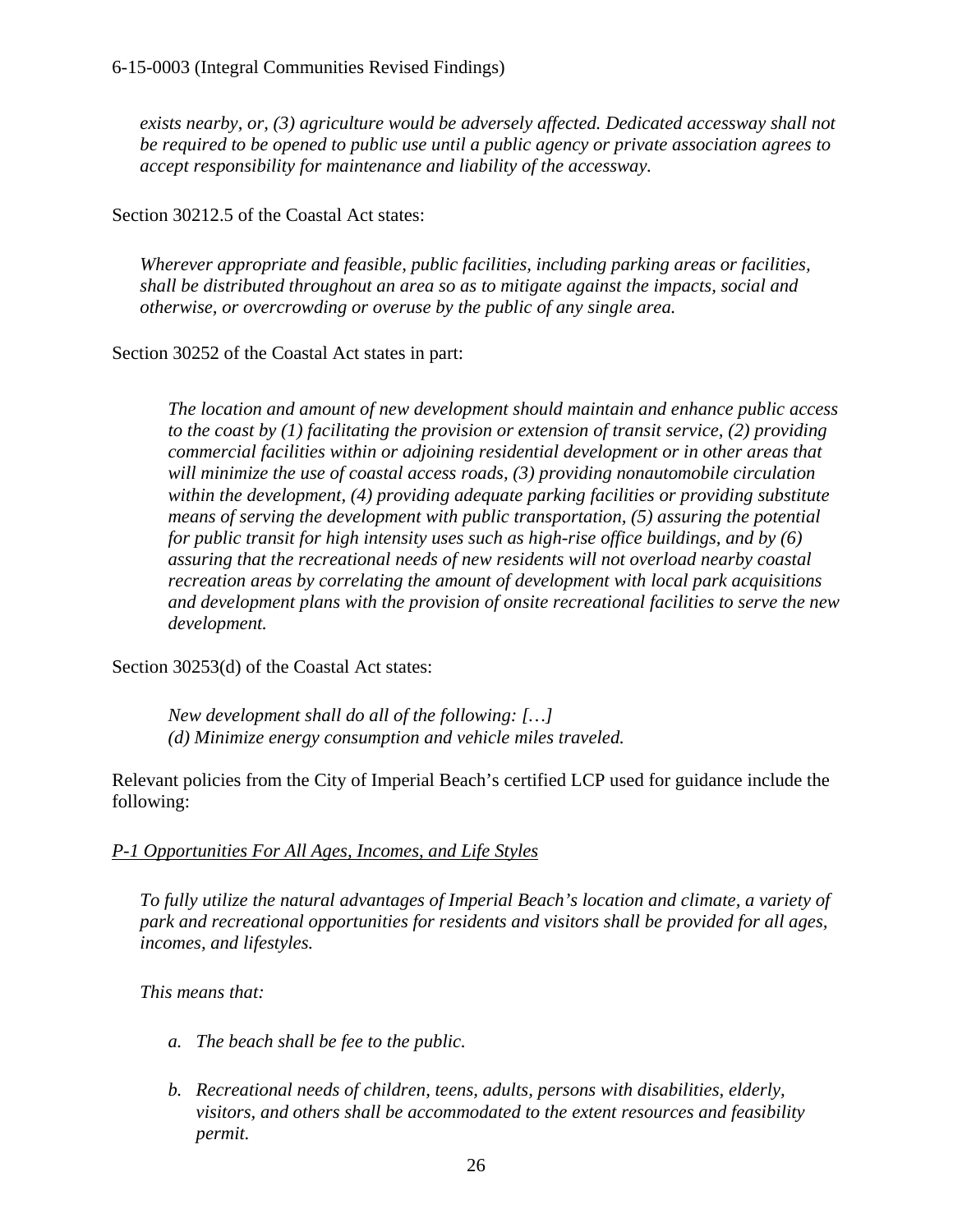- *c. City residents need mini-parks, neighborhood parks, community parks, activity centers, special use, and all-purpose parks.*
- *d. The City should pursue increased recreational opportunities for the general public in the Tijuana Estuary, Borderfiled State Park, the beach, and the South San Diego Bayfront.*

# *GOAL 11 SMALL BEACH ORIENTED TOWN*

*The overriding goal of Imperial Beach shall be the retention of the quality of life and atmosphere of a small beach-oriented town.* 

- *A town that is not overcrowded or exclusive like many California beach communities.*
- *A town with a human scale and a relaxed pace of life.*

\*Street, parking and property access standards that emphasize a friendly, pedestrian scaled, small town circulation system.

\*A realistic bikeway plan that can be implemented.

\* A proposed Class I Bikeway parallel to Highway 75 north of Rainbow Drive **L-3 Residential Uses and Neighborhoods**

Specific policies for residential uses are:

#### **a. Pedestrian Orientation**

All housing and neighborhoods shall be designed with a pedestrian orientation.

# *GOAL 14 SHORELINE ACCESS*

*To provide physical and visual access in the City's five coastal resource areas for all segments of the population without creating a public safety concern, overburdening the City's public improvements, or causing substantial adverse impacts to adjacent property owners.*

LUP Policy C-22 states:

*(a) Parking* 

*Parking for both residents and visitors shall be provided as part of new development.*

The project site currently hosts a 124-space RV park located on Highway 75 where it meets Palm Avenue, a major coastal access route and the northern gateway to the City of Imperial Beach from the Silver Strand and the City of Coronado. The site is an ideal location for the existing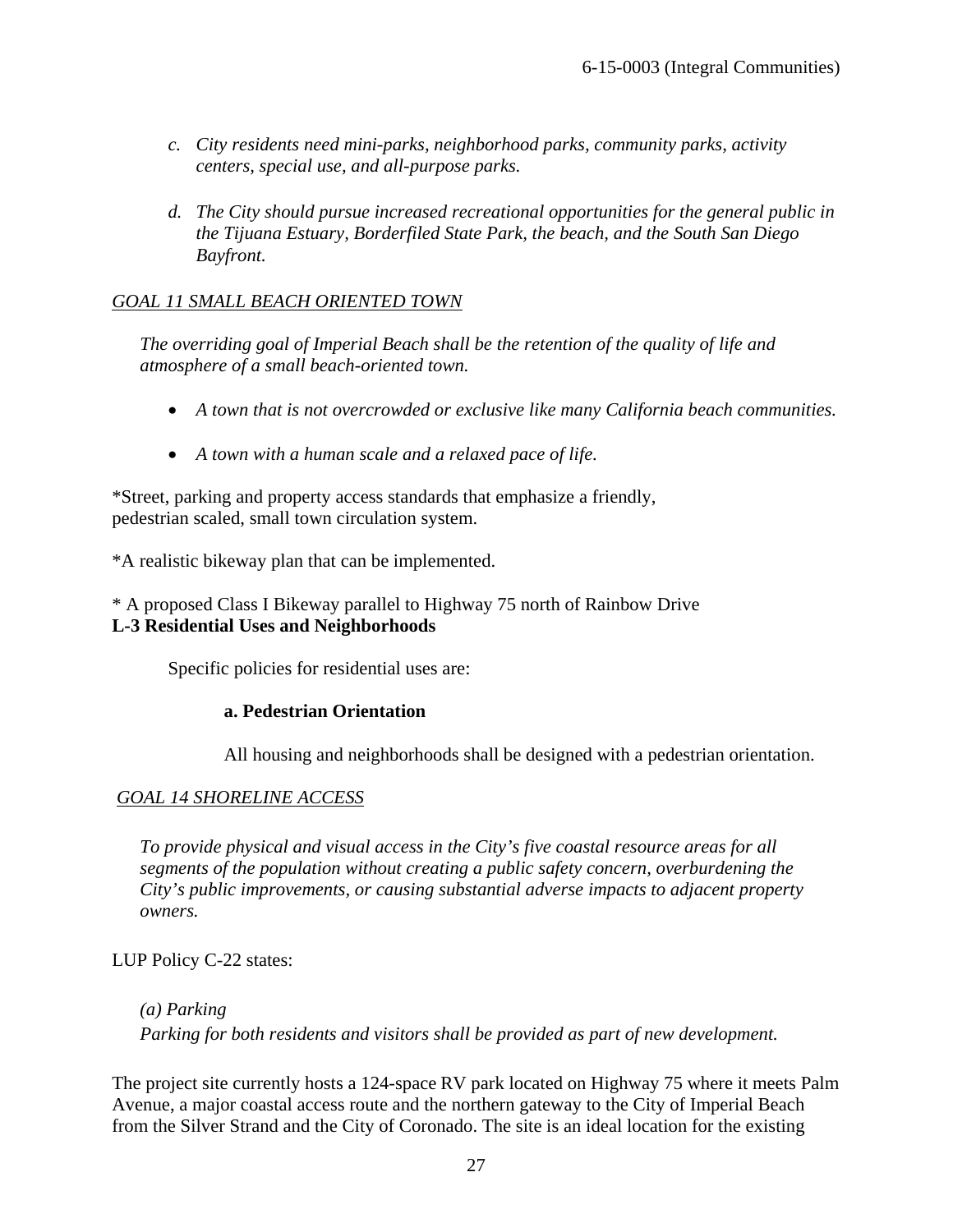## 6-15-0003 (Integral Communities Revised Findings)

visitor-serving use: adjacent to San Diego Bay, overlooking the wildlife refuge, within walking/biking distance of the beach, and near the amenities of the Seacoast District and the City of Coronado.

The project site has a western entrance on Highway 75 and an eastern entrance on  $7<sup>th</sup>$  Street. For the existing use and as proposed, the  $7<sup>th</sup>$  Street entrance is kept closed, and thus the main, and only, entrance into the project site is the western one. Currently, the RV park serves customers from the general public, but does not offer amenities such as public parking for non-customers. A bus stop is located on the eastern side of Highway 75 immediately north of the western entrance to the RV park. Public sidewalks run north along Highway 75 from its intersection with Palm Avenue and terminate just north of the bus stop. There is an informal trail that runs east from Highway 75 near the end of the sidewalk at the northwest corner of the project site and continues between the RV park and Pond 10A, gradually turning north and following the rear property lines of the residences east of Pond 10A until it reaches the Bayshore Bikeway approximately 1,300 feet north of the RV park.

The Bayshore Bikeway located to the north of Pond 10A provides a 26-mile bicycle facility connecting cyclists around San Diego Bay through the cities of San Diego, National City, Chula Vista, Imperial Beach, and Coronado. Currently, approximately 13 miles of bicycle paths are in use on the Bayshore Bikeway. The rest of the facility consists of on-street sections designated as either bicycle lanes or bicycle routes. The 0.81-mile portion of the bikeway within the City of Imperial Beach runs along the City's northern boundary, between the City and San Diego Bay. This Class I bike path is the only bike path within the City. Class I bicycle lanes are hard surfaced routes within exclusive right-of-way physically separated from vehicular roadways and intended specifically for non-motorized use, with center striping and a minimum width of eight feet.

As originally proposed, Tthe 193-unit residential gated residential development would have been gated and accessible only to residents, which raised that the applicant is proposing raises significant issues regarding conformance with the public access policies of Chapter 3 of the Coastal Act and the City's certified LCP.

# Gates

The RV Park is open to members of the public who rent spaces both long and short-term. As previously described, the existing development is proposed to be entirely demolished and replaced with a gated residential development with 187 193 dwelling units, an private internal roadway system, and a public pedestrian/bike path on the north side of the site connecting to the Bayshore Bikeway. All forms of public access (vehicular, bicycle, and pedestrian) through the community would be allowed prohibited. The general public would not be allowed to enter the residential community or and park in a proposed public parking lot in the northwest corner of the property on its streets.

The provision of public access in new development proposals is one of the main tenets of the Coastal Act, especially in conjunction with new development located between the sea and the first public road, such as the proposed project. Gated developments that preclude the possibility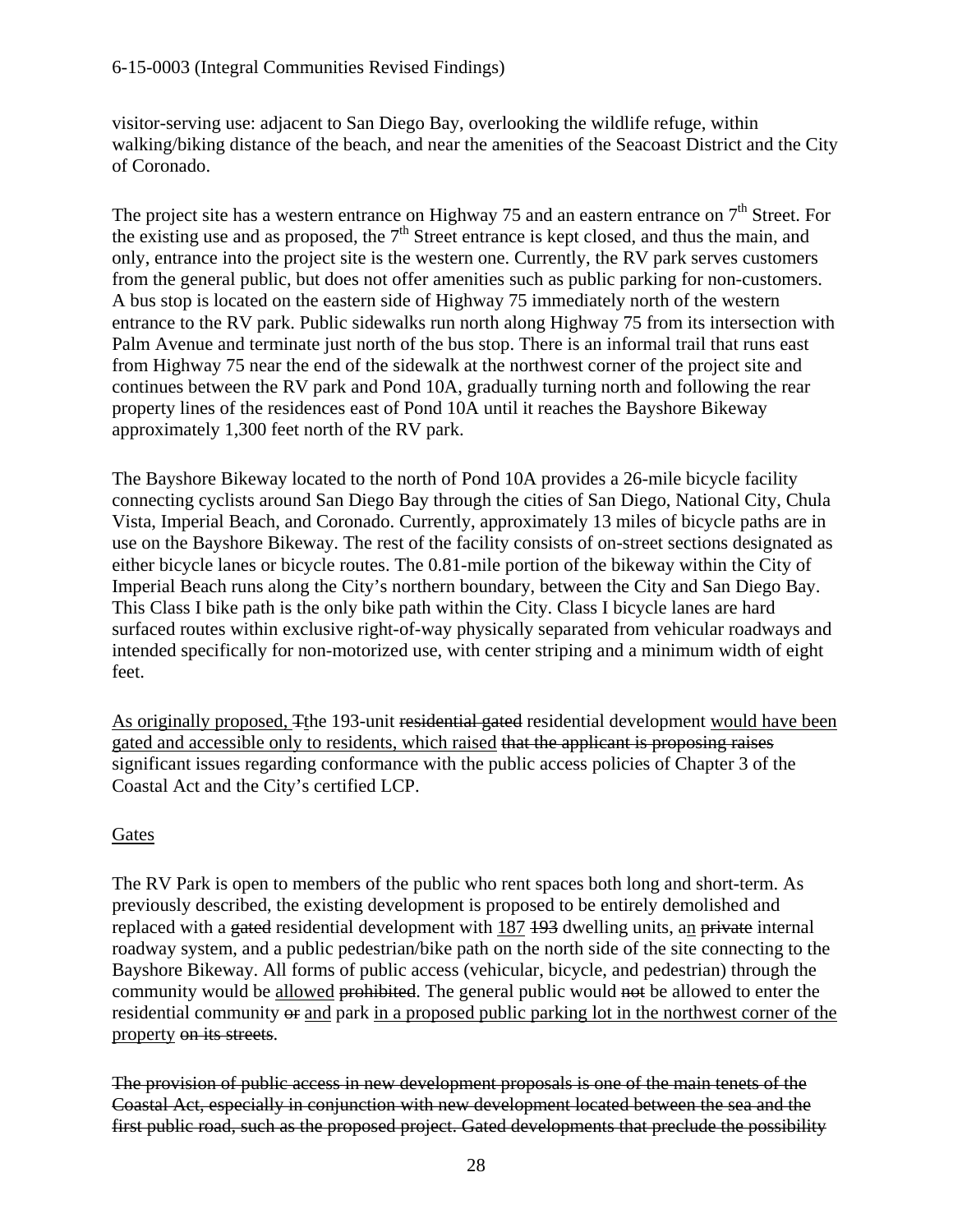of public access to the coast conflict with Coastal Act Sections 30210 and 30212 and are therefore usually prohibited. Not only do private gated communities limit public access locally, but the cumulative effect of these private gated communities along the coast impacts public access, public parking, traffic circulation, and both auto and non-auto circulation options. When there are numerous gated communities along the coast, traffic circulation is limited solely to major arterial arterials, parking is unevenly distributed in the few public areas near existing vertical accessways, and pedestrians and cyclists are forced to travel on major arterials when seeking coastal access. Because gates communities result in substantially fewer public streets and sidewalks, they adversely impact the pedestrian nature of coastal areas, depressing the opportunities for the public to engage in walking and biking.

As proposed, the development would only have one vehicular entryway, on Highway 75. The second gate at the  $7<sup>th</sup>$  Street side would be for emergency vehicles only. The applicant has indicated that the purpose of the emergency gates is to minimize traffic impacts on  $7<sup>th</sup>$  Street, a residential road, and instead focus resident traffic on Highway 75, a much more substantial thoroughfare. Pedestrian and bicycle access will still be permissible off of  $7<sup>th</sup>$  Street, in addition to the other entrances to the proposed development. prohibit vehicles from driving into the development seeking access between Highway 75 and 7<sup>th</sup> Street and then being forced to turn around at the emergency vehicle entrance. However, there is no evidence that adverse impacts to the proposed community would result if the entry gates were removed from the proposed project and entry opened to the public.  $7<sup>th</sup>$  Street is one of the many public grid streets that provide access to low-density residential units east of the proposed development and it is thus unlikely that large numbers of residents or visitors would use the site to access  $7<sup>th</sup>$  Street if both entryways were open. Removing the gates would allow public parking on the internal streets, and link up with the adjacent grid street system allowing pedestrian and bicycle circulation system without the impacts to wetlands resulting from the proposed bike path connector (discussed in greater detail in the findings addressing Sensitive Habitats). It should be noted that the issue of vehicular passage does not address why there are pedestrian gates proposed along the perimeter of the project site.

The Commission has historically prohibited the installation of entry gates, be they vehicular or pedestrian, in coastal development located between the sea and the first public road (ref. CDP Nos. 6-99-043, A-6-OCN-02-121-A1/6-03-23-A1, 5-06-145). Due to its location and high commercial value, coastal property between the first public road and the sea throughout much of Southern California is developed. Without provision of public access through these coastal developments, public access would be severely restricted due to a walling off of the coast from the public (such as in Broad Beach, Carbon Beach, and elsewhere). Throughout California, roads, especially the first public road paralleling the ocean and internal roads within developments located seaward, serve as vital reservoirs for the public to park, walk, and bike so as to be able to enjoy coastal resources, be they parks, beaches, or promenades. Should public parking end up being provided within the proposed development, it is important that the public is readily able to access it so a pattern of usage emerges. The more difficult parking is for the public to locate due to limited supply, or the farther such parking is located from coastal resources, the less likely it is that the public will utilize the coastal resources. Besides being a detriment on public utilization of coastal resources, the lessened use could in turn serve as rationale for subsequent developments to omit providing their own public access amenities.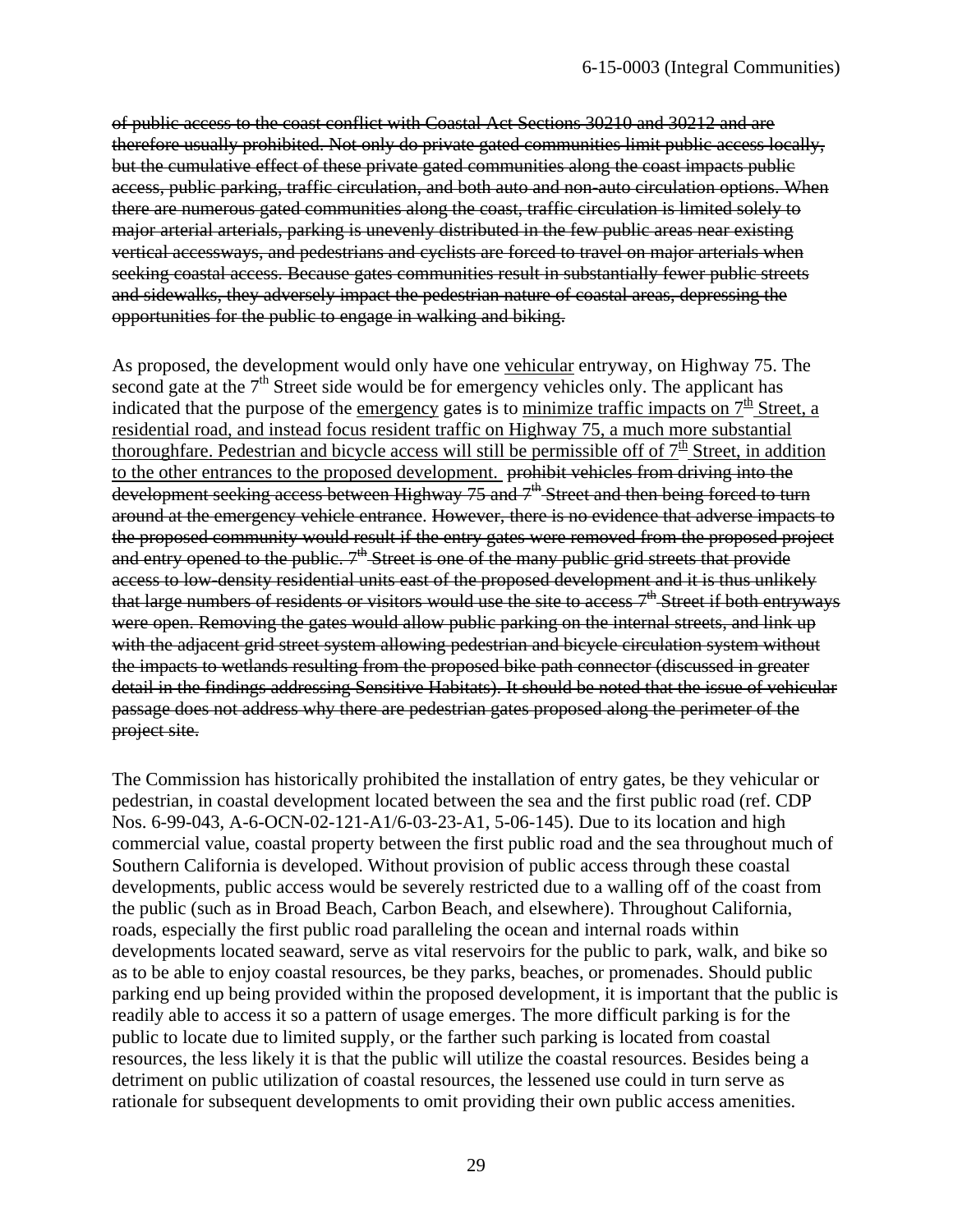While the existing RV park does not provide non-customer public parking, the RV park is nonetheless open to members of the public who can rent spaces on a short-term basis. The RV park is a development that was constructed prior to the Coastal Act's mandate to maximize public access; however, by its nature, the RV park served the general public more than the proposed gated residential community. In any event, redevelopment of the project site is an appropriate opportunity to rectify the omission of public access through the site and bring the property into conformance with Coastal Act requirements to maximize access, as the property is a sizeable bayfront property adjacent to a major coastal access corridor (Highway 75) and major coastal access resource (Bayshore Bikeway).

The vehicular and pedestrian gates proposed at the entrances to the proposed residential development would create a significant impediment to public use. Not only would the gates themselves physically obstruct public access, but even in instances where public access is actually permitted through gates, their mere presence creates the appearance that the accessways are private and not available for general public use. The gates would create an impression of exclusivity and would serve as a deterrent to public access not just in the development itself but to the nearby coastal area. The proposed project would be open to the public and only include one emergency vehicle gate on  $7<sup>th</sup>$  Street. The residential development would also includes a five-foot high tubular steel fence along the northwestern side of the proposed gated residential development, between the proposed residences and the proposed buffer area. In addition, the southwestern side of the project site next to Highway 75 will be fenced with a combination threefoot high masonry wall with two-foot tall tubular steel fence. The existing masonry wall would remain between the proposed residences and the abutting existing residences to the east. All of this walling could contribute to an, in conjunction with the proposed gates, would further exacerbate the appearance of exclusivity, but in the absence of entry gates at all the entrances except for  $7<sup>th</sup>$  Street, and with public access allowed across this property, such impacts will be minimal to the Bayfront development and surrounding coastal area.

Furthermore, because each proposed dwelling unit will have an attached two-car garage, private parking will total 368 spaces, with an additional 24 parking spaces dispersed throughout the development serving guests of the gated community, for a total of 410 parking spaces. However, as proposed, because of the proposed entry gates, this bayfront property in close proximity to many coastal resources such as the Bayshore Bikeway and National Wildlife Refuge would provide no public parking. Allowing public parking within the subject site would provide an additional means for people to view the shoreline and walk the path on the north side of the site, and add capacity for people accessing the Bayshore Bikeway on  $7<sup>th</sup>$  Street or Highway 75.

Furthermore, Section 30212.5 of the Coastal Act specifically refers to the need distribute facilities such as parking areas throughout coastal areas so as to mitigate against impacts, social or otherwise, or overcrowding or overuse by the public of a single area. Besides the aforementioned emergency vehicle gate at the  $7<sup>th</sup>$  Street entrance, the proposed development will have no other vehicular or pedestrian gates around its perimeter. To facilitate public usage of the proposed public pedestrian/bike path, the proposed development will incorporate a public parking lot with at least 10 parking spaces in the northwest corner of the property, with appropriate signage alerting the public to its presence.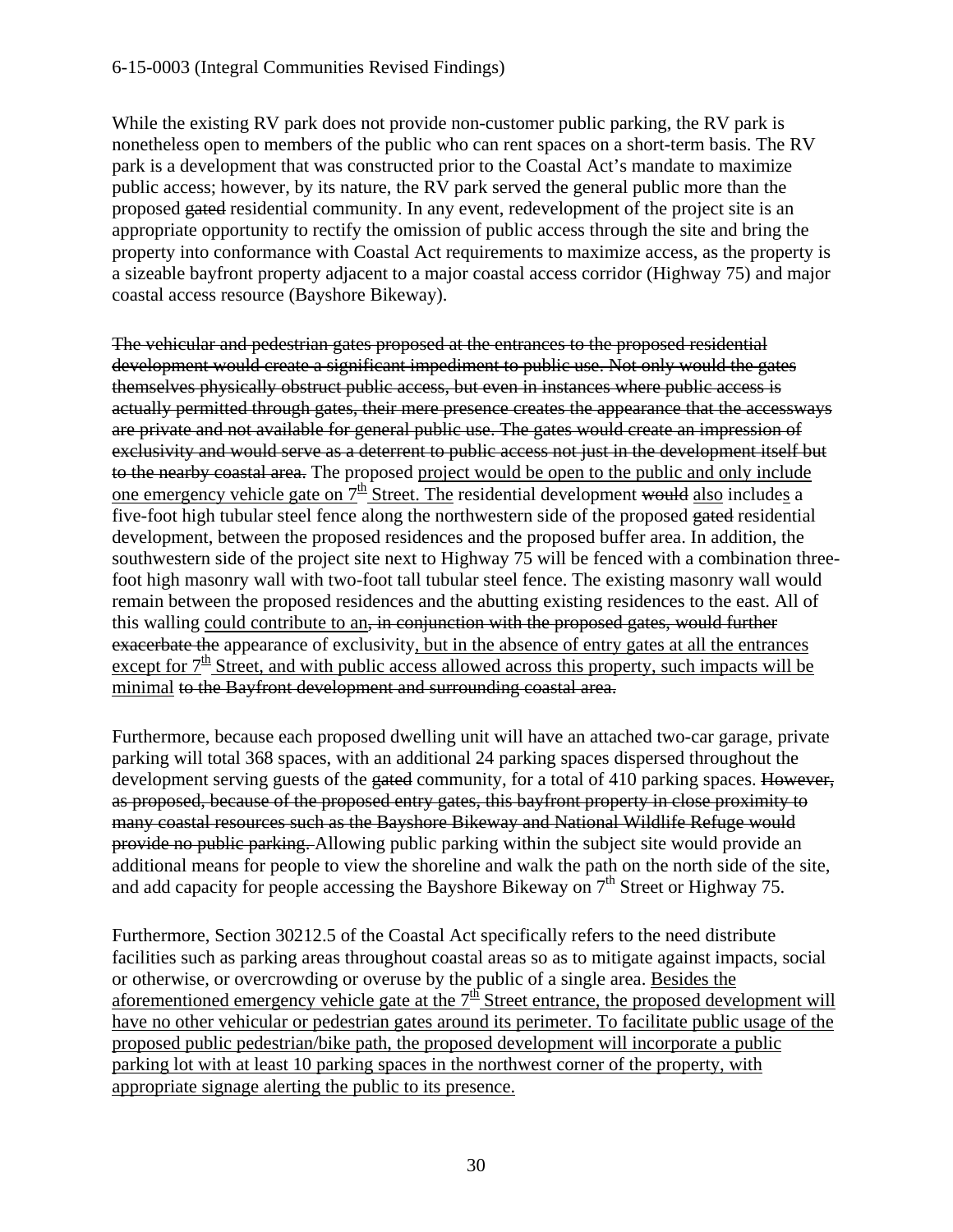Thus, public access will be enhanced by the development through its inclusion of public access paths and public parking that tie into the existing Bayshore Bikeway. would not be maximized if the project site were allowed to be a private gated community with private streets. In an area where parking availability for access to the bayshore is already limited, the proposed project would exacerbate that problem by not allowing the public to park in the community. Therefore, **Special Condition No. 1** requires that the project be revised so that the residential development incorporate these public access enhancing features is not a gated community.

#### Internal Streets/Parking

Separate from the effects that the proposed entry gates would have on public access, tThe internal road system serving the residential development will not be publicly owned or maintained, but rather part of the single-parcel condominium ownership of the residential development. Thus, the proposed private streets are only 24-26.5 feet wide. This is narrower than standard public streets, and limits the ability to provide street parking. Furthermore, even if the residential development was opened to the public, the proposed townhomes are designed with narrow street frontages, with first-floor two-car garages taking up the majority of that frontage. The townhomes themselves are then aligned in long rows of six to seven units. Such is the density of the proposed development that the sides of the internal roads are effectively long curb cuts providing access to the townhomes' garages. Thus, simply removing the entry gates will not provide much public parking. Compounding this deficit is the fact that the applicant's proposal for a 10-acre residential development with 193 187 dwelling units is providing only 24 parking spaces for guests. That equates to just one guest parking space for every eight dwelling units, which range from two to five bedrooms each. The applicant has indicated that four of the parking spaces will be located outside of the western gates, adjacent to Highway 75. However, given that no public parking signage restricts use of these spaces, and the limited amount of non-resident parking in the proposed project, it is likely that the four spaces will be occupied by guests of the 193 residential units, especially because the spaces are located adjacent to the recreational pool complex serving the residential development. It is also possible that the applicant's proposal will cause guest parking to spill over onto public parking on 7<sup>th</sup> Street, which is used to access the Bayshore Bikeway (there will be private pedestrian access from  $7<sup>th</sup>$  Street). When approving large development that has the potential to adversely impact the ability of the public to park near coastal resources or public access points, the Commission has required the development to furnish a portion of the on-site parking for exclusive use by the general public (ref. CDP Nos. 6- 05-041, A-6-PSD-13-005, 6-13-0407). To address this potential impact, the proposed development incorporates a public parking lot of at least 10 spaces in the northwest corner of the property, near the western entrance and the public pedestrian/bike path. To help lessen the appearance of exclusivity and fulfill Goal 11 of the LCP, encourage the use of the connection between Highway 75, and increase the internal supply of public parking, **Special Condition No. [1](#page-11-2)** requires the development to provide public parking on-site main internal east-west road connecting Highway 75 and 7<sup>th</sup> Street be widened so as to permit public parking along one side and a demarcated bike path on the other, in addition to any lanes of vehicular travel. To ensure maximum access to the public pedestrian/bike path, the condition also requires all streets, roads and public parking areas shall be open for use by the general public 24 hours per day, with the exception of standard limited parking restrictions for street sweeping/maintenance purposes. Long term or permanent physical obstruction of streets, roads and public parking areas shall be prohibited, and restrictions on use by the general public (e.g. preferential parking districts,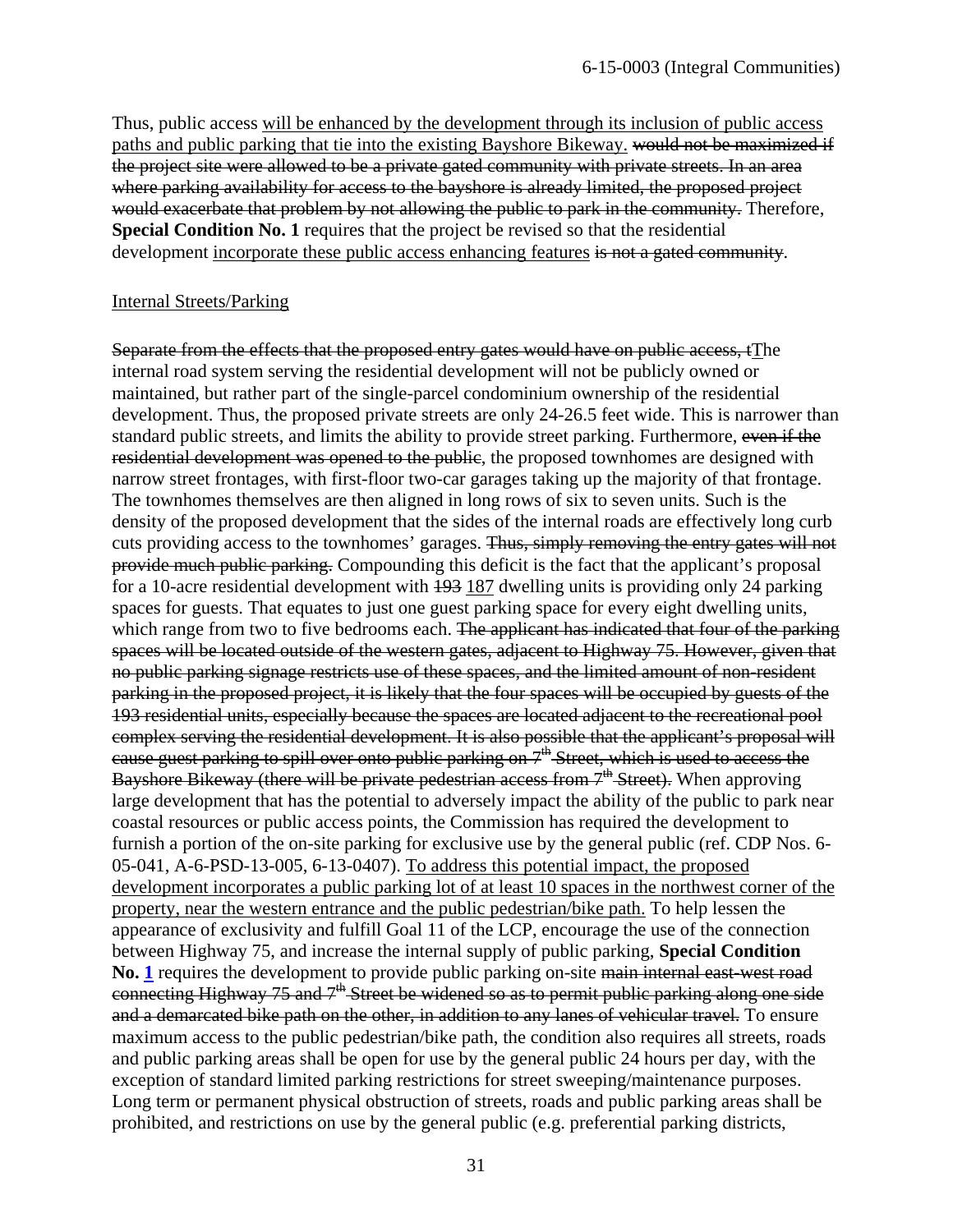resident-only parking periods/permits, etc.) associated with any streets or parking areas shall be prohibited. Access between the street ends and the public pedestrian/bike path shall be provided.

#### Public Bike Path

The applicant is also proposing an approximately 2,100 foot long, 8 10-foot wide public pedestrian/bike path that would connect Highway 75 with the Bayshore Bikeway. Phase 1 of the proposed development would construct the first approximately 800 feet of the public pedestrian/bike path in conjunction with the gated residential development. Phase II would consist of the remaining approximately 1,300 foot long, 8 10-foot wide public pedestrian/bike path that would connect the Bayshore Bikeway to the north of the project site to the 8 10-foot wide public pedestrian/bike path built in Phase I. The public pedestrian/bike path would be paved with asphalt concrete pavement and would be approximately five feet from the rear property lines of the single family residences to the east of Phase II. Post and rail fencing would be constructed between the proposed public pedestrian/bike path and Pond 10A and would be approximately 3.5 feet in height.

For reasons detailed in the findings regarding Sensitive Habitat impacts, the Phase II public bike path does not conform to Chapter 3 of the Coastal Act, and this permit is conditioned to delete that segment from the final development. However, the The approximately 800-foot long segment in Phase I that will be located in the proposed buffer area between the residential development and Pond 10A would improve public access opportunities and can be found in conformance with Chapter 3 of the Coastal Act. As mentioned earlier in the report, there is currently an informal path that traverses the southern shore of Pond 10A between the pond and the RV park. This path provides education and recreational opportunities to the public by allowing travel in close proximity to Pond 10A, observing the wetland and wildlife located therein, as well as views of San Diego Bay beyond. However, this path does cross through portions of wetlands. Construction of the proposed paved Phase I segment of the public bike path in a more southerly, upland alignment from the existing informal public path will formalize access to this coastal area, making it easier for the public to recognize the existence of the public access and avoid any wetlands. The post-and-rail fence along the public bike path will prevent further intrusions into the wetland areas around Pond 10A. Additionally, the paved, realigned design of the Phase I public bike path will make the access more usable during king tide and storm events, and provide area for the path to migrate inland when this area is subject to sea level rise. To discourage people from jumping the post-and-rail fence and continuing north along the east side of Pond 10A and through the wetlands therein, this permit is conditioned to provide a public access point through the residential development, and  $7<sup>th</sup>$  Street beyond, so as to be able to still proceed to the Bayshore Bikeway on  $7<sup>th</sup>$  Street. Ensuring a connection with this bike path is another reason why it is important that no gates block access through the proposed development. However, while aligning the public bike path farther south from Pond 10A will minimize impacts to the nearby wetlands, locating public access amenities in close proximity to development, such as the proposed residential development, increases the risk that the public may not utilize the public access either because the development will block it from view or cause it to appear as a private amenity serving only the residential development. Thus, the applicant is proposing to align the public pedestrian/bike path at least 25-feet away from the proposed residential structures in Phase I, save for the two residential structures in the northeast corner of the development.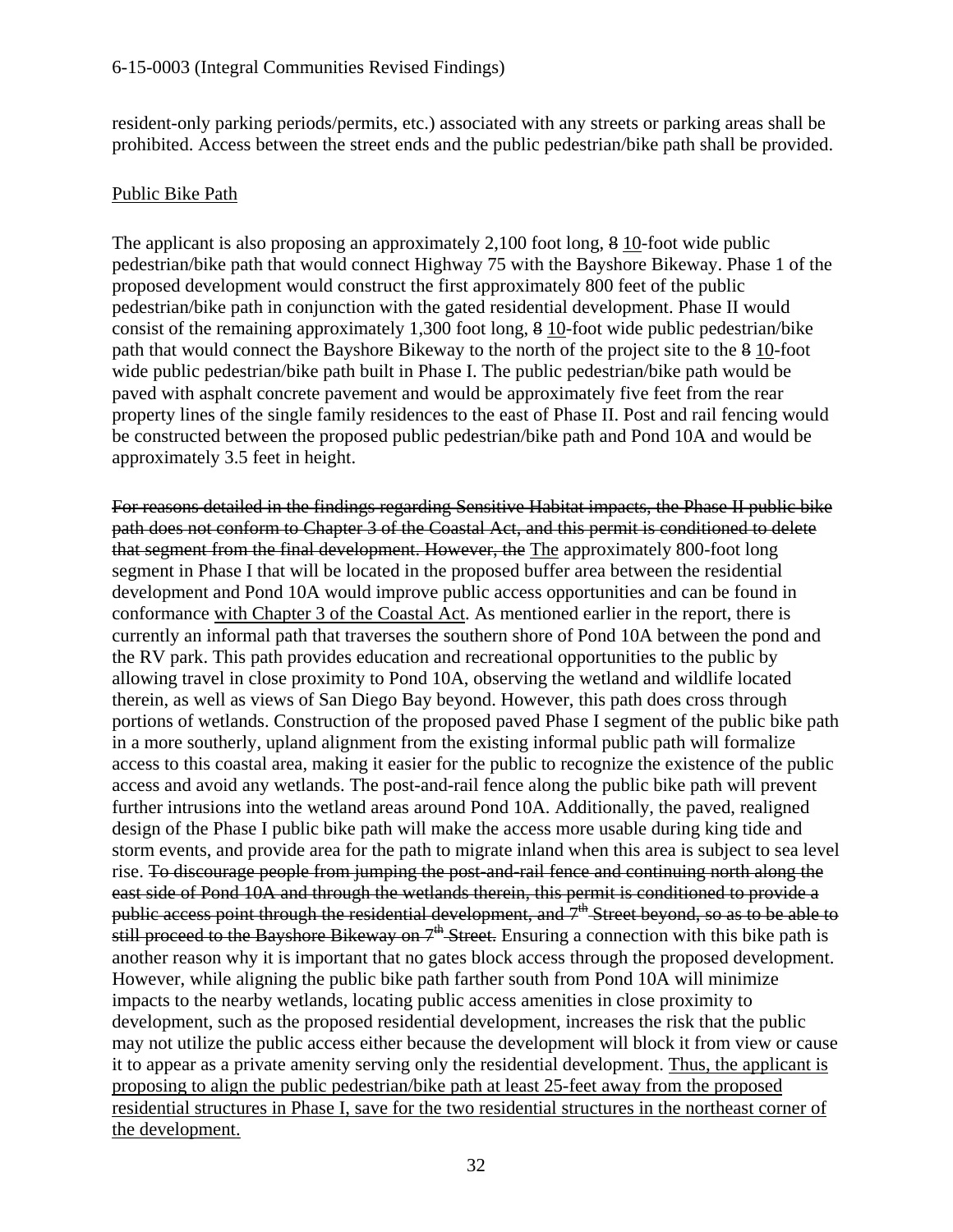The 1,300-foot long Phase II segment running along the eastern side of Pond 10A will connect the Phase I segment to the Bayshore Bikeway, forming a continuous public pedestrian/bike path between Highway 75 and the Bayshore Bikeway. This is not the first time attempts have been made to provide a bike path between the Highway 75 right-of-way and the Bayshore Bikeway. The applicant has noted that in July 2002, the Commission approved a permit for the cities of Coronado and Imperial Beach to install various public access, parking, and habitat restoration along Highway 75 as it crossed the Silver Strand (CDP No. 6-02-038). Among the improvements approved in the CDP was an approximately 2,500-foot long Class I bike path "spur" that turned off the Bayshore Bikeway as it turns east, just north of the existing culvert connecting Pond 10A to San Diego Bay. The approved spur would then continue south down the east side of Highway 75 until the entrance to the project site. Although that project involved some impacts to wetlands, the project was considered an "incidental public service" due to the fact that there was no bike path at that time for the southernmost half-mile of Highway 75 – adjacent to Pond 10 and the project site – connecting the Bayshore Bikeway and nearby surface streets in Imperial Beach, and that when the Bayshore Bikeway would start turning east north of the culvert connecting Pond 10A with the San Diego Bay, many bicyclists would instead cross the dirt area between the Bayshore Bikeway and Highway 75 and continue south along the shoulder of the highway, against traffic. Thus, the Commission concluded, allowing the construction of a Class I bike path immediately along the east side of Highway 75 would enhance bicyclists' safety. To date, the bike path spur approved by the Commission in 2002 has not been built, and there is still no bike path along the southernmost half mile of Highway 75.

The proposed public pedestrian/bike path would serve the same purpose in the same area as the previously approved bike path spur. Thus, by approving a similar connector in the immediate area, public access will be enhanced through the increase in bicyclist safety and ease of use for bicyclists to transition from Highway 75 to the Bayshore Bikeway, and vice versa.

Thus, **Special Condition No. [1](#page-11-2)** requires that all residential development be set back a minimum of twenty-five feet from the public pedestrian trail/bike path to increase its visibility and public character. To ensure the public improvements are constructed in a timely manner, **Special Condition No. 3** requires the approved public pedestrian/bike path be completed prior to occupancy of the fiftieth first residence. Because the Phase II path will engender greater use of the area adjacent to existing residences, **Special Condition No. 16** requires the applicant to implement a Fence Plan in coordination with the neighboring property owners to address privacy and safety concerns that may arise due to the presence of the path.

Regarding the impacts to public access, recreation, and educational opportunities from the deletion of the Phase II segment, the deletion east of Pond 10A will not have an adverse effect on the recreational and educational opportunities afforded to the public. The first 800-foot segment will still provide the public a close-up view of Pond 10A and the surrounding wetlands and wildlife therein. The Bayshore Bikeway on the opposite side of Pond 10A already provides close up views of Pond 10A, as well as views of the remainder of the National Wildlife Refuge, that will complement the new southern public pedestrian trail and bike path. Furthermore, because the proposed project is being conditioned to remove all entry gates, cyclists and pedestrians wishing to continue on to the Bayshore Bikeway will be able to travel through the residential development to  $7<sup>th</sup>$  Street and travel north to the existing access point there.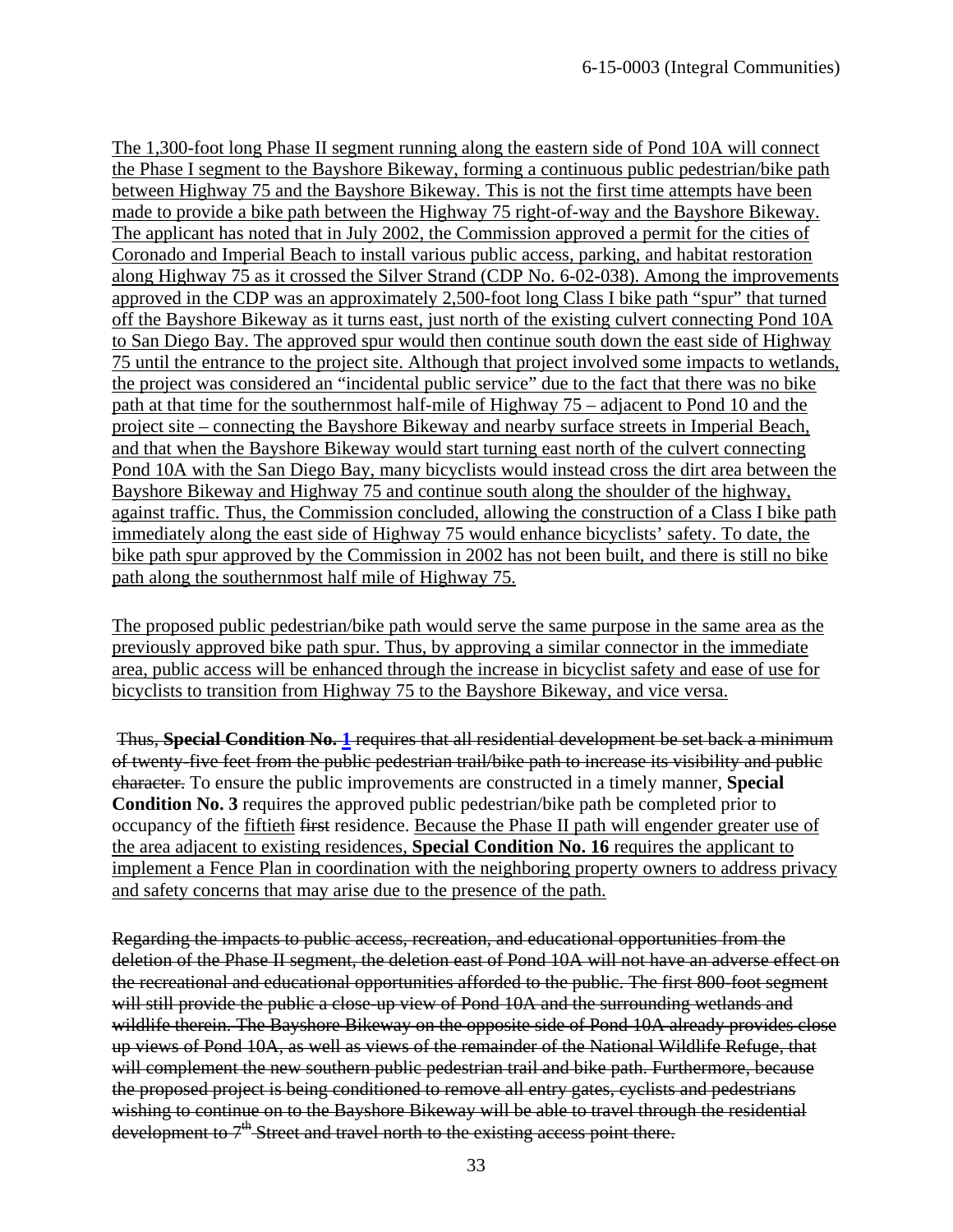# Vacation Rentals

The applicant's proposal also indicates that vacation rentals would be allowed in the gated residential development. However, while vacation rentals can provide a valuable source of overnight accommodations, particularly in cities such as Imperial Beach where traditional overnight facilities are limited, the availability of vacation rentals is totally dependent on the interest of individual homeowners, and short-term rentals are also often controversial and are frequently restricted by community interest groups. Thus, while the Commission typically encourages vacation rentals in existing residential zones, they have never been seen as equal to facilities that consistently offer short-term lower cost overnight accommodations, such as motels and RV parks. Residential vacation rentals also do not provide the types of visitor-serving uses such as retail stores and restaurants that are often associated with commercially-zoned properties.

Imperial Beach does not currently have an abundance of existing lower cost overnight accommodations within close proximity to the coast; in fact, the City currently only has a handful of hotels, including the Seacoast Inn, which has recently been remodeled and expanded into a high-end hotel. The potential that some of the residents of the proposed gated community may decide to periodically advertise their residence as a vacation rental is a positive benefit to the community, but cannot offset the impacts resulting from prohibiting access to the site through the proposed gates.

# **Traffic**

According to the San Diego Association of Government's (SANDAG's) 2013 population and housing estimates, the average household size in Imperial Beach is 2.82 people, and applying that rate to the proposed 193 dwelling units produces a population increase of 545 people.

A Traffic Impact Analysis dated September 8, 2014, was prepared by Linscott, Law & Greenspan. The analysis found that the levels of service of surrounding roadway segments under all analyzed "With Project" scenarios (Existing Plus Project, Near-term With Project, and Year 2040 With Project) would be at a Level of Service (LOS) D or better, with the exception of Highway 75 between 9<sup>th</sup> Street and Florida Street, and Palm Avenue between Rainbow Drive and Highway 75 under Year 2040 conditions (both with and without the proposed project). Because the changes in volume-to-capacity ratio would be under the significance threshold of 0.02, the Traffic Impact Analysis determined the impacts to those two roadway segments would be less than significant.

Regarding surrounding intersections, the Traffic Impact Analysis found that the levels of service under "With Project" scenarios would be LOS D or better, with the exception of the Highway 75/Rainbow Drive/Project Entrance, which would operate a LOS F and E in the AM and PM peak hours, respectively, under Year 2040 conditions (both with and without the project). The AM peak hour impact was considered significant, and the Traffic Impact Analysis recommends that the project restripe the northbound approach at the intersection of Highway 75/Rainbow Road/Project Entrance to provide one left-turn lane and one shared left-turn/through/right-turn lane, along with extending the existing turn pocket to the intersection with Bonito Avenue to the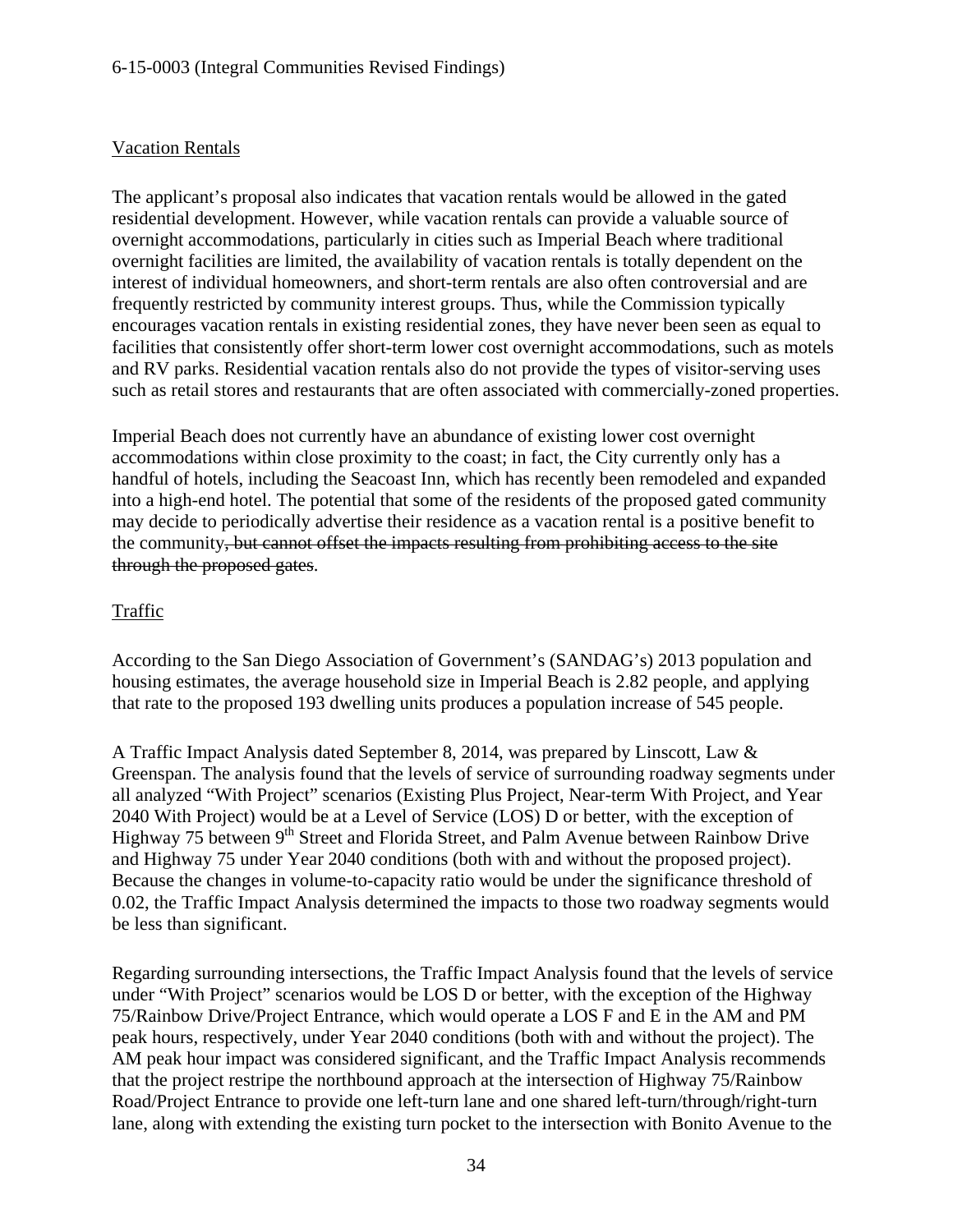south to increase the capacity and queue area. The proposed project will also extend the southbound left-turn pocket from Highway 75 into the project site's driveway to meet the standards of the California Department of Transportation. Commission staff has reviewed the Traffic Impact Analysis and accepted its findings that traffic resulting from the project will not adversely impact public access.

#### Conclusion

The project as conditioned in this report would introduce modifications to bring the project into conformance with the Coastal Act's public access policies. **Special Condition No. [1](#page-11-2)** would require the final project to, among other measures, remove any and all entrance gates from final plans, save for an emergency vehicle gate on the  $7<sup>th</sup>$  Street entrance, so as to ensure the public has access through this development between the first public road and the sea and maximize access to the bicyle and pedestrian system linking the area to the Bayshore Bikeway and the bay. The removal of entrance gates would also grant public access between Highway 75, the main entry point for northern Imperial Beach, and 7<sup>th</sup> Street, a public access point to the Bayshore Bikeway. **Special Condition No. [1](#page-11-2)** would also require the widening of the main internal east-west road in the development connecting Highway  $75$  and  $7<sup>th</sup>$  Street to public standards so as to provide for public parking on one side and a demarcated bike lane on the other. This widening is recommended because even in the absence of entrance gates, the internal roads of the proposed development will not be to public standards, and thus create their own effect of exclusivity, while also removing the space to provide public parking. Because not all of the internal streets within the residential development will be required to be widened, constraining the supply of public parking, **Special Condition No. [1](#page-11-2)** also requires the provision of a public, non-guest parking lot in addition to street parking gained from the aforementioned internal road widening so as to ensure that a public parking reservoir in close proximity to Highway 75 and the proposed public pedestrian/bike path is easily reached by the public. Because encroachment by the residential development could preclude use of the public bike path by blocking it from view or making it seem exclusive, **Special Condition No. [1](#page-11-2)** also requires that all residential development be set back a minimum of twenty-five feet from the public bike path. **Special Condition No. 2 3** would require the approved development to be phased such that the approved public pedestrian/bike path is completed prior to occupancy of the fiftieth residence. **Special Condition No. 6 7** requires a final signage plan be approved and implemented so that proper signage is installed in and around the development informing the public of the public amenities being provided, such as the public bike path, public parking, and public access between Highway 75 and 7<sup>th</sup> Street. **Special Condition No. 89** requires a final construction staging and storage plan to ensure that construction activity does not occupy public spaces or parking that could be utilized by the public visiting the coast. **Special Condition No. 15 16** requires the recordation of a general deed restriction so that current and future property owners will be aware of this permits conditions running with the land, including the conditions ensuring proper provision of public access.

Thus, in conclusion, the project as proposed by the applicant conditioned in this permit does not conform to the public access policies of Chapter 3 of the Coastal Act because it limits fails to maximize access due to the presence of entry gates and provides omission of public parking and public access between Highway 75 and  $7<sup>th</sup>$  Street. However, the project as conditioned, with requirements to remove the gates, provide public parking and access between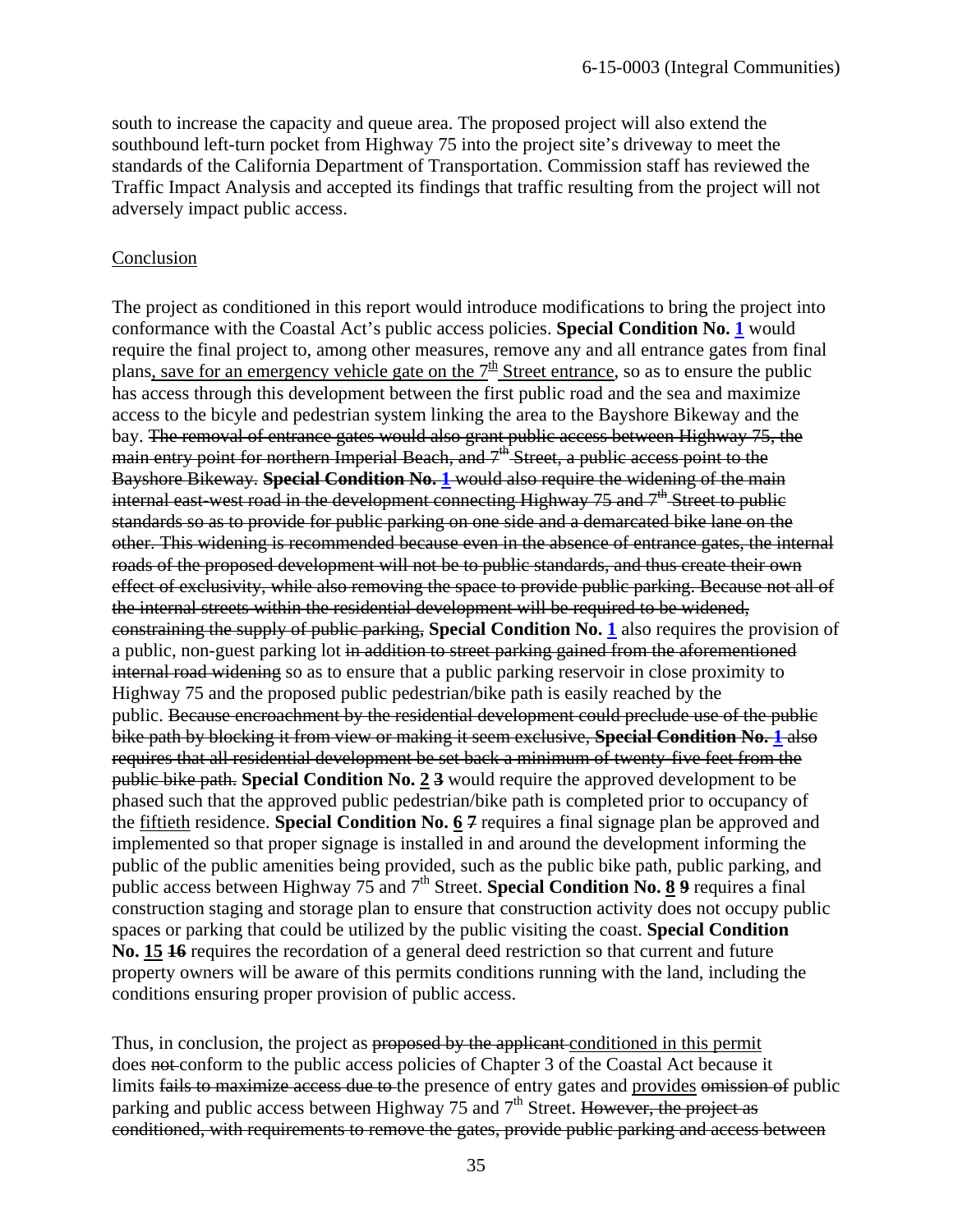Highway 75 and  $7<sup>th</sup>$  Street, and widen the main internal east-west road connecting the two thoroughfares will The additional benefits brought about by the required conditions – signage plans, phasing, and staging- are also necessary to ensure full bring the project into conformance with Chapter  $3.5$ , and The project as conditioned can thus be approved by the Commission.

# <span id="page-38-0"></span>**D. HABITAT RESOURCES**

Section 30230 of the Coastal Act states:

*Marine resources shall be maintained, enhanced, and where feasible, restored. Special protection shall be given to areas and species of special biological or economic significance. Uses of the maritime environment shall be carried out in a manner that will sustain the biological productivity of coastal waters and that will maintain healthy population of all species of marine organisms adequate for long-term commercial, recreational, scientific, and educational purposes.*

Section 30231 of the Coastal Act states:

*The biological productivity and the quality of coastal waters, streams, wetlands, estuaries, and lakes appropriate to maintain optimum populations of marine organisms and for the protection of human health shall be maintained and, where feasible, restored through, among other means, minimizing adverse effects of waste water discharges and entrainment, controlling runoff, preventing depletion of ground water supplies and substantial interference with surface waterflow, encouraging waste water reclamation, maintaining natural vegetation buffer areas that protect riparian habitats, and minimizing alteration of natural streams.* 

Section 30233 of the Coastal Act states:

*(a) the diking, filling, or dredging of open coastal waters, wetlands, estuaries, and lakes shall be permitted in accordance with other applicable provisions of this division, where there is no feasible less environmentally damaging alternative, and where feasible mitigation measures have been provided to minimize environmental effects, and shall be limited to the following:*

*(1) New or expanded port, energy, and coastal-dependent industrial facilities, including commercial fishing facilities.*

*(2) Maintaining existing, or restoring previously dredged, depths in existing navigation channels, turning basins, vessel berthing and mooring areas, and boat launching ramps.* 

*(3) In open coastal waters, other than wetlands, including streams, estuaries, and lakes, new or expanded boating facilities and the placement of structural pilings for public recreational piers that provide public access and recreational opportunities.*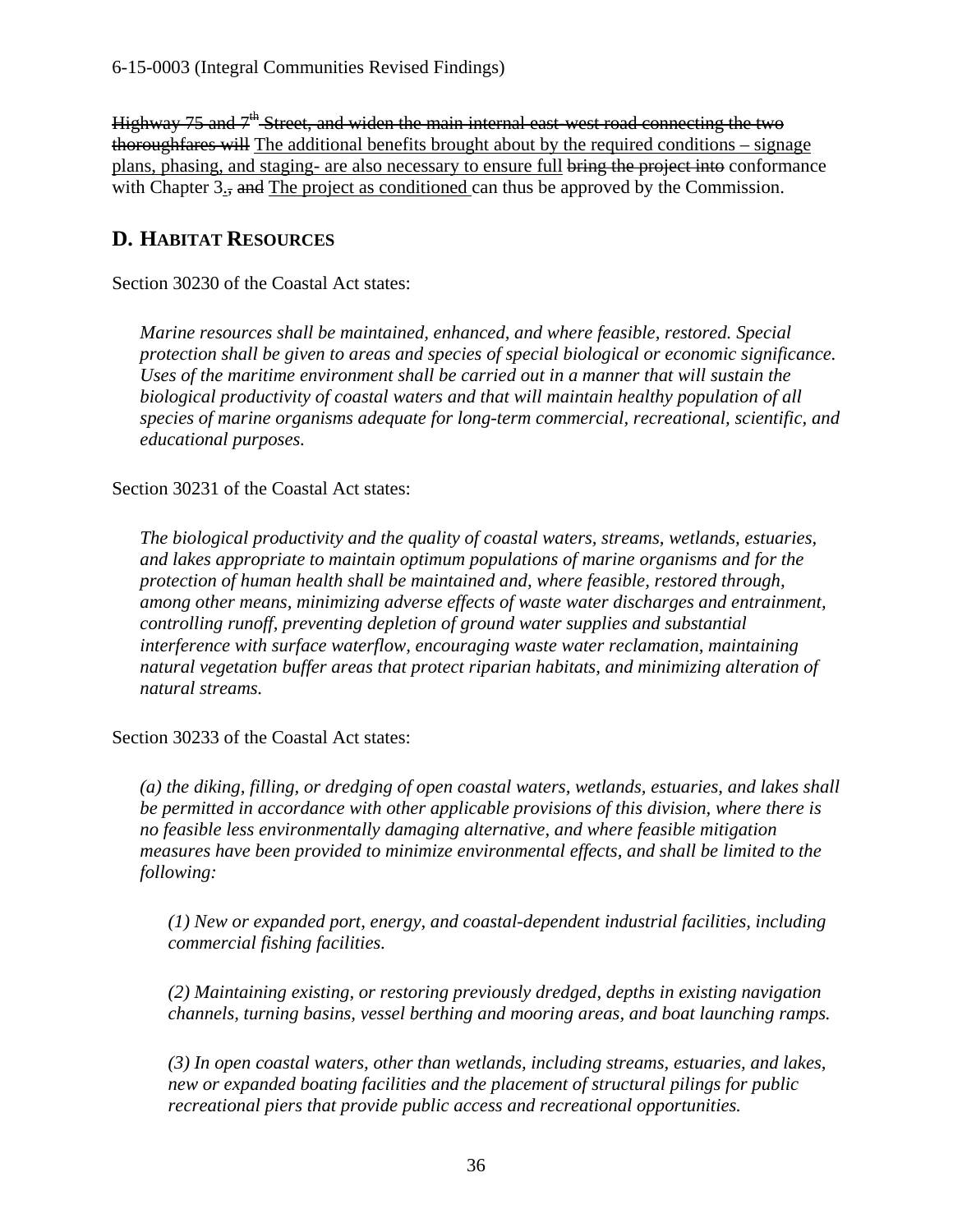*(4) Incidental public service purposes, including but not limited to, burying cables and pipes or inspection of piers and maintenance of existing intake and outfall lines.* 

*(5) Mineral extraction, including sand for restoring beaches, except in environmentally sensitive areas.*

 *(6) Restoration purposes.* 

 *(7) Nature study, aquaculture, or similar resource dependent activities.* 

*[…]*

*(c) In addition to the other provision of this section, diking, filling, or dredging in existing estuaries and wetlands shall maintain or enhance the functional capacity of the wetland or estuary.*

Section 30236 of the Coastal Act states:

*Channelizations, dams, or other substantial alterations of rivers and streams shall incorporate the best mitigation measures feasible, and be limited to (1) necessary water supply projects, (2) flood control projects where no other method for protecting existing structures in the flood plain is feasible and where such protection is necessary for public safety or to protect existing development, or (3) developments where the primary function is the improvement of fish and wildlife habitat.* 

Section 30240 of the Coastal Act states:

*(a) Environmentally sensitive habitat areas shall be protected against any significant disruption of habitat values, and only uses dependent on those resources shall be allowed within those areas.*

*(b) Development in areas adjacent to environmentally sensitive habitat areas and parks and recreation areas shall be sited and designed to prevent impacts which would significantly degrade those areas, and shall be compatible with the continuance of those habitat and recreation areas.*

A relevant section of the City of Imperial Beach's certified LCP states:

# GOAL 2 NATURAL RESOURCES – KEY FOUNDATION OF THE CITY

*The ocean, beach, bay, estuary, weather and related ecosystems set much of the image of Imperial Beach. Conservation and protection of these resources shall be a key focus of the General Plan. The unique physiographic characteristics of Imperial Beach are recognized as the foundation for all other aspects of the community. These characteristics enhance the*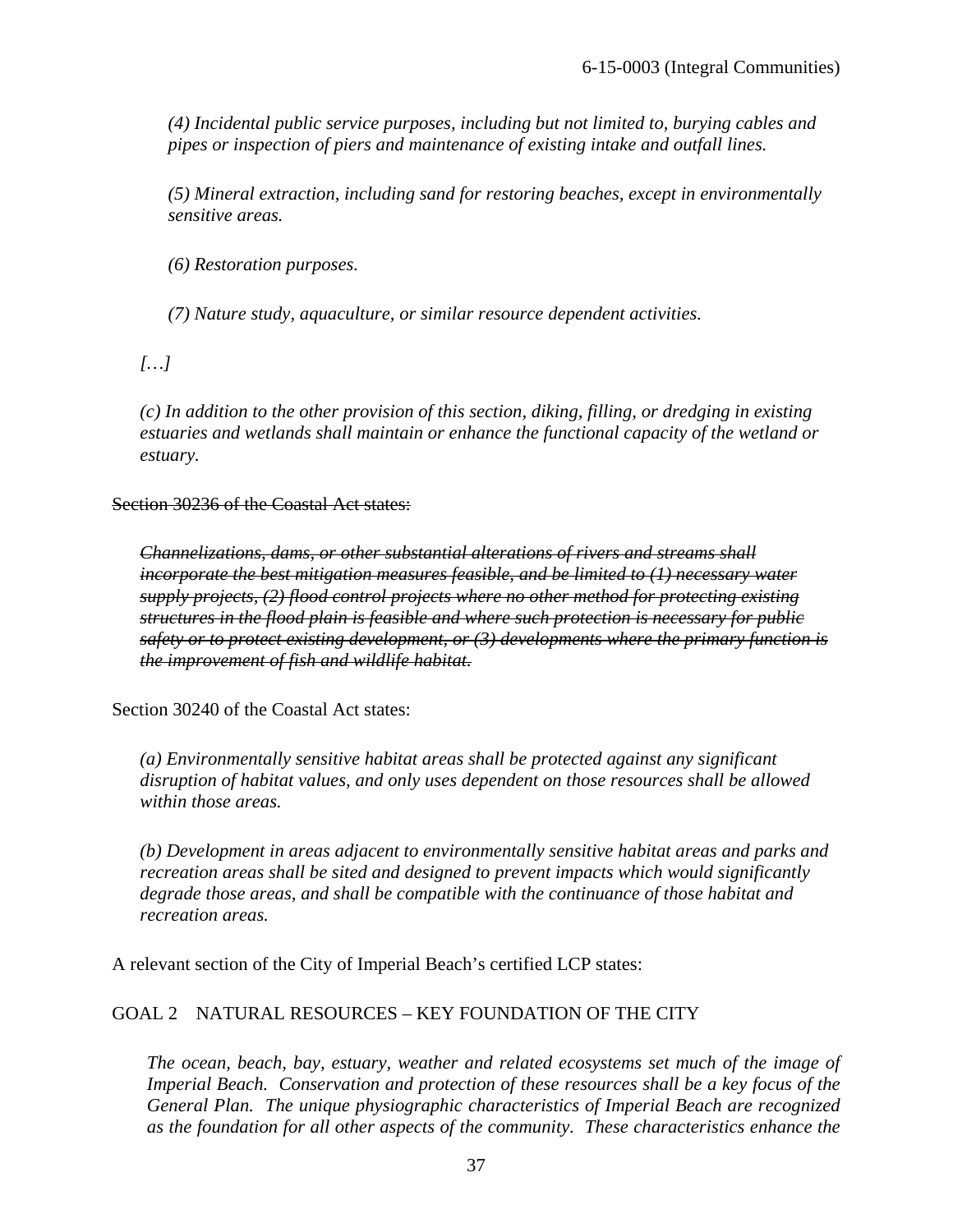*quality of life of residents and visitors and shall not be wasted, destroyed, or neglected. They are generally nonrenewable and provide many of the scenic, historic, economic, recreation, open space and ecological values for the community.*

Prior to the 1900's, San Diego Bay was a fertile, shallow flat-bottomed bay surrounded by extensive mudflats and salt marshes. In the southern end of the bay, much of the original salt marsh and intertidal habitat was diked to create solar evaporation ponds for the purpose of producing salt. On July 13, 2004, the South San Diego Bay Unit was combined with the Sweetwater Marsh Unit and became the San Diego Bay National Wildlife Refuge. The National Wildlife Refuge protects a rich diversity of endangered, threatened, migratory, and native species and their habitats in the midst of a highly urbanized coastal environment. Nesting, foraging, and resting sites are managed for a diverse assembly of birds. Waterfowl and shorebirds provide new, high quality habitat for fishes, birds, and coastal salt marsh plants. Quiet nesting areas, buffered from adjacent urbanization, ensure the reproductive success of the federally listed as threatened western snowy plover, federally and state listed endangered California least tern, and an array of ground nesting seabirds and shorebirds. The National Wildlife Refuge further provides a variety of habitats that support tens of thousands of migratory birds that annually travel along the Pacific Flyway. Some birds, such as red-necked phalarope, stop over to forage and rest within salt ponds while migrating along the Pacific Flyway. Other species, such as black brant and eared grebes are winter visitors. During the summer months, the area supports a variety of seabirds. South San Diego Bay also supports a number of year-round residents.

Pond 10A, located in the southwestern corner of San Diego Bay and immediately adjacent to the north of the project site, became a part of the 3,940-acre San Diego Bay National Wildlife Refuge when the South San Diego Bay Unit was established on June 16, 1999; prior to that it was owned by the Western Salt Company and used as a solar salt evaporation pond for commercial salt extraction. Pond 10A is one of the three western salt ponds (10, 10A, and 11) that include approximately 223 acres of open water and 7 acres of associated levees. A new tide gate has been constructed on the west side of Pond 12, to the east of the Otay River Channel, and sediment is being redistributed within the ponds to achieve elevations suitable for supporting the desired native coastal wetlands. That project is restoring approximately 36.5 acres within Pond 10A, comprised of shallow subtidal habitat, intertidal mudflats, low salt marsh habitat (cordgrass salt marsh), mid salt marsh habitat, and high salt marsh habitat.

Pond 10A provides foraging and roosting habitat for a variety of shorebirds and other water birds, particularly when water levels are low. Four federally listed as endangered species, including California least tern, light-footed clapper rail, California brown pelican, and the endangered plant salt marsh bird's-beak occur within the National Wildlife Refuge. Two federally listed threatened species, including western snowy plover and eastern pacific green turtle, are also present in the National Wildlife Refuge. The California least tern, light-footed clapper rail, and California brown pelican are also listed as endangered by the state of California. The Belding's savannah sparrow, state listed as endangered, also occurs in the National Wildlife Refuge. The applicant's biological consultants observed three Belding's savannah sparrows in the National Wildlife Refuge along the eastern edge of Pond 10A during a March 14, 2013, site visit with the US Fish & Wildlife Service and the National Wildlife Refuge staff. However, no sensitive or listed animal species were observed on the developed project site itself.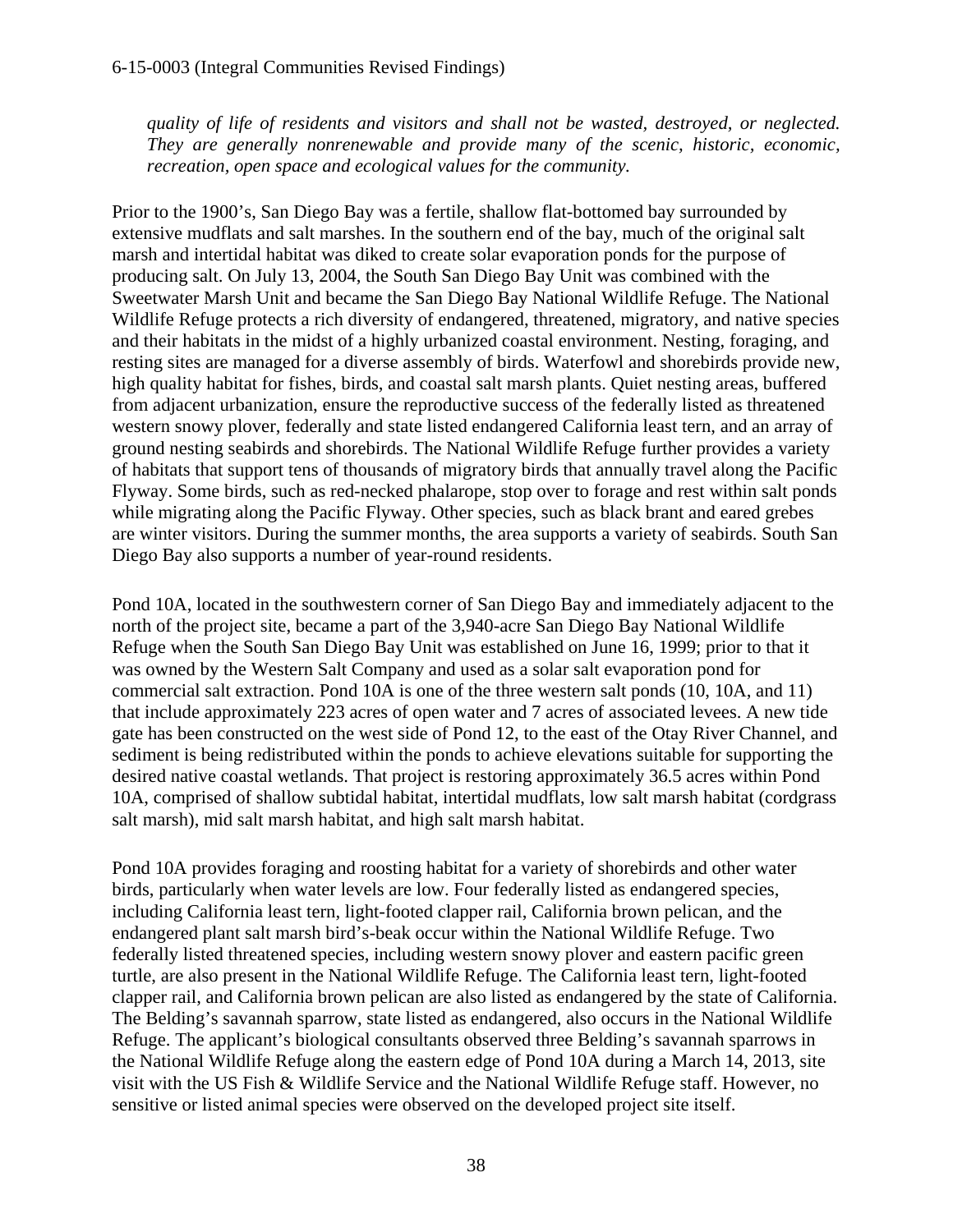Currently, the project site is developed with a flat concrete pad all the way up to the northern property boundary adjacent to Pond 10A, with hook-ups for the 124 RV spaces, landscaping, a small office building, and a putting green. The proposed project will demolish the existing RV park and pull back the northern boundary of development to create a new 100-foot wetland buffer between Pond 10A and the residential development. However, the proposed project presents a substantial intensification of use of the project site, with 193 187 dwelling units, 410 parking spaces, an anticipated increase in population of 545 people, pets, and human activity. Thus, it is important to provide a buffer as part of the redevelopment of the site. In addition, the proposed project itself will directly impact existing wetlands due to the proposed Phase II bike path.

A Biological Technical Report surveying the project site and adjacent area and dated June 25, 2014, was prepared by Helix Environmental Planning. The report determined that the southern boundary of the wetlands surrounding Pond 10A north of the project site stops at the northern boundary of the paved pad of the RV park, with the undeveloped panhandle east of Pond 10A, between the RV park and the Bayshore Bikeway, containing more wetlands. Thus, redevelopment of the RV park portion of the project site will not have any direct impacts on wetlands or sensitive species.

The proposed Phase I of development would demolish the RV park and install a buffer area, comprised of a 100-foot buffer setback from Pond 10A, northwest of the proposed 193 residences, with the buffer area getting narrower as it moves northeast, away from the wetlands. The northwestern-most fifty feet of the buffer area nearest the wetlands would be restricted from human intrusion. The landward most fifty feet of the buffer area is proposed to contain a large bioretention basin handling all runoff from the residential development, as well as the proposed 8 10-foot wide public bicycle path. The proposed Phase II of development would construct a 1,300-foot long public pedestrian/bike path east of Pond 10A between the residential development and the Bayshore Bikeway, paving over wetlands.

Under the Coastal Act, disturbance or fill of wetlands is severely constrained. Coastal Act Section 30233(a) sets forth a three-part test for all projects involving the fill of coastal waters and wetlands. The test criteria are: (1) that the project is limited to one of the seven eight stated allowable uses, (2) that the project has no feasible less environmentally damaging alternative, and (3) that adequate mitigation measures have been provided to minimize adverse environmental impacts.

#### Allowable Use Test

Section 30233 of the Coastal Act allows the diking, filling, or dredging of open coastal waters, wetlands, estuaries, and lakes for (1) new, expanded port, energy, and coastal-dependent industrial facilities; (2) maintaining existing, or restoring previously dredged, depths in existing navigation channels, turning basins, vessel berthing and mooring areas, and boat launching ramps; (3) open coastal waters, other than wetlands, including streams, estuaries, and lakes, new or expanded boating facilities and the placement of structural pilings for public recreational piers that provide public access and recreational opportunities; (4) incidental public service purposes, including but not limited to, burying cables and pipes or inspection of piers and maintenance of existing intake and outfall lines; (5)mineral extraction, including sand for restoring beaches,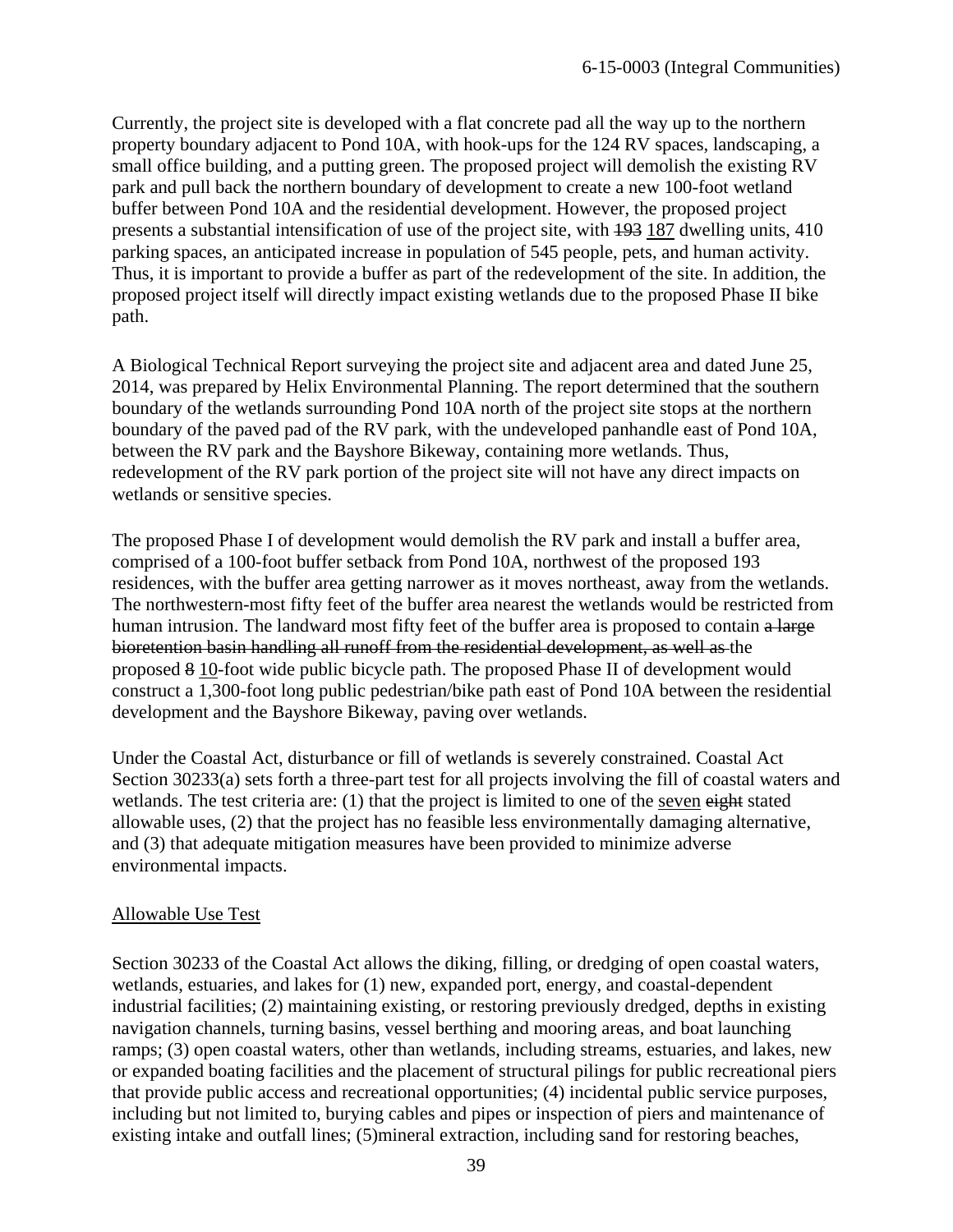### 6-15-0003 (Integral Communities Revised Findings)

except in environmentally sensitive areas; (6) restoration purposes; and (7) nature study, aquaculture, or similar resource dependent activities.

The proposed Phase II portion of the proposed public pedestrian/bike path would directly impact a total of 0.14 acre of sensitive vegetation communities, including 0.01-acre of southern coastal salt marsh, 0.08-acre of saline meadow, and 0.06-acre mudflat. The applicant is proposing to mitigate for the wetland impacts at a 4:1 ratio, totaling 0.56-acre, in the buffer area adjacent to Pond 10A north of the residential development, comprised of 0.14-acre of on-site wetland creation and 0.42 acre of on-site restoration and enhancement. Phase II would also impact 0.37 acre of upland habitats/land cover types, comprised of 0.09 acre of non-native grassland, 0.11 acre of non-native vegetation, 0.02 acre of developed, and 0.01 acre of disturbed habitat. However, the applicant recently modified their proposal to include widening the proposed public pedestrian/bike path from 8 feet to 10 feet. This means that the Phase II portion will impact greater amount of wetlands. However, Cconstruction of the proposed Phase II bike path, while is a positive recreational amenity that, along with nature interpretive/educational signage, will serve a public nature study function due to its proximity to Pond 10A, is clearly not one of the uses identified by Section 30233 for which fill of a wetland is allowed.

The only potential category within which the Phase II public bike path might fit is in "incidental public use," because the applicant claims that it will enhance public access. The applicant has noted that in July 2002, the Commission approved a permit for the cities of Coronado and Imperial Beach to install various public access, parking, and habitat restoration along Highway 75 as it crossed the Silver Strand (CDP No. 6-02-038). Among the improvements approved in the CDP was an approximately 2,500-foot long Class I bike path "spur" that turned off the Bayshore Bikeway as it turns east just north of the existing culvert connecting Pond 10A to San Diego Bay. The approved spur would then continue south down the east side of Highway 75 until the entrance to the project site. Although that project involved some impacts to wetlands, the Commission allowed it as an "incidental public service" due to the fact that there was no bike path at that time for the southernmost half-mile of Highway 75 – adjacent to Pond 10 and the project site – connecting the Bayshore Bikeway and nearby surface streets in Imperial Beach, and that when the Bayshore Bikeway would start turning east north of the culvert connecting Pond 10A with the San Diego Bay, many bicyclists would instead cross the dirt area between the Bayshore Bikeway and Highway 75 and continue south along the shoulder of the highway, against traffic. Thus, the Commission concluded, allowing the construction of a Class I bike path immediately along the east side of Highway 75 would enhance bicyclist's safety. To date, the bike path spur approved by the Commission in 2002 has not been built, and there is still no bike path along the southernmost half mile of Highway 75. As stated above, because of the different alignment of the currently proposed public pedestrian/bicycle path and its inclusion of education signage, the proposed path can be designated as an education nature study amenity rather than an incidental public service.

The applicant's proposed bike path is distinguishable from the bike path approved in CDP No. 6- 02-038. The Commission's approval 2002 of the bike spur's wetland impacts was explicitly based on the unique funding situation of that public – not private – project. The findings state:

"Because of the dangerous situation [narrowing the bike path] would create, funding sources would be difficult, if not impossible, to find, and the entire project would be jeopardized. The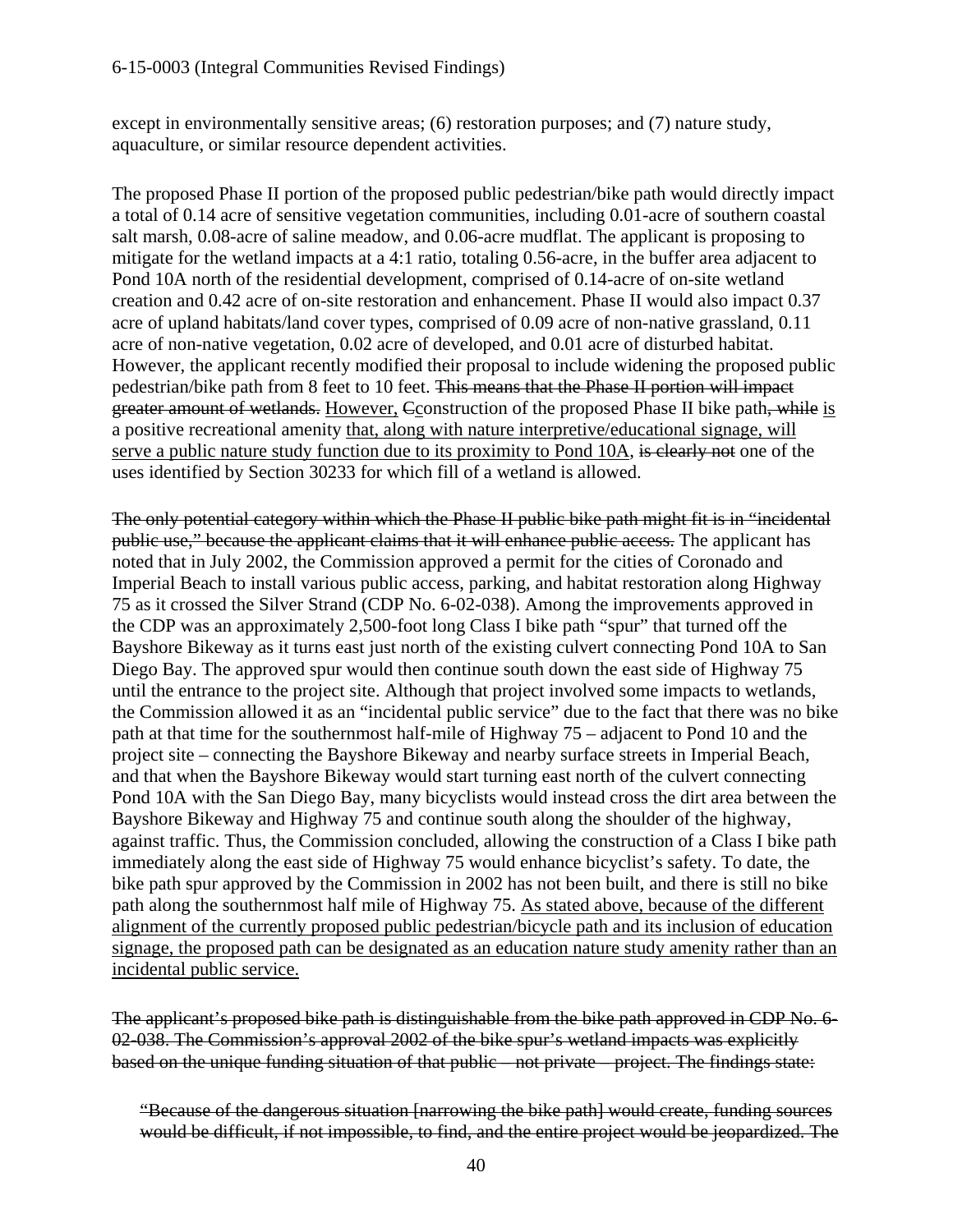overall project includes significant resource, access, and educational benefits, which the Commission supports. Thus, due primarily to the identified public safety concern, but also to maintain funding sources, the Commission finds that this alternative [to narrow the bike path and avoid wetland impacts] is not feasible, and finds that proposed bike path alignment the least environmentally damaging feasible alternative."

Thus, in the 2002 CDP, there was a unique combination of resource, access, education, and public safety benefits along the length of Highway 75 associated with the project that qualified the project as an incidental public service use. In contrast, the proposed bike path would serve only as a minor connector to the existing Bayshore Bikeway. The Bayshore Bikeway is a 26-mile bicycle system connecting cyclists around San Diego Bay through the cities of San Diego, National City, Chula Vista, Imperial Beach, and Coronado. The Bayshore Bikeway can currently be accessed immediately east of the subject site from  $7<sup>th</sup>$  Street. Thus, the proposed bike path is not necessary to complete a continuous alignment, nor would it create a significant new transportation or public access connection above what is currently available. Because of the availability of other access connections (and the omission of public parking from the proposed project), it is likely that the main users of the particular bike path will be the residents of the proposed development.

Further distinguishing the current proposal from CDP No. 6-02-038 is the fact that redevelopment of the Bernardo Shores RV park property was not part of that earlier public project. Thus, the alternative of having bicyclists continue east along the Bayshore Bikeway, proceed down  $7<sup>th</sup>$  Street, and then pass through the project site to reconnect with Highway 75 was not a possibility back in 2002, unlike the situation today. A feasible, cheaper, and lessenvironmentally damaging alternative to the applicant's proposal is to have bicyclists on the Bayshore Bikeway wishing to reach Highway  $75$  travel down  $7<sup>th</sup>$  Street and then turn west once they reach the eastern entrance of the project site, traveling through the development to Highway 75. Though this alternate route would not include the view of the wetlands provided by the Phase II portion of the proposed public pedestrian/bike path, it would still retain the wetland views from the Bayshore Bikeway and Phase I segment along the north of the residential development. While distance might be a reason why  $7^{\text{th}}$  Street was not analyzed back in 2002, it should be noted the northern entrance to the applicant's proposed public bike path is essentially just as far to the east. Indeed, only 170 feet – the span of a single residential lot – separates the majority of the applicant's proposed public bike path from 7<sup>th</sup> Street. Furthermore, because the proposed public bike path parallels  $7<sup>th</sup>$  Street for over half of the public bike path's distance, the difference in distance traveled by bicyclists on the proposed public bike path (approximately 2,100 feet) and the  $7<sup>th</sup>$  Street/development-shortcut alternative (approximately 2,700 feet) is just 600 feet. Thus, the applicant is attempting to justify permanent impacts from paving over coastal wetlands with the fact that the proposed bike path is 600 feet shorter. The Bayshore Bikeway is a 26-mile bicycle system connecting cyclists around San Diego Bay through the cities of San Diego, National City, Chula Vista, Imperial Beach, and Coronado. Even for cyclists traveling as little a few miles of this system, an extra 600 feet of travel is insignificant.

#### Alternative Analysis Test

Furthermore, the project is not the least environmentally damaging feasible alternative. The Phase I portion of the proposed public bike path running along the north of the residential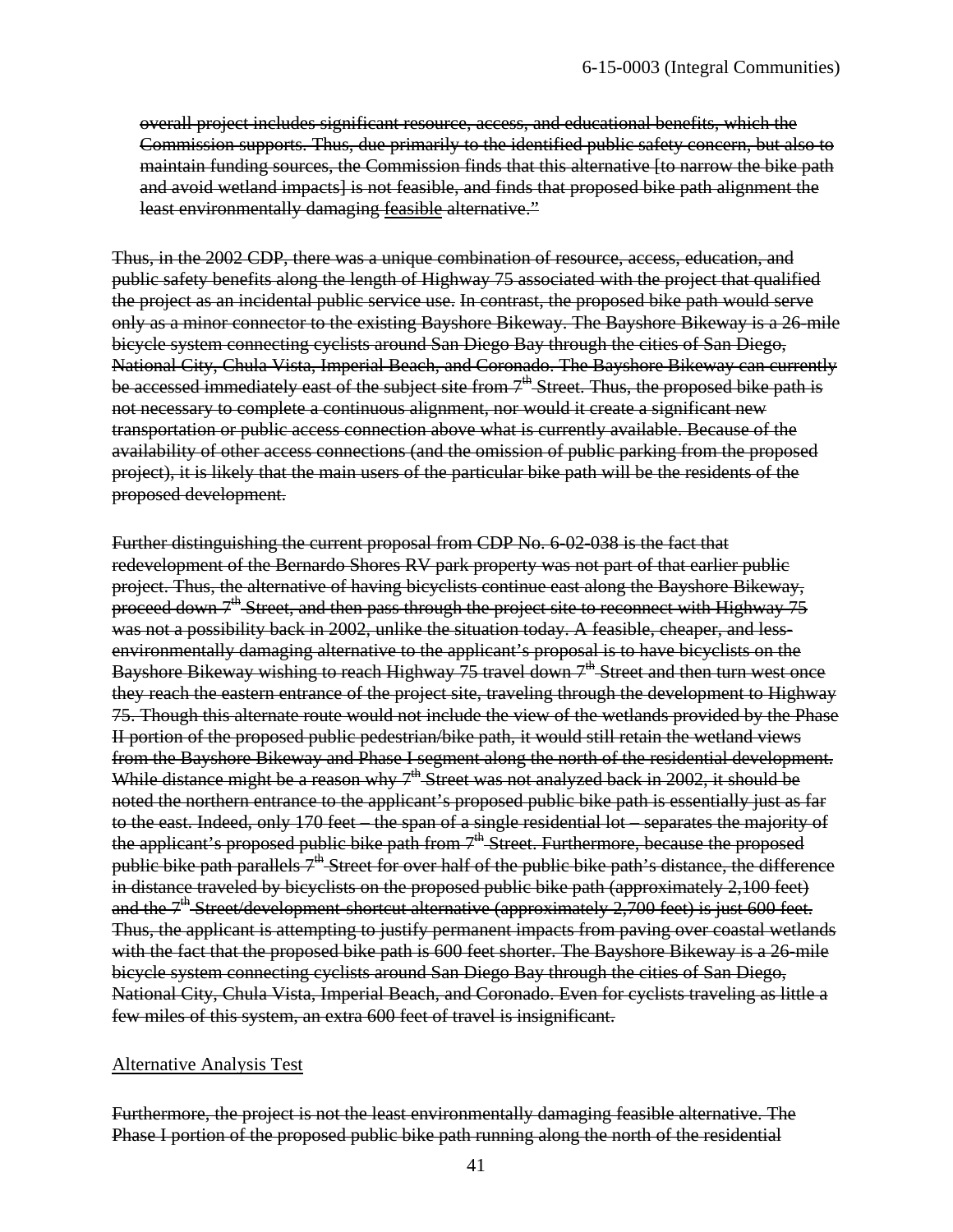development will not impact any wetlands. This portion could terminate at the northeast corner of the residential development, then provide access to the residential development to the south, exiting onto  $7<sup>th</sup>$  Street. As noted before,  $7<sup>th</sup>$  Street is in close proximity and alignment to the proposed Phase II bike path that would directly impact wetlands, and it already has an access point onto the Bayshore Bikeway. While a shared bike path on a surface street is not as appealing to cyclists as a separate bike path, this alternative would provide substantially similar connection to the Bayshore Bikeway while avoiding all impacts to wetlands.

The proposed design of the public pedestrian/bike path is the least environmentally damaging feasible alternative. The Phase I portion of the path will traverse land that is currently paved RV spaces that will be converted into an upland buffer between Pond 10A and the proposed residences. The Phase II portion will be 10-feet in width and located as far east of Pond 10A as possible, along the rear property lines of the neighboring residences. This panhandle segment is composed mostly of disturbed and non-native vegetation, thus minimizing the amount of wetlands that will be impacted to 0.14-acre while still providing a needed public access connection with scenic views and educational benefits.

# Mitigation Test

A project that involves fill of wetlands must be an allowable use under Section 30233 of the Coastal Act. It must also be the least environmentally damaging feasible alternative and it must incorporate all feasible mitigation measures. In this case, the proposed project has not qualified as an allowable use under the Coastal Act or avoided impacts to sensitive habitat. Nevertheless, even if the proposed project did meet those first two "tests," the project does not identify adequate mitigation to offset wetland impacts resulting from the development.

The mitigation for the 0.14-acre of impacted wetland is proposed to be located in the newly created 100-foot setback from the wetlands adjacent to the site. The Commission has typically found that development that does not provide at least a 100-foot buffer from wetlands (freshwater or saltmarsh) and 50-foot buffer from riparian vegetation areas can adversely impact the wetland, interfering with the maintenance of functionality required by Section 30233(c). The purposes of establishing a buffer area between wetlands and development include reducing the amount of human and domestic animal intrusion into sensitive vegetation, reducing the impact of human activity on native wildlife, providing an area of land which can filter drainage and runoff from developed areas before it impacts the wetlands, and providing an upland resting area for some wetland species. Buffers further provide areas for those same sensitive species to hide from predators or escape king tides. Buffer areas also grant space for wetlands to migrate due to sea level rise of other fluctuations in the water level. The buffer space and the plants therein can act as a catchment for refuse, man-made or otherwise, before the refuse has an opportunity to enter the wetland. Thus, it is not appropriate to create wetlands in a buffer area, at the very least without the provision of additional buffer areas around the created wetlands.

However, because the project site is immediately adjacent to Pond 10A and the wetlands contained therein, and the Coastal Commission recognizes the importance of siting mitigation in the same area as the impacts being offset, the location of the proposed mitigation along the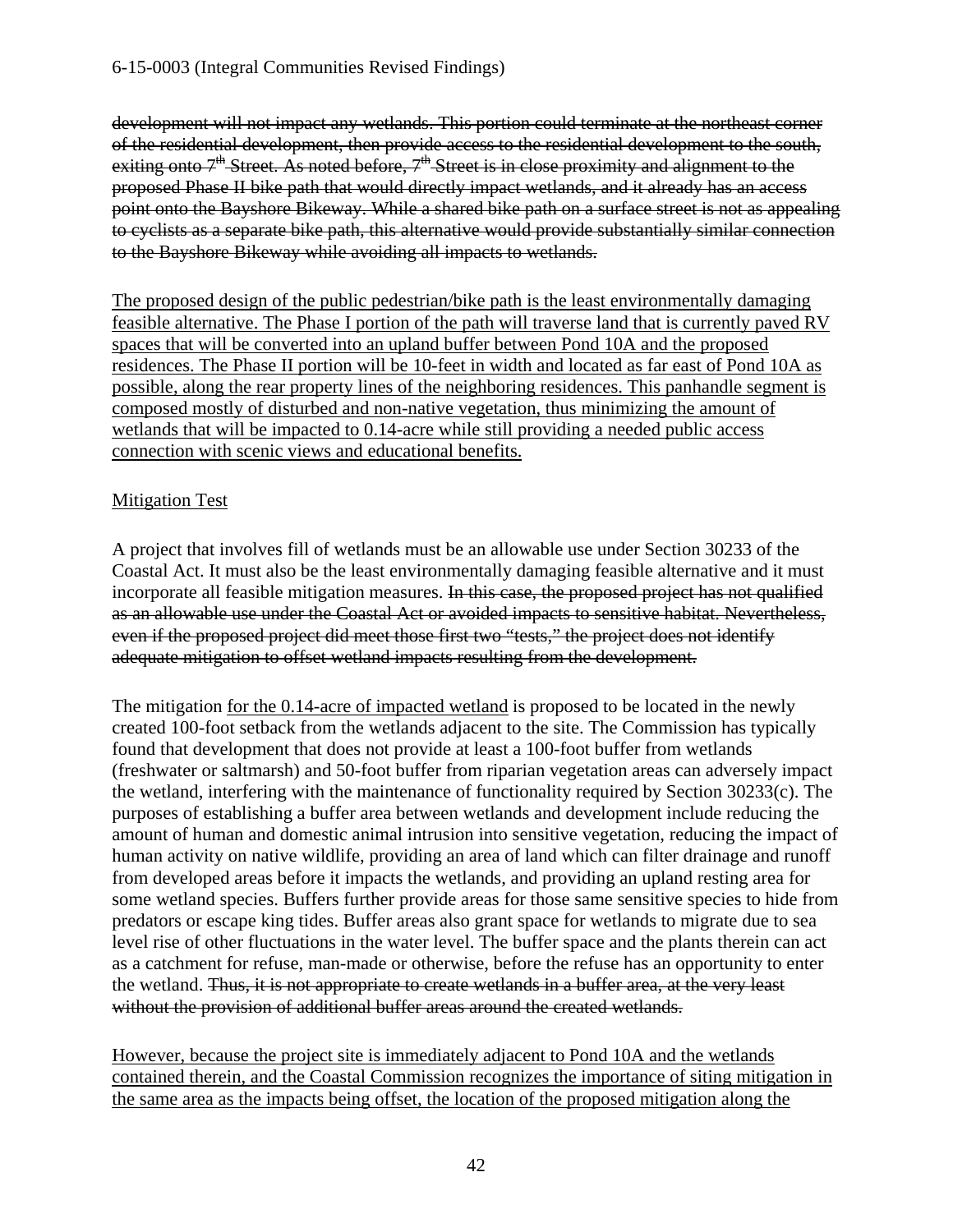northern property line, between Pond 10A and the remainder of the 100-foot upland buffer, is supportable as an ecologically beneficial design.

In summary, the Phase II portion of the proposed bike path east of Pond 10A that will permanently impact wetlands is not an allowable use within those wetlands, is not the least environmentally damaging feasible alternative, and the project does not provide adequate mitigation to offset the wetland impacts. Thus, it is inconsistent with Section 30233 of the Coastal Act. Therefore, **Special Condition No. 17** requires the applicant to draft and submit for approval a mitigation and monitoring plan for the proposed mitigation to be installed in the project site. Therefore, **Special Condition No. [1](#page-11-2)** requires final project plans that delete the Phase II portion of the bike path from the project.

With regards to the aforementioned 100-foot buffer area that the applicant is proposing to install between Pond 10A and the residential development, the applicant is also proposing to install a 12,000 sq. ft. bioretention basin that will consume the entire landward most half of the buffer area. The applicant's proposal would then direct all runoff from the entire development into the buffer area basin. As noted, wetland buffers are vital areas that serve a number of habitat functions.

While it is true that another function of wetland buffer areas is to filter runoff by providing space for water to infiltrate before it enters the wetlands, the size of the proposed development, and the amount of runoff that will flow from it and Highway 75 requires the presence of more substantial BMPs so as to capture and treat the runoff before any of it enters the adjacent wetlands. To this end, the applicant proposed to install a bioretention basin within the residential development, but outside of the 100-foot wetland buffer area, so as to avoid impacting the integrity of the buffer. the function of the applicant's proposed bioretention basin make it inappropriate for placement in the wetland buffer. Both the Commission's staff ecologist and water quality specialists reviewed the applicant's proposal, and both concluded that a bioretention basin is inappropriate in the buffer because it will adversely impact many of the above-mentioned benefits that wetland buffers are to provide. Furthermore, because the proposed bioretention basin is a BMP, that means it will have to periodically have to be maintained by maintenance staff to ensure proper performance. This period human intrusion into the buffer area and related clearing actions will further negate many of the protective benefits that wetland buffers provide. Thus, to avoid these impacts and ensure the greatest chance of success for the buffer and the wetlands beyond, **Special Conditions Nos. 1 & 4 5** require the bioretention basin and similar BMPs be located outside of the wetland buffer area.

#### Sensitive Species

Breeding birds such as the Belding's savannah sparrow may temporarily or permanently leave their territories to avoid disturbances from construction activities, which could lead to reduced reproductive success and increased mortality. To protect sensitive bird species from noise impacts during construction, **Special Condition No. 14 15** requires the subject site be surveyed for evidence of active clapper rail, Belding's savannah sparrow, and California gnatcatcher nests in all on-site vegetation, and construction activities be halted if a biologist determines that the construction activities may be disturbing or disrupting the nesting activities.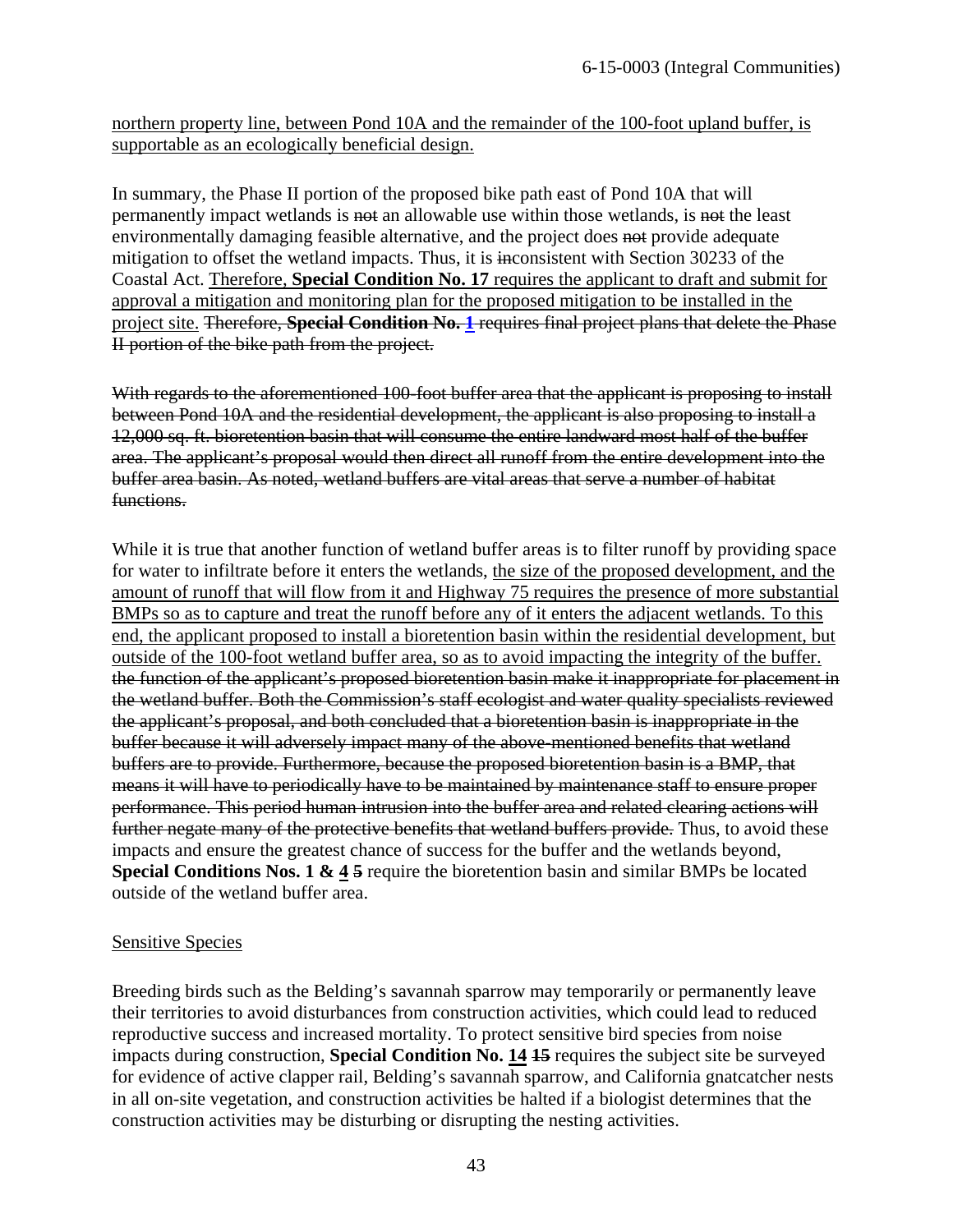Another potential habitat impact from proposed residential development is lighting. Night lighting that extends from a developed area onto adjacent wildlife habitat can discourage nocturnal wildlife in habitat and can provide nocturnal predators with an unnatural advantage over their prey. Outdoor lighting should be of the lowest illumination allowed for human safety, selectively placed, shielded, and directed away from habitat. The applicant proposes lighting for the project entry, building exteriors, and along walkways within the gated residential development. **Special Condition No. 1** requires final project plans that utilize the dimmest lighting while still providing for human safety and that all lighting be shielded and directed away from the adjacent habitat areas. With such measures are implemented, then significant adverse impacts from lighting should be avoided.

Window strike by birds occurs when they mistake reflective surfaces for open space, killing millions of birds annually. Because the proposed project will introduce thousands of windows and similarly reflective surfaces up to a height of forty feet on a property immediately adjacent to the National Wildlife Refuge, threats such as collisions with man-made structures will increase substantially over present levels. Birds are known to collide with buildings that they do not see because of reflective surfaces. To reduce the potential of bird strikes, **Special Condition No. 1**  requires that all glass or reflective surfaces within the residential development use non-reflective glass and/or coatings to minimize reflectivity.

Because the project site is adjacent to Pond 10A and runoff could enter the pond or pest control measures could impact the wildlife therein, **Special Condition No. 3 4** requires that any landscape management plan minimize fertilizer and chemical pest control use so as to avoid impacting the habitat area. **Special Condition No. 8 9** requires a construction staging and storage plan that clearly shows that no construction activity will be taking place outside of the property boundaries and in the wetlands or public spaces. **Special Condition No. 9 10** requires a final stormwater pollution prevention plan to ensure that measures preventing debris or similar material from entering habitat areas are put in place, as well as proper cleanup procedures in the event of that occurrence. **Special Condition No. 10 11** requires that any graded material exported from the site must be disposed of legally outside of the Coastal Zone. To ensure that the wetland buffer area is maintained into the future as an open space habitat area, as well as ensuring that the panhandle east of Pond 10A stays free of development, **Special Condition No. 13 14** requires the recordation of an open space easement over both areas.

In summary, the project as proposed by the applicant does not conform to the habitat protection policies of Chapter 3 of the Coastal Act. Only as conditioned to avoid direct and indirect impacts to wetlands and sensitive species by deleting the Phase II portion of the proposed bike path and maintaining a viable wetland buffer between the proposed project and upland development, can the project be found in conformance with Chapter 3 of the Coastal Act.

# <span id="page-46-0"></span>**E. SEA LEVEL RISE RISK AND ADAPTATION**

Section 30231 of the Coastal Act requires protection and maintenance of the biological productivity of coastal waters and states: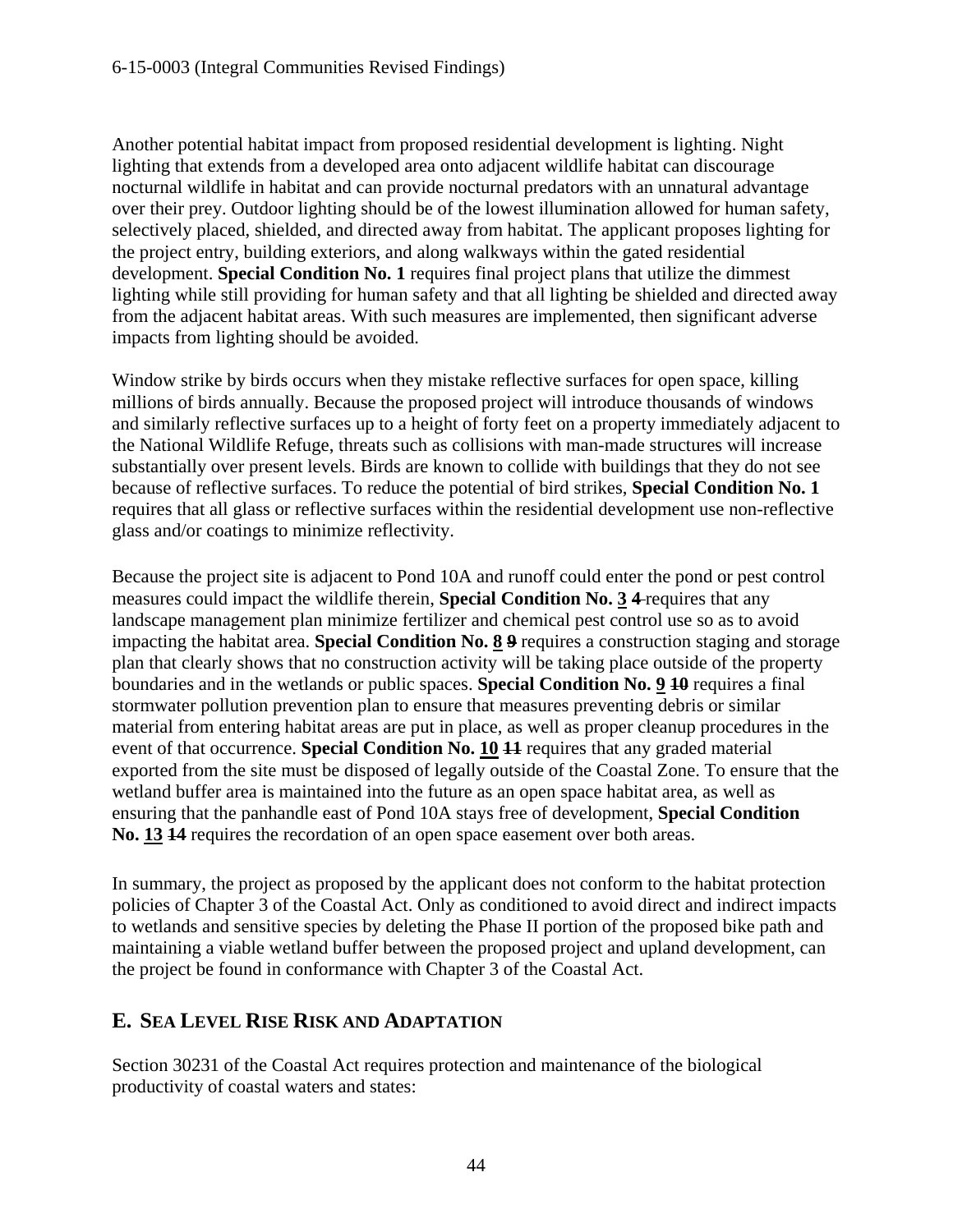*The biological productivity and the quality of coastal waters, streams, wetlands, estuaries, and lakes appropriate to maintain optimum populations of marine organisms and for the protection of human health shall be maintained and, where feasible, restored through, among other means, minimizing adverse effects of waste water discharges and entrapment, controlling runoff, preventing depletion of ground water supplies and substantial interference with surface waterflow, encouraging waste water reclamation, maintaining natural vegetation buffer areas that protect riparian habitats, and minimizing alteration of natural streams.* 

Section 30236 of the Coastal Act states:

*Channelizations, dams, or other substantial alterations of rivers and streams shall incorporate the best mitigation measures feasible, and be limited to (1) necessary water supply projects, (2) flood control projects where no other method for protecting existing structures in the flood plain is feasible and where such protection is necessary for public safety or to protect existing development, or (3) developments where the primary function is the improvement of fish and wildlife habitat.* 

Section 30253 of the Coastal Act states in relevant part:

*New development shall all of the following:*

*(a) Minimize risks to life and property in areas of high geologic, flood, and fire hazard.* 

*(b) Assure stability and structural integrity, and neither create nor contribute significantly to erosion, geologic instability, or destruction of the site or surrounding area or in any way require the construction of protective devices that would substantially alter natural landforms along bluffs and cliffs.* 

Relevant Sections of the City of Imperial Beach's certified LCP state:

# **GOAL 16 SHORELINE PROTECTION**

*To manage the City's shoreline in a way which enhances the shoreline environment while also providing recreational opportunities and property protection.* 

*S-10 Regulate Shoreline Land Use and Development The City should regulate shoreline land use and development by:* 

- *a) Minimizing construction on beaches and in front of seacliffs.*
- *b) Require setbacks from beaches and low-lying coastal areas.*
- *c) Regulate sand mining if some were to occur.*

#### **Section 19.25.060, Development Regulations and Design Standards**

*G. Climate Change/Sustainability Provision:*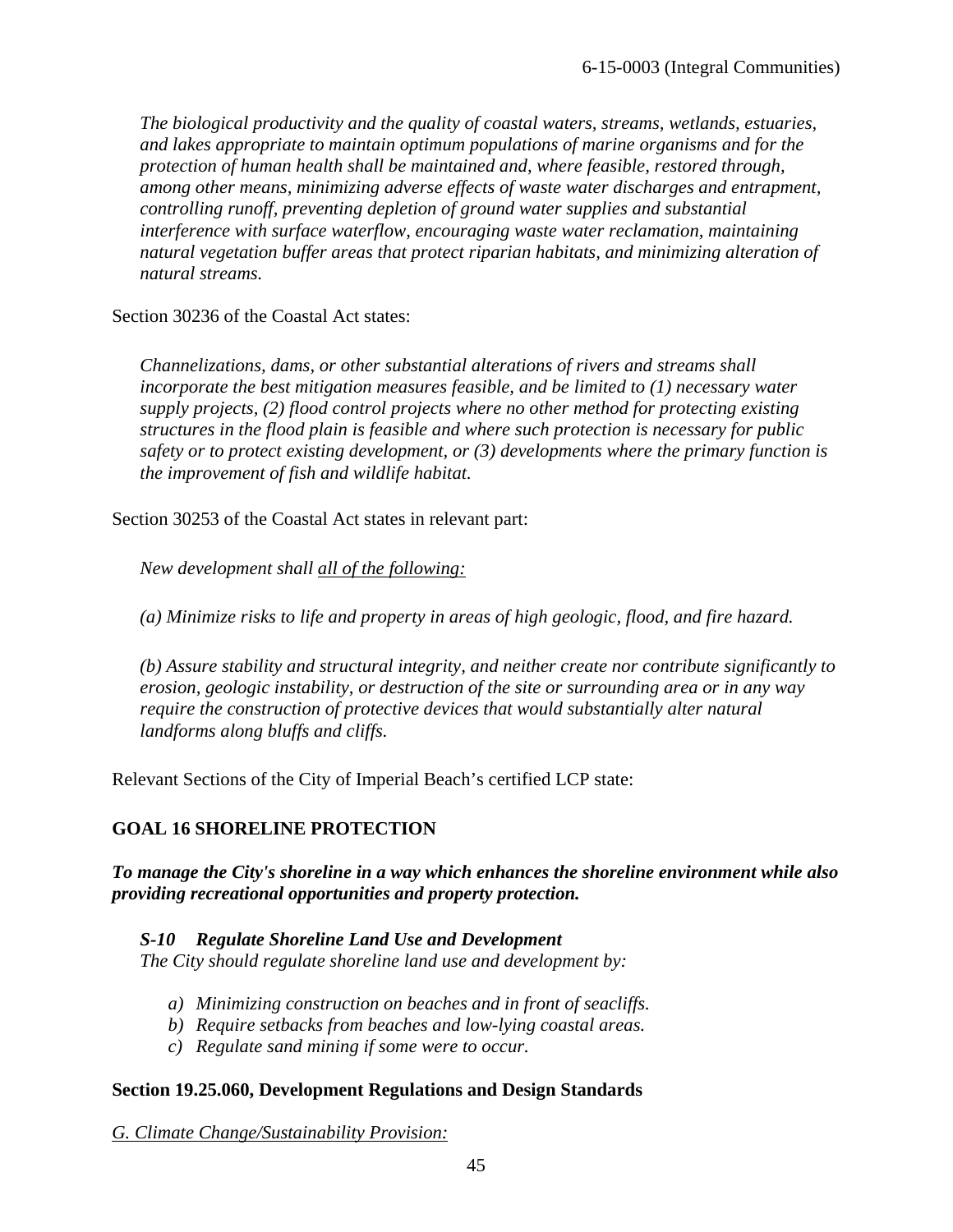# *2. Adaptation Measures:*

*b. Sea Level Rise (SLR). Buildings may have a useful life of 50 to 100 years or more. Global warming scenarios project an increase in sea level rise due to the effects of greenhouse gases. The State of California projects a rise of 10 to 17 inches by the year 2050 and a rise of 31 to 69 inches by the year 2100 (State of California, Sea Level Rise Task Force of the Coastal and Ocean Working Group of the California Climate Action Team (CO-CAT), Sea Level Rise Interim Guidance Document, October 2010). Project proponents shall, using best available science, assess their projects for its vulnerability to impacts from sea level rise and, if vulnerable, propose a reasonable adaptation strategy that may take the form of hard structures (such as seawalls, levees, bulkheads, or riprap), soft structures (such as wetland restoration, low impact development (LID), detention basins, bioinfiltration, or bioswales), accommodation (such as elevated grades, elevated structures, floodable development, or floating structures), or withdrawal (such as buffers, rolling easements, disassembly design, or managed retreat). However, revetments and other shoreline protection devices that alter natural shoreline processes shall be permitted when required to serve coastal-dependent uses or to protect existing principal structures, and when designed to eliminate or mitigate adverse impacts on local shoreline sand supply. New development shall be sited and designed to account for sea level rise such that the need for hard protective structures is avoided.* 

# Sea Level Rise Impacts and Adaptation Strategies

Over the coming decades, global climate change will have increasingly significant impacts on California and its coastal environments and communities. Climate change is affecting almost every facet of California's natural and built environment. The Coastal Act mandates the California Coastal Commission to "protect, conserve, restore, and enhance" the state's coastal resources. As a result, the Commission must consider climate change, including potential sea level rise, in its review of new development in the coastal zone.

The sea level is rising in most places around the world, with an average global sea level rise for the  $20<sup>th</sup>$  century ranging from 0.18 to 0.31 centimeters a year. Projections of global mean sea level indicate that it has risen by 0.19 meters from 1901-2010, with an average rate of 1.7 millimeters per year. However, between 1993 and 2010, the rate substantially increased to 3.2 millimeters per year. The State of California supported the preparation of the 2012 National Research Council's (NRC) Report, *Sea-Level Rise for the Coasts of California, Oregon and Washington: Past Present and Future*, as stated in the 2014 *Safeguarding California* document and the Ocean Protection Council's 2013 State of California Sea-level Rise Guidance Document. Increasing global temperatures are causing significant effects at global, regional, and local scales. The NRC projects that by year 2100, sea level in California may rise by 17 to 66 in (42 to 167 cm) for areas south of Cape Mendocino. While the California coast regularly experiences erosion, flooding, and significant storm events, sea level rise will exacerbate these natural forces, leading to significant social, environmental, and economic impacts. In San Diego Bay, the mean sea level has gradually increased at a rate of approximately 0.67 feet per century (20 centimeters per century). In recognition of this, the Coastal Commission is finalizing the "Sea Level Rise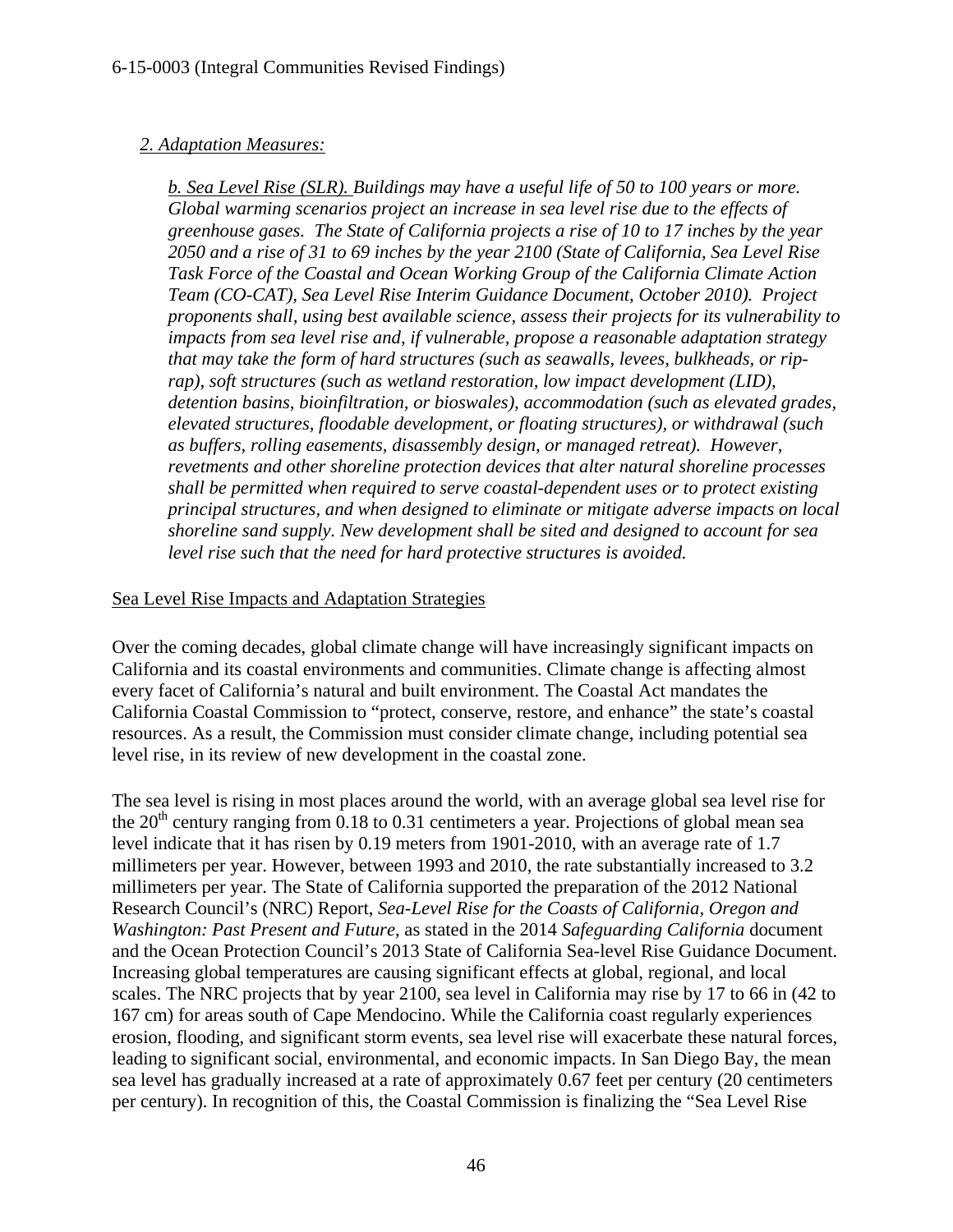Policy Guidance" with recommendations for how to implement applicable Coastal Act and LCP policies that address the risks posed by sea level rise.

There are several situations where sea level rise should be considered in the siting and designing of a project, including, but not limited to, currently in or adjacent to the flood plain, currently or has been exposed to flooding or erosion from waves or tides, currently in a location protected by the constructed dikes, levees, or other flood-control or protective structures; on or close to a beach, estuary, lagoon, or wetland; on a coastal bluff with historic evidence of erosion; or reliant upon shallow wells for water supply. Due to the proximity to tidally influenced wetlands, the need to preserve upland area to allow the wetlands to migrate inland is also a priority. Sea level rise will lead to wetland habitat conversion and loss as the intertidal zone shifts inland. Of particular concern is the loss of saltwater marshes from sea level rise, which have already decreased by about 90% from their historical levels in California. California's 550 square miles (885 km) of critical coastal wetland habitat would be be converted to open water by 4.6 ft. (1.4 m) rise of sea level if they are not able accrete upward or to migrate inland due to natural or anthropogenic barriers. Although barriers are plentiful, inland migration of these wetlands is possible for over 50% of the potentially inundated wetland area based on land use compatibility alone. Consideration of adequate sediment supply and additional barriers to inland migration would further constrain wetland migration potential. A 4.6 ft (1.4 m) increase in sea level would flood 150 square miles (241 km) of land immediately adjacent to wetlands, which could become future wetlands if that land remains undeveloped. Loss or reduction of wetland habitat would impact many plant and animal species, including migratory birds that depend on these habitats as part of the Pacific Flyway. Species that are salt-tolerant may have an advantage as sea level rise occurs and exposes new areas to salt water, while species that have narrow salinity and temperature tolerances may have difficulty adapting to changing conditions. Furthermore, as wetlands migrate inland, the closer they get to development, and the greater the disturbance from noise and light, degrading the habitat value of wetlands.

Because sea level rise will increase the likelihood of property damage from flooding, inundation, or extreme waves, it will increase the number of people living in areas exposed to significant flooding. Increased erosion and loss or movement of beach sand will lead to an increase in the spatial extent of eroding bluffs and shorelines, and could increase instability of coastal structures and recreation areas. While Pond 10A is separated from the rest of San Diego Bay by a levee (upon which is the Bayshore Bikeway), levee systems will likely experience damage and overtopping from an increase in water levels, extreme wave conditions, or a loss of wetlands, which buffer impacts from high water. The replacement value of property at risk from sea level rise for the California coast is approximately \$36.5 billion<sup>[1](#page-49-0)</sup>, not including San Francisco Bay. The construction of new residences in the projected envelope of sea level rise, along with the adverse impacts arising from such placement, will only add to this cost.

Thus, when development is permitted within an area subject to sea level rise, it increases the likelihood that shoreline protection will be sought. As noted, beaches, wetlands, and other habitat backed by fixed or permanent development will not be able to migrate inland as sea level rises,

 $\overline{\phantom{a}}$ 

<span id="page-49-0"></span><sup>1</sup> Heberger M, H Cooley, P Herrera, PH Gleick, E Moore. 2009. *The Impacts of Sea-Level Rise on the California Coast*. Prepared by the Pacific Institute for the California Climate Change Center.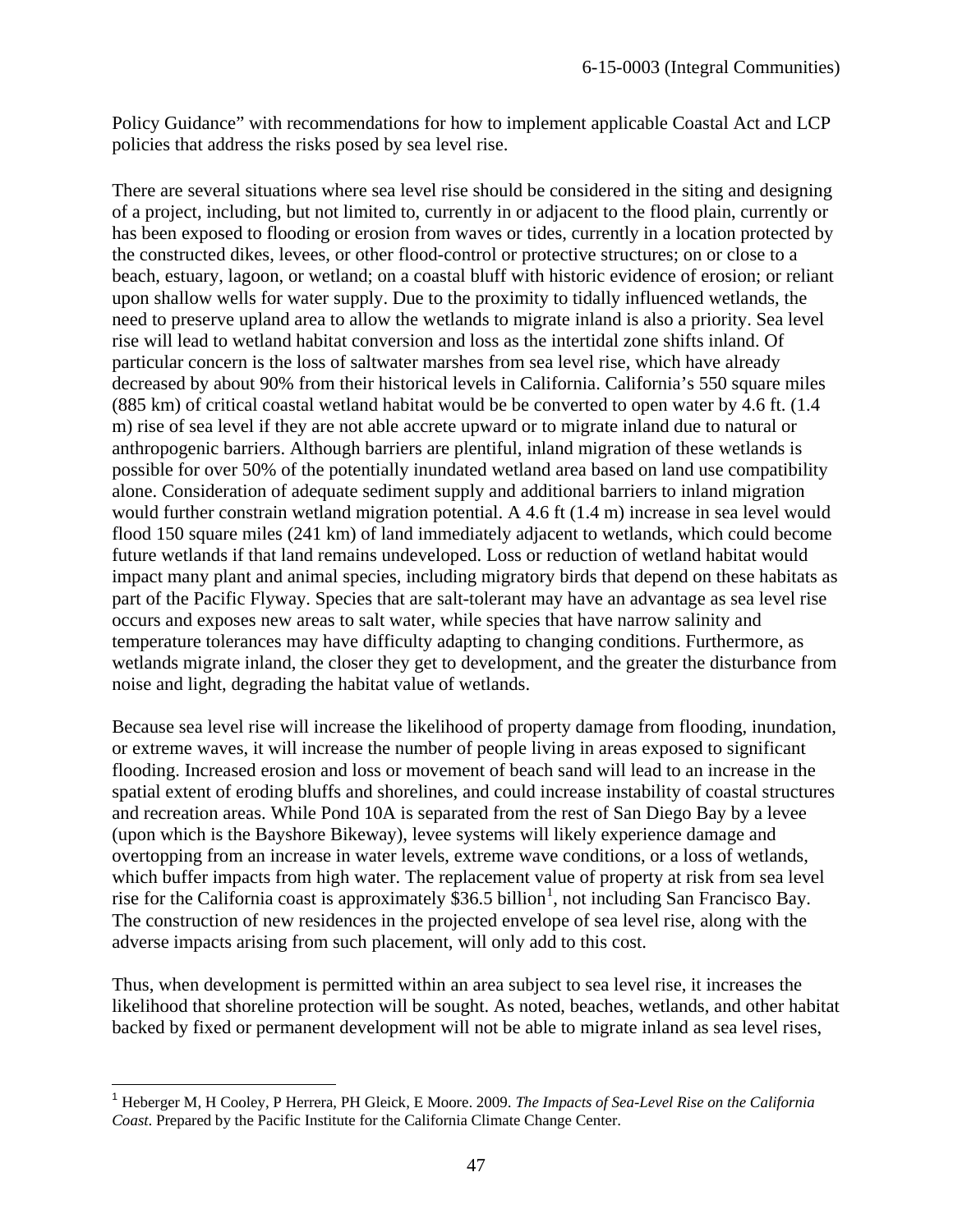and will become permanently inundated over time, which in turn presents serious concerns for future public access and habitat protection.

The Coastal Commission utilizes the best available science (currently the 2012 NRC report) to identify a range of sea level rise scenarios including the high projection, low projection, and one or more intermediate projections. An even higher value than the NRC range might also be considered if there is the potential for severe impacts to coastal resources and human health and safety from sea level rise impacts. It is important to identify the amounts of sea level rise that could result in effects to a particular site as well as the time periods over which those effects could occur so that the proposed development can be safely sited and designed to avoid resource and development impacts. In addition, given the uncertainty in the magnitude and timing of future sea level rise, particularly over longer time periods, it is important to examine a range of possible shoreline changes and sea level rise risks to identify potential local impacts from sea level rise, incorporating storms, extreme water levels, and shoreline change, when determining the appropriate development envelope for a site.

Section 30253 of the Coastal Act requires new development to minimize risks to life and property in areas of high geologic and flood hazard without the use of shoreline protection devices that substantially alter natural landforms. The installation of shoreline protective devices along the project site would be inconsistent with Coastal Act policies protecting public access, sensitive habitat, and visual resources, because protective devices would form a backstop along this portion of San Diego Bay and prevent the migration of wetlands and public access paths as they adapt to sea level rise while marring the scenic quality of this portion of the National Wildlife Refuge. The best way to minimize risks to development and coastal resources is to avoid siting new development within areas vulnerable to flooding, inundation, and erosion, thus ensuring stable site conditions without the need for protective devices. Thus, to comply with Coastal Act Section 30253, projects will need to be planned, located, designed, and engineered for the changing water levels and associated impacts that might occur over the life of the development. In addition, project planning should anticipate the migration and natural adaptation of coastal resources (beaches, access, wetlands, etc*.*) due to future sea level rise conditions in order to avoid future impacts to those resources from the new development. For some cases, the site constraints may require revisions to the size and scale of the proposed development to fit with the available buildable area without the use of protective structures.

# Analysis

The shoreline of the project site is located on a portion of south San Diego Bay that had previously been utilized as salt ponds (Ponds 10A, 10, and 11) for over 50 years. These salt ponds were shut off from tidal flows by a series of levees, and water flow was controlled via channels and gates. In 2011, the South San Diego Bay Coastal Wetlands Restoration and Enhancement Project, in particular, the Western Salt Pond Restoration Project, opened up 223 acres, including the pond adjacent to the property (Pond 10A), to tidal flow. Pond 10A is approximately 32 acres and consists of open water, tidal and high, medium and low marsh habitats. This Pond is bounded to the north by Bayshore Bikeway (which was constructed on top of the historic levee that separated Pond 10A from Pond 10). Tidal exchange is restricted to five 3.5-foot-diameter culverts that pass through the bikeway in a single location at the pond's northwest corner. The water level measurements also show tidal muting from the open bay to Pond 10A during both high and low tides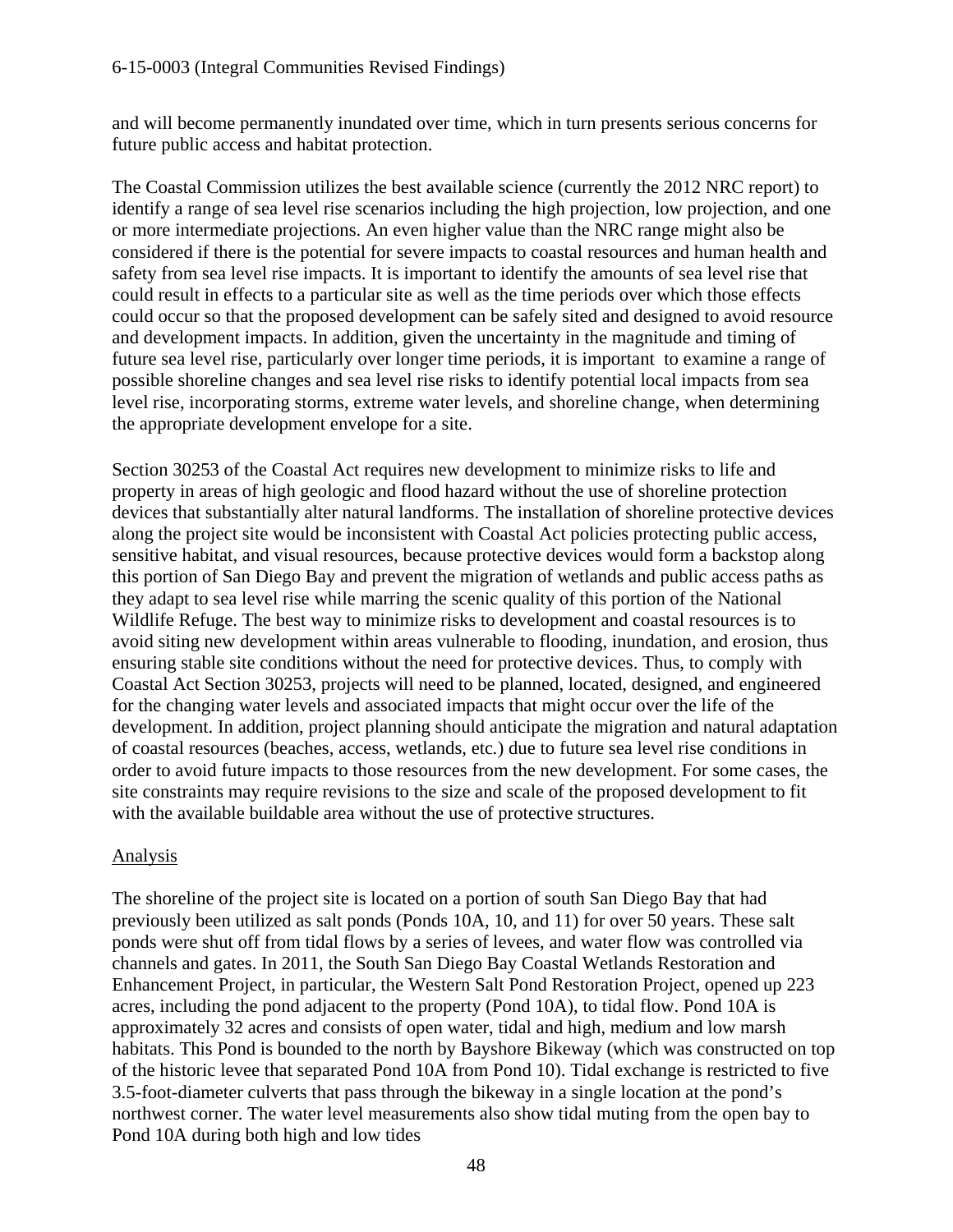The diurnal tide range (the difference between the mean higher high water (MHHW) and the mean lower low water) in San Diego Bay is 5.6 feet, in Imperial Beach it is 5.4 feet, and the maximum tide range for the region is approximately 10 feet. The highest tides, (known as king or spring) tides, occur in January and June. Water levels in San Diego Bay are also affected by storm surge, El Nino Southern Oscillation Events, and long term eustatic (i.e., global sea level) changes. The highest observed water level for the region is 5.23 feet MSL.

Most of the project site's current topography is above 10 feet National Geodetic Vertical Datum (NGVD) (9.5 feet MSL), except for the northwestern portion of the site, where the site is as low as approximately 7 feet NGVD (6.5 feet MSL). The northern boundary of the paved pad serving the existing RV park is separated from Pond 10A by a wall that varies in height, but at the highest point is about 2 feet tall above ground level. The wall is made of cement for the most part; however, the western portion was constructed of railroad ties. On top of the wall is a chainlink fence with either railroad ties or metal posts as vertical supports.

Because of the proposed project's proximity to the tidally influenced salt ponds, the applicant provided an analysis of flooding and inundation hazards and how the hazards would change with sea level rise. A Sea Level and Extreme Water Level Analysis was prepared by Coastal Environments, Inc., to analyze the project site for risk from sea level rise. The study's findings incorporate the most recent sea level rise studies used in the Commission's Draft Sea Level Rise Guidance.

The existing paved RV park is currently developed up to the northern property line, only approximately 60 feet from the waters of Pond 10A. The proposed development would be setback a minimum of 100 feet from the northern property line. In addition, the proposed project includes substantial grading and importation of approximately 13,050 cubic yards of fill so as to raise the surface elevation of the project site by several feet, especially in the northwest portion of the project site. This fill placement is necessary to create uniform drainage across the project site and ensure proper functioning of the BMPs, and would raise the proposed residences above the highest projected year 2100 sea level discussed below. Thus, as proposed, the development proposed on the site would be less vulnerable to sea level rise than the existing use. However, the existing RV park is the type of use that is very adaptable to sea level rise, as it involves only minor permanent structures and easily relocatable RV units. In contrast, the proposed development consists of large, high-value, permanent structures built on fill. When reviewing adaptation strategies for new development, the Commission first looks at ways in which the development can avoid risk, rather than create new hard structures, which includes creating a new permanent development pad that prevents the inland migration of bay waters, the surrounding wetlands, and the proposed public path. Essentially, the proposed fill would have the effect of channelizing this portion of San Diego Bay, as the coastal waters that would otherwise expand over the projected sea level rise envelope would instead be forced elsewhere, potentially flooding nearby habitat, public access points, or residences at a lower elevation than the proposed development. Therefore, in order to assess the risk at the site, staff requested that the sea level rise analysis determine where expected sea level rise would occur on the site using the existing site topography, not considering the proposed fill.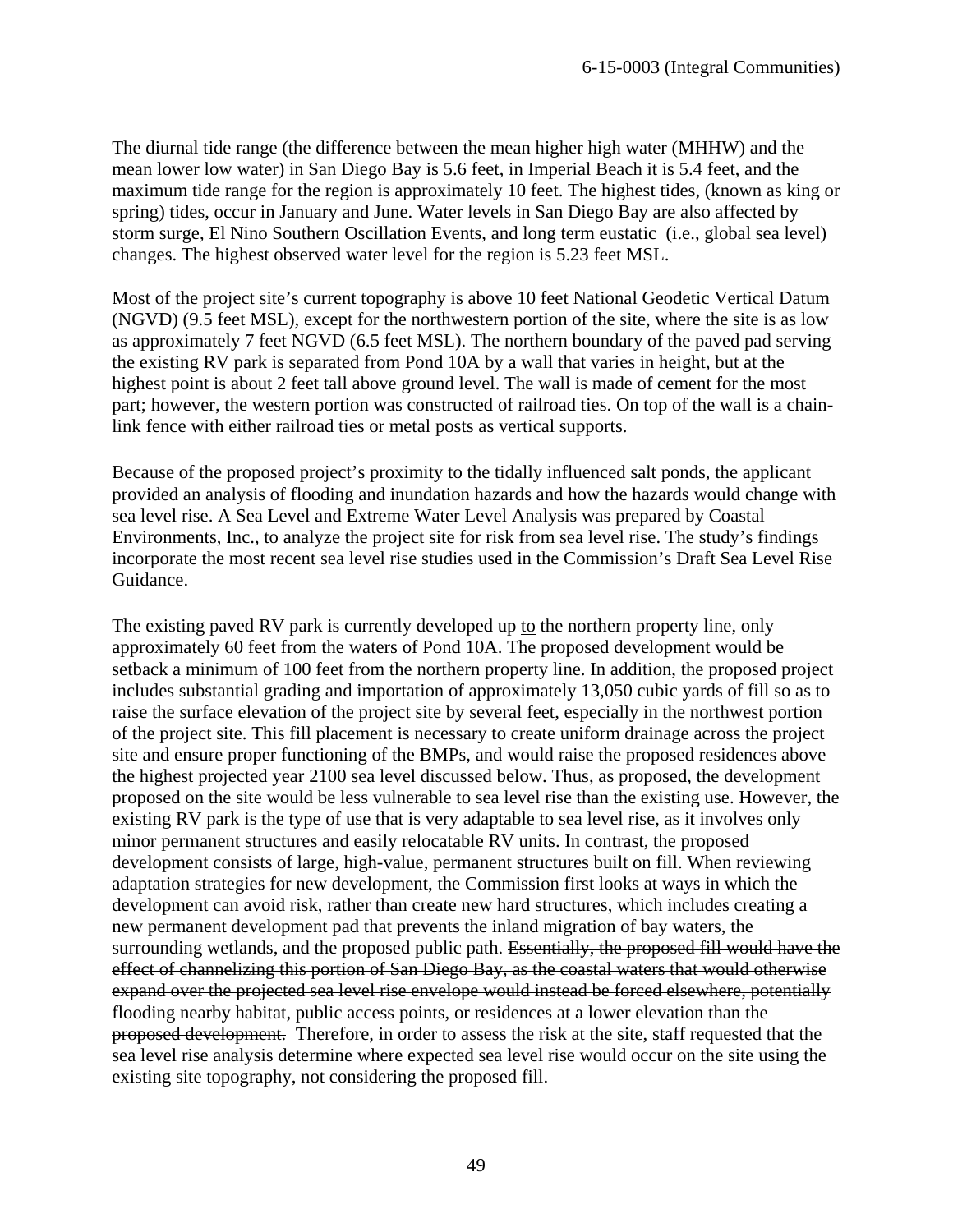## 6-15-0003 (Integral Communities Revised Findings)

The study looked at two different time horizons, 2050 and 2100, and determined a "low," "medium," and "high" estimated projection of sea level rise for each of these two dates. Utilizing the current topography of the project site, the sea level rise report's findings show that the projected sea level rise for the year 2050 would approach, but only minimally encroach into, the northern property boundary of the project site. However, the sea level rise study determined that projected sea level rise for year 2100 would likely substantially enter the project site. The total water level analysis started with the highest observed water level of 5.23 feet and reduced this by 67% to account for the tidal muting within Pond 10A. Varying amounts of sea level rise were then added to this observed water level to estimate future expected water levels at the project site for 2050 and 2100. The high projection for total water levels is approximately 9.22 feet MSL; the median projection is 8.62 feet, and the low projection is 6.91 feet. It should be pointed out that there are other events than those considered in the study that may raise the water level higher than the values estimated in this study for a short time period. The Commission's engineer has reviewed the study, and agrees that sea level rise calcuations were performed correctly.

Because the proposed residential development is expected to have a life span of at least 75 years, the projected data for the year 2100 was used to determine the impact sea level rise will have on the proposed project. Overlaid on a map of the project site, the sea level rise study shows that by the year 2100, coastal waters could reach approximately 150 feet inland from the project site's northern boundary under the highest sea level projection or approximately 110 feet inland under the mid-level projection. The highest sea level projection would not only inundate the proposed 100-foot wetland buffer and public pedestrian/bike path, but also eleven of the proposed townhomes, with the water reaching up to several additional adjoining residence sites. Because this projection is just the edge of coastal water level, the water would further encroach inland during any significant tidal variations including king tides, storm events, and normal periodic oscillations.

The applicant maintains that the site would *not* be subject to inundation from sea level rise because once the site is developed as proposed, the entire residential portion of the development will be at an elevation above the highest projected sea level rise. The applicant has also stated that the 13,050 cubic yards of fill proposed for the site is not intended to raise the elevation of the site to a safe elevation, but is only proposed to create a level site and aid in the installation of drainage. However, as noted, Exhibit Nos. 7-10 show the projected sea level rise under current site conditions, demonstrating that the proposed development would be significantly affected. In comparison, an exhibit submitted by the applicant (labeled "Exhibit 1" within Exhibit No. 26 to this staff report) shows how sea level rise would occur with the development constructed as proposed, including the proposed 13,050 cubic yards of fill. Under these conditions, both the highest (red) and mid (light blue) sea level projection for the year 2100 would be 65 feet inland from the northern property line and uniformly paralleling the proposed public pedestrian/bike path, seaward of the proposed residential units. This is a decrease of 45-85 feet from projected sea levels that would occur on the project site under currently existing conditions. Thus, the proposed redevelopment of the project site would clearly result in an increase in site elevation that substantially alters the inland extent of sea level rise.

If the increase in grade elevation of the project site was done solely or substantially to address the risk of sea level rise, it would be much less likely that the grading could be found in conformance with the coastal hazard policies of the Coastal Act, as such grading would be filling in future public trust lands and wetlands for the benefit of private development, interfering with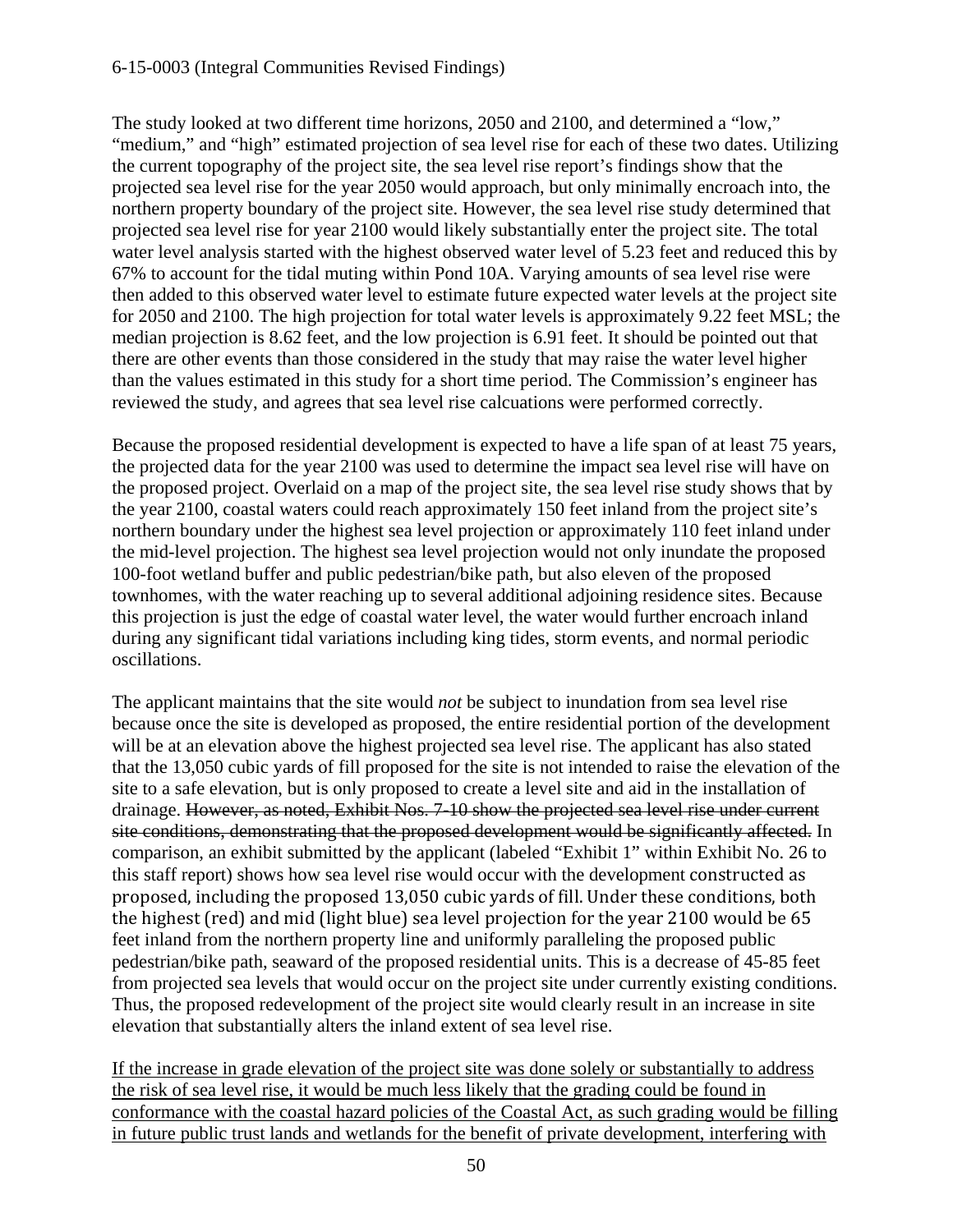public access and natural shoreline processes. However, the grading and increase in elevation are required for this specific project to implement the required drainage and ensure proper functioning of BMPs. Thus, after the site is graded as required to address water quality, the project will not be subject to hazards from sea level rise.

It should be noted that the page labeled as applicant's "Exhibit 2" within Exhibit No. 26 of this staff report erroneously interprets the impacts the special conditions of this permit will have on the development envelope of the project site. The applicant's "Exhibit 2" within Exhibit no. 26 purports to show that no residential development could occur in the area seaward of the 100-foot setback line for the highest projected sea level for year 2100, substantially impacting the development potential. However, **Special Condition No. 1** states that it is only seaward of the 100-foot setback line for the *mid-level* projected sea level where residential development is prohibited [Exhibit 7]. **Special Condition No. 2** goes on to identify the area located between the 100-foot setback line for the mid-level projected sea level and the 100-foot setback line for the highest projected sea level as the Long-Term Sea Level Rise Risk Zone [Exhibit No. 23], which does allow residential development but requires that such development incorporate adaptability measures with regards to sea level rise, subject to the other conditions of this permit. Thus, in addition, proper project design could allow for the recapture of any dwelling units displaced by the mid-level sea level setback area.

Furthermore, because such encroachment by coastal waters would result in the natural landward migration of wetlands and animal habitat, when sea level rise occurs, the required 100-foot wetland buffer must also be accommodated to ensure the integrity of the sensitive habitat, as well as ensuring that the residential development is properly protected from flooding and wave action in the future. Exhibit Nos. 7-10 shows the location of the low, mid, and high projected sea level rise by the year 2100, and a buffer drawn 100 feet inland of the mid and high projections. Because of the high degree of variability in year 2100 projections, rather than simply use the high-range estimate to establish a safe line of development, a two-tiered approach was determined to be the most reasonable approach to creating a development envelope on the subject site. Because the area seaward of the mid-level projection is likely to be inundated by sea level rise, and require the existing habitat to migrate landward, **Special Condition No. 1** would only allow at-grade or accessory development to be constructed seaward of a buffer located 100 feet inland of the mid-range projected sea level rise (see Exhibit Nos. 7 & 8).

It is possible that sea levels will rise beyond the mid-level projection and encroach the full 150 feet into the project site. Thus, **Special Condition No. 2** creates a second restricted area designated as the Long Term Sea Level Rise Risk Zone. This area is defined as the the area between the 100-foot buffer line from the mid-level projected sea level rise, to the 100-foot buffer from the highest projected sea level rise for the year 2100 (see Exhibit Nos. 9 & 10). As conditioned, any development located in this area would be required to incorporate adaptive design features to be able to handle flood risk, such as incorporating ground floors that can withstand flooding, or being designed to be readily dismantled or relocated landward. These two sea level rise setbacks will minimize the risk of hazard from inundation and the need to construct shoreline protective devices, and well as allowing for the landward migration of the wetlands currently within Pond 10A and the proposed public pedestrian/bike path.

Because all land seaward of the 100-foot setback for the high-level projection is at significant or potential risk from sea level rise, **Special Condition No. 6** only allows balance grading in that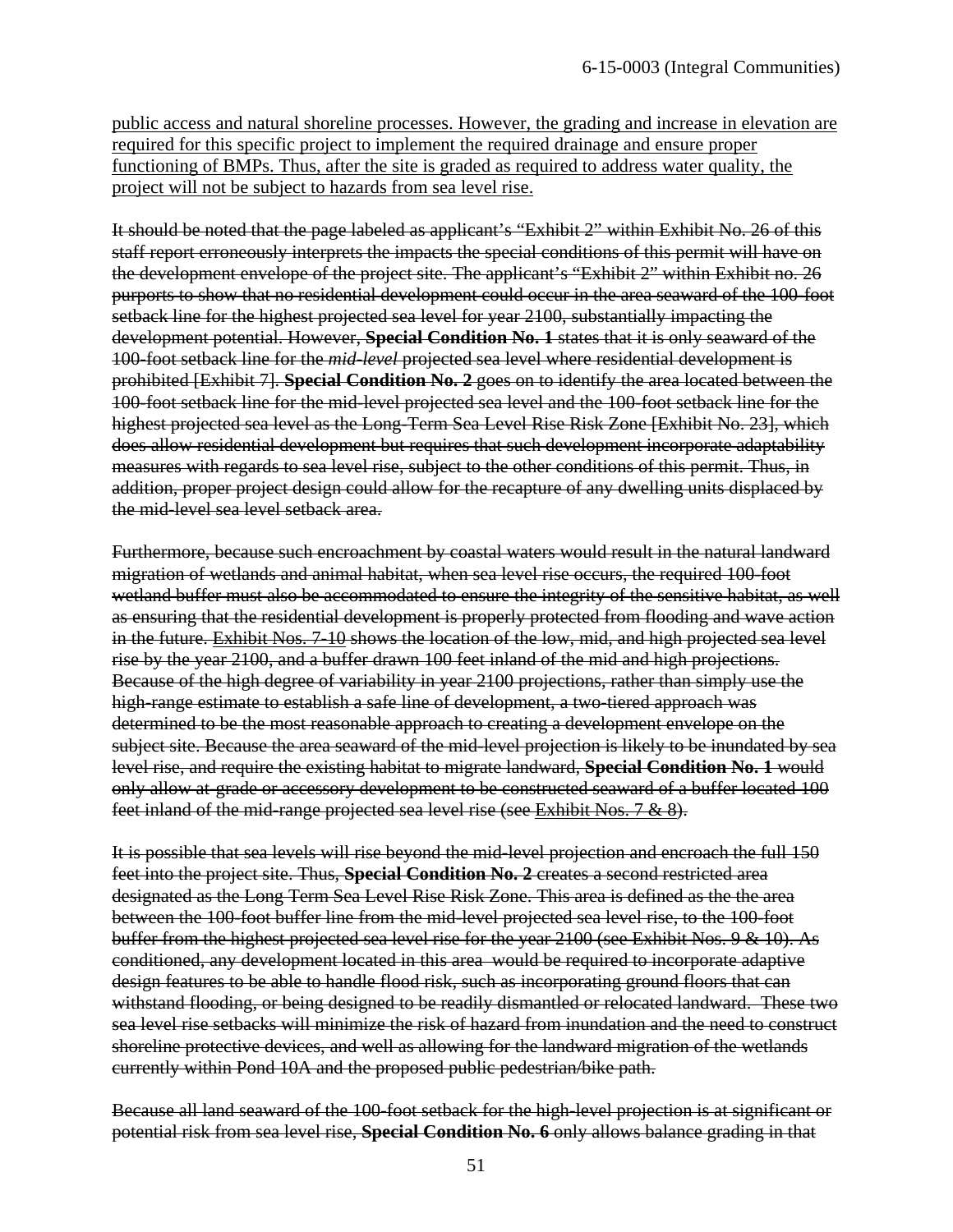portion of the project site. **Special Condition No. 1** requires a final plan that establishes a 100 foot setback from the highest projected year 2100 setback line so as to provide ample space to avoid flooding risk and permit habitat migration, while still allowing at-grade and accessory development in the area. **Special Condition No. 1** further requires identification of the area at risk as the "Long-Term SLR Risk" zone in order that structures there are developed with the guidance. **Special Condition No. 2** limits development in the risk zone to structures that are capable of withstanding the flooding or that can be moved, with grading minimized to further prevent risk. Because the project site is a bayfront property that may will experience inundation from sea level rise, even at the higher elevation created to implement the water quality requirements, **Special Condition No. 11 12** requires an acceptance on the part of the applicant and his successors in interest of the wave and flooding risks inherent in such a development, while **Special Condition No. 12 13** requires a waiver of future shoreline protection to avoid shoreline armoring altering the natural shoreline and backstopping the migration of sensitive habitat in the National Wildlife Refuge. Finally, **Special Condition No. 15 16** requires the recordation of a deed restriction to ensure the aforementioned coastal protection measures and other requirements of this permit are properly implemented into the future.

The proposed sea level rise setbacks would affect the design of applicant's proposed project. As shown on **Exhibit Nos. 7-10**, when both the mid and high projections are overlain on the proposed site plan, approximately thirty-nine townhomes would have be removed or relocated, somewhat fewer if they could be adapted to periodic flooding. As proposed, all of the structures have been designed with first floor garages, which could possibly be allowed in the Long Term Sea Level Rise Risk Zone. In addition, as conditioned, the project must provide a minimum of 10 public access parking spaces, and relocate the required water treatment retention basin outside of the wetland buffer. Parking spaces and water treatment BMPs are uses compatible with periodic flooding and would be appropriate in the Long Term Sea Level Rise Risk Zone. In addition, as described in detail in the findings addressing visual resources, the portion of the project site at risk from sea level rise risk is substantially within the existing public view corridor that, as conditioned, would be placed over the project site, and restrict any development higher than 10 feet in height. Thus, development in this portion of the project site will already be restricted to protect public views, and the restrictions arising from sea level rise risk would not substantially alter allowable development in this location.

The applicant has stated that the requirements for setting development back from sea level rise, in conjunction with other special conditions, will result in the loss of up to 68 dwelling units from the applicant's proposal. However, the subject project would demolish all of the existing uses on the 10-acre project site for redevelopment. Given the size of the project site and development envelope identified on the project site by the relevant Coastal Act and LCP policies, proper project design could accommodate a substantial number of dwelling units. Ultimately, the number of units constructed on the site will depend on a variety of factors, including the size and height of the residences, the infrastructure, amenities, and other project components determined by the applicant. The purpose of the special conditions, whether addressing sea level rise, biological resources, or visual quality, is to define a development area in which a variety of development options could be accommodated, while ensuring that coastal resources are protected and enhanced.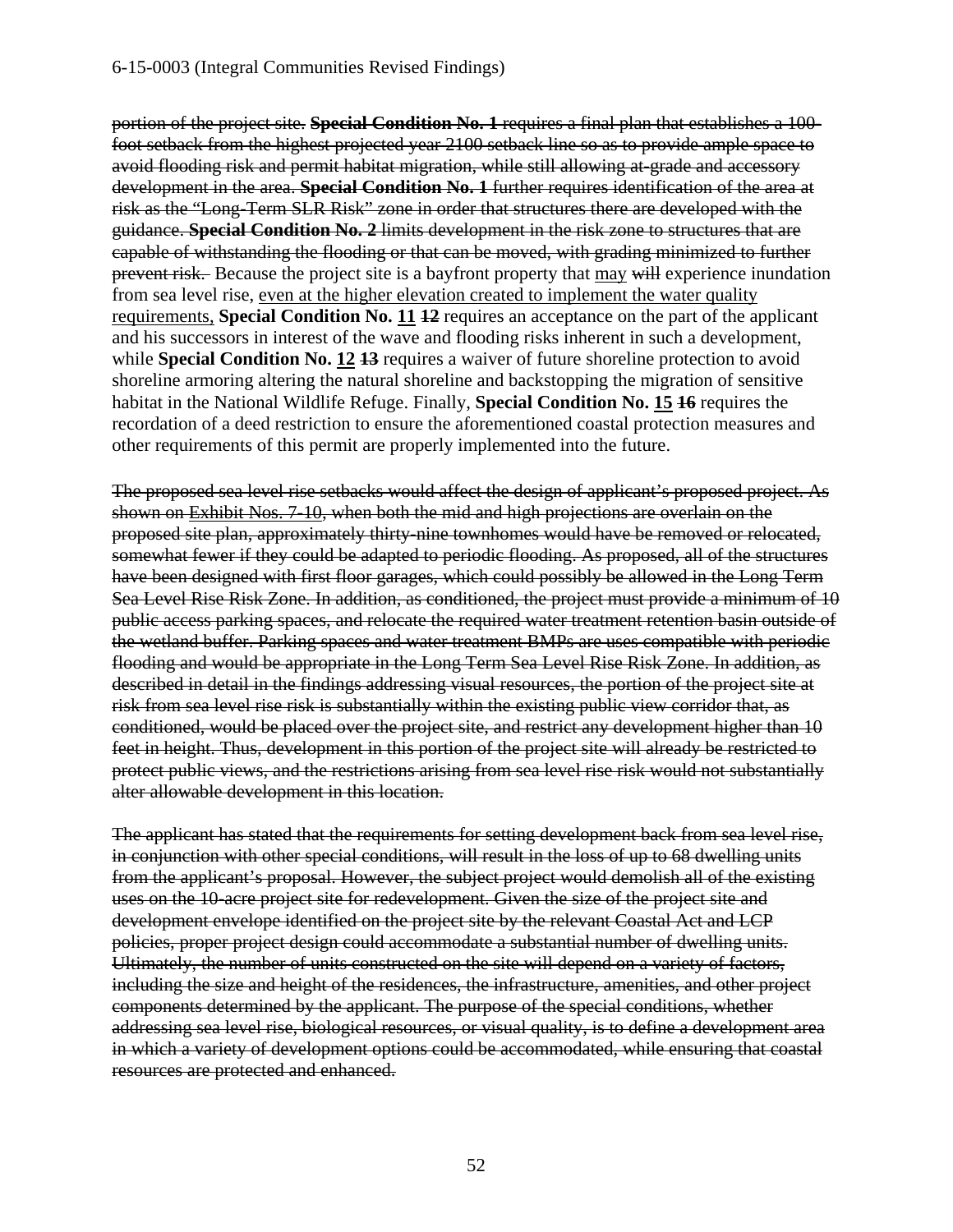In summary, the project site at its current elevation is at risk from flooding associated with sea level rise. Unlike the existing RV Park, which is a use that can easily adapt to rising sea level, the proposed project would consist of be a permanent, high-value structures. However, Aas proposed, the project would need to increase the elevation of the project site adjacent to Pond 10A so as to ensure proper drainage and BMP functionality, thus raising the elevation of the residential structures above the highest projected sea level. Because it is not anticipated that the sea will encroach as far into the project in this scenario, the threat from sea level rise has been reduced and the project is consistent with the applicable Coastal Act policies. address the risk of sea level rise by importing material and raising the elevation of the site. However, this would prevent the wetlands, other habitat, and the proposed public accessway from migrating inland as sea level rises. The importation of fill also impacts on adjacent coastal resources by redirecting flood waters onto habitat areas or adjacent properties. Thus, as conditioned, the project must be revised to accommodate a setback line where only at-grade, accessory improvements are allowed, and a setback line where only improvements that are removable or capable of withstanding periodic flooding are acceptable. Only as conditioned can the project can be found by the Commission to be in conformance with Chapter 3 of the Coastal Act.

# <span id="page-55-0"></span>**F. VISUAL RESOURCES**

Section 30251 of the Coastal Act states:

*The scenic and visual qualities of coastal areas shall be considered and protected as a resource of public importance. Permitted development shall be sited and designed to protect views to and along the ocean and scenic coastal areas, to minimize the alteration of natural landforms, to be visually compatible with the character of surrounding areas, and, where feasible, to restore and enhance visual quality in visually degraded areas. New development in highly scenic areas such as those designated in the California Coastline Preservation and Recreation Plan prepared by the Department of Parks and Recreation and by local government shall be subordinate to the character of its setting.* 

The City of Imperial Beach's certified LCP states:

# **Salt Evaporation Ponds and South San Diego Bay**

The salt evaporative ponds act as the gateway to Imperial Beach as one enters into the City along State Highway 75 from either the Silver Strand area or from Interstate 5. Unlike the Pacific Ocean, these ponds are small enough to be easily understood visually. They serve as important gateways to the City. There are excellent nighttime views of the Coronado Bridge and Downtown San Diego.

- c. Developments should be designed to respect and enhance the view and safety of the passerby.
	- Structures and open space areas should be arranged so that open space qualities of a development are apparent from outside the development.
	- Public rights of way should be designated not only for the safety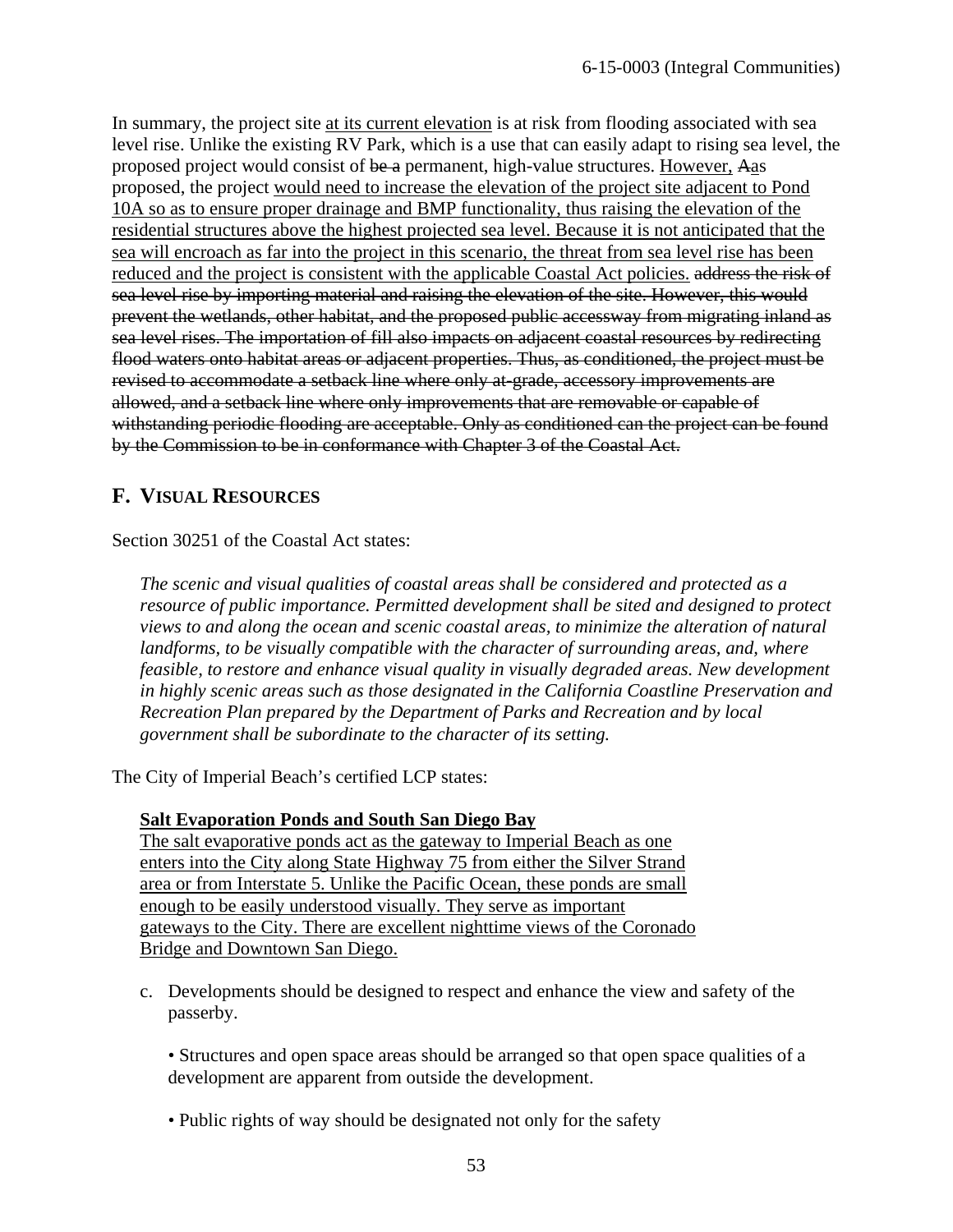and enjoyment of the motorist, but also for the pedestrian, jogger and bicyclist.

# GOAL 4 VISUAL QUALITY IS IMPORTANT

The visual quality of the City's environment shall be preserved and enhanced for the aesthetic enjoyment of both residents and visitors and the economic well-being of the community. Development of neighborhoods, streets and individual properties should be pleasing to the eye, rich in variety, and harmonious with existing development. The feeling of being near the ocean and bay should be emphasized even when the water is not visible. Designs reflective of a traditional California seaside community should be encouraged.

# D-8 Project Design

- a. The design of development projects should respect, work with and enhance the natural features of the land.
- Natural scenic amenities such as mature trees; watercourses and views should be integrated into the project design

Highway 75 is a popular coastal thoroughfare along the Silver Strand between the coastal communities of Imperial Beach and Coronado utilized by commuters, recreational users, and cyclists. The project site is immediately adjacent to the east side of Highway 75 and the south side of Pond 10A. The existing RV park consists of trailers and a small one-story office building. The project site sits at a lower elevation than Highway 75, with the site sloping seaward from a high of 19 feet above sea level in its southeast corner to a low of 7 feet above sea level at its northwest boundary next to Pond 10A. Highway 75 is approximately twenty feet above sea level along the segment adjacent to the project site. The surrounding area is characterized by protected open space ponds and San Diego Bay to the north, one and two-story detached residences to the east, and Highway 75 and a mix of residential and commercial uses to the west and south.

As stated earlier in this report, prior to 1964, the project site was undeveloped, and has been developed since that time with the existing RV park, which does not have development taller than the one-story RV's themselves. Thus, for most, if not all, of the project site's history, the public – pedestrians, cyclists, and drivers – have enjoyed coastal views of Pond 10A, the BayShore Bikeway, and San Diego Bay over the western third of the 10-acre project site from northbound Highway 75 (Exhibits 12 & 15).

Of the 184 190 attached townhomes proposed by the applicant, a total of 109 115 townhomes would be three stories in height, with a 40-ft. maximum height, ranging from 1,145 sq. ft. to 1,640 sq. ft. with attached two-car garages. The remaining 75 attached townhomes would be two stories in height, with a 26-ft. maximum height, ranging between 1,600 and 1,990 sq. ft. with attached two-car garages. All of the proposed townhomes would a maximum of 40 feet in height. All of the townhomes would be grouped together in a row home configuration averaging seven units in length, with some rows forming internal courtyards. The three proposed detached single family residences would be located on the easternmost portion of the project site next to the  $7<sup>th</sup>$ Street entrance and would be two stories, approximately 2,250 sq. ft. with attached two-car garages and 26 feet tall. The proposed project would also include a recreational area with pool facilities near the main western entrance off Highway 75. The applicant proposed to cluster the two-story townhomes in the northern portion of the development, closest to Pond 10A, with the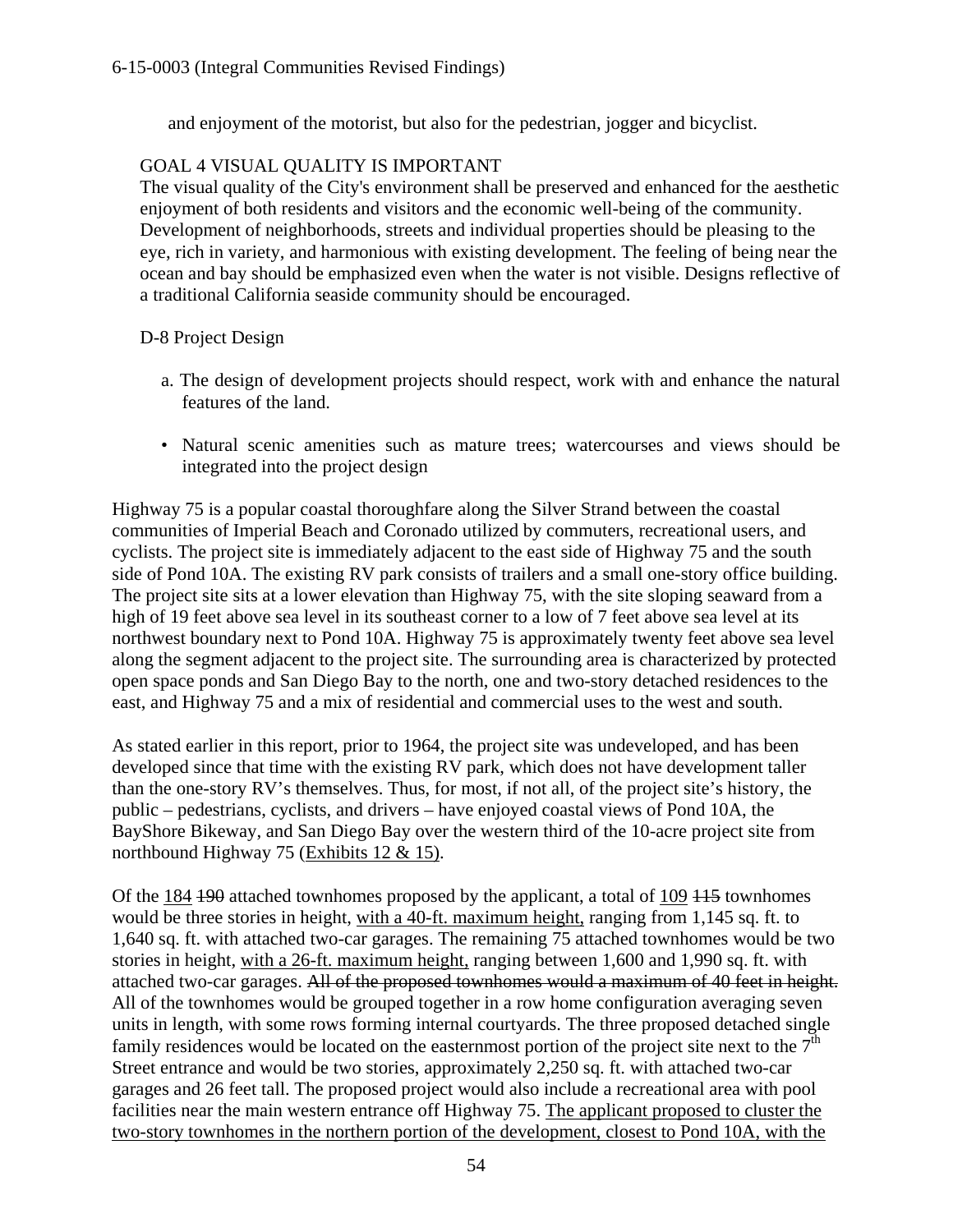three-story townhomes located in the northwestern and southern portions of the property, so as to create a "stepped back" appearance to the development and ease the visual transition from the open space area to the residential development and

Staff, in consultation with the applicant, established the boundaries of the existing public view corridor across the site. The view corridor exists where it does because Highway 75 increases in elevation as it proceeds north from its intersection with Palm Avenue toward the Silver Strand. When Highway 75 reaches the western boundary of the project site, it has increased to such an elevation relative to the project site that the public is able to look out over the existing RV park and see Pond 10A and San Diego Bay. As proposed, approximately forty-five 40-foot tall townhomes would be located within this view corridor, all the way up to the project site's boundary along Highway 75 save for the northwestern-most corner of the property. Even with the aforementioned height difference between the project site and Highway 75, the townhomes will be substantially taller than Highway 75 and completely block the existing public views of Pond 10A and San Diego Bay. The view blockage will be further exacerbated because the project includes importing 13,050 cubic yards of fill to raise the grade of the project area, particularly in the aforementioned western third within the view corridor, prior to constructing the 40-foot tall townhomes. Furthermore, because the townhomes would be arranged in connected rows of approximately seven units each, the proposed development will not even have side yard setbacks between the homes, and thus will completely wall off the existing public view (Exhibits 13 & 16).

The applicant has commented that the aforementioned view corridor is not explicitly identified in the City's LCP. While the long-existing public view over the project site is not called out in the LCP, this does not change the public nature of the view or its scenic quality. In providing exhibits identifying particular public views, LCPs cannot provide an exhaustive list of every opportunity for the public to be able to view coastal resources. Indeed, the City's LCP highlights the fact that Imperial Beach is unique in that it is bordered on the north, west, and south by scenic coastal resources: San Diego Bay, the Pacific Ocean, and the Tijuana River Estuary, respectively. The Design Element of the City's LCP recognizes that "from an environmental standpoint, Imperial Beach has a number of unique qualities. These include a large number and variety of vistas and natural settings (i.e., from nearly all sections of the community there are panoramic views)…" Identifying every single public vantage point on a single exhibit is not necessary, as the visual protection policies are designed to apply whenever a public view is identified in the course of processing a proposed project. Using the LCP as guidance and the Chapter 3 policies of the Coastal Act as the standard of review, the Commission finds that the existing public view across the subject site is a unique panoramic that must be considered and protected, and the subject development must be sited and designed to protect it.

Because the project site is located adjacent to Highway 75, a high speed arterial road, and constitutes only 600 feet of the multi-mile roadway, the view afforded to drivers on the road is relatively brief, and once past the development there are miles of uninterrupted open space views of the bay and Pacific Ocean. Thus, in this specific context, the proposed townhome development does not constitute a major impact to the view when coupled with the modification to the proposal to delete the northwestern-most structure and create an at-grade wetland buffer area along the northern portion of the property.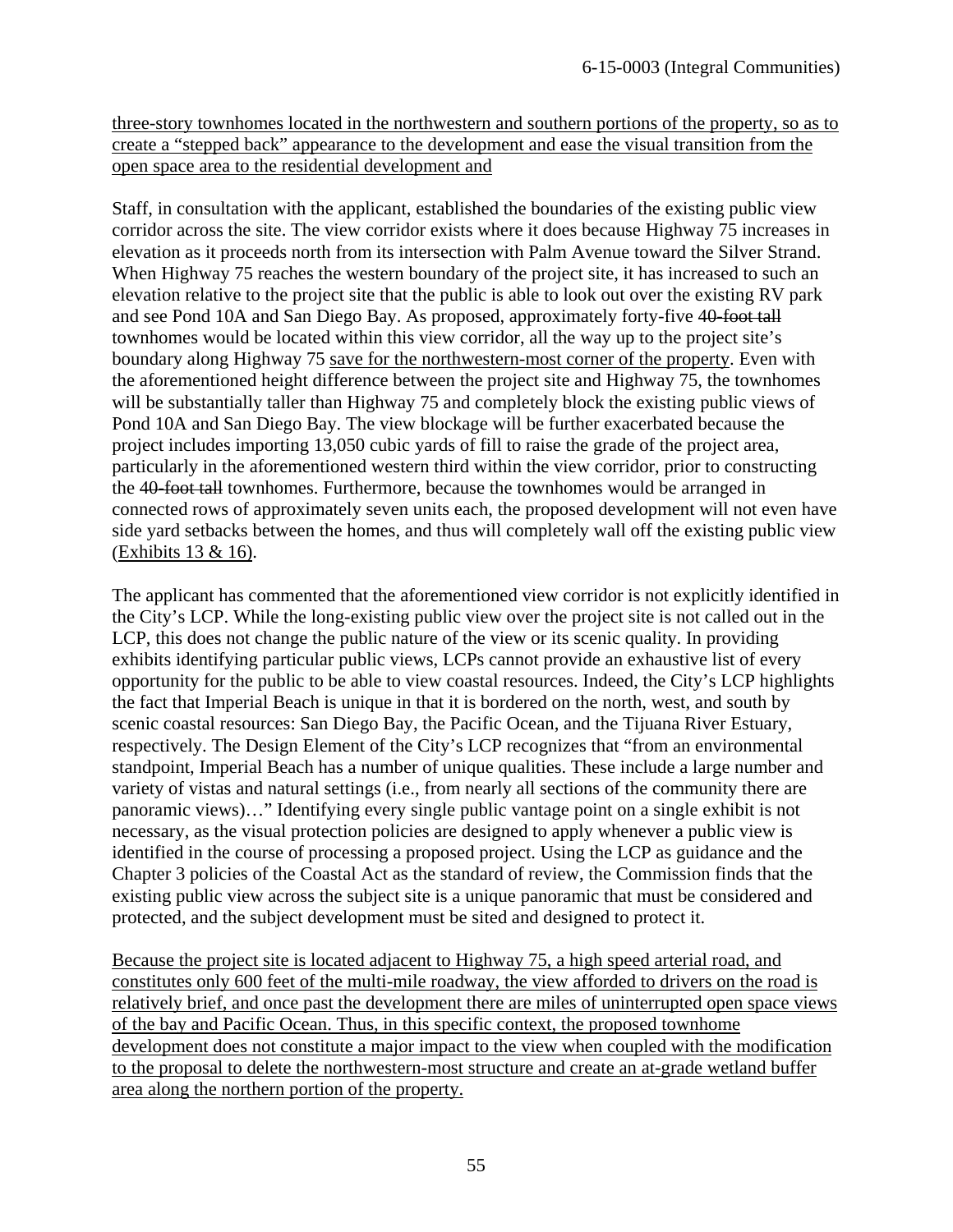# 6-15-0003 (Integral Communities Revised Findings)

In addition to the direct view blockages resulting from the project, the proposed 193 187 dwelling unit residential development would have a density of 21-dwelling units per acre which, coupled with the 40-foot height of the majority of the townhomes, would be substantially denser and taller than the surrounding community character. The development will be visible from a variety of public vantage points including Highway 75, surrounding streets, and the Bayshore Bikeway, and would substantially alter the community character of this corner of San Diego Bay (Exhibit 19). Currently, members of the public looking south from the Bayshore Bikeway at Pond 10A see a wetland vista backstopped by unobtrusive singe-story single family residences on the east and a low-lying RV park on the south. Because usage of the RV park is seasonal, it is substantially vacant for much of the year, which further lessens the visual impact it has on the adjacent viewshed.

Any increase in the intensity of use at the project site is likely to change the community character of this shoreline site. However, although some intensification of development may be acceptable, new development along the coast should not substantially reduce or block existing public views of the shoreline. Regardless of maximum height and density requirements, the Commission typically requires new development to define existing view corridors that protect and preserve public views, and design the project within those parameters. (ref. CDP No. A-6-LJS-13- 0256). While the proposed development would block some of the public view currently existing over the project site, as stated above, in the specific context in which the project site is located, coupled with the design modification to install at-grade development within the heart of the view corridor, the proposed development as conditioned will be visually compatible with the character of the surrounding area.

Therefore, to bring the proposed project into conformance with the visual resource protection policies of Chapter 3 of the Coastal Act, several special conditions have been attached that require the development to preserve the existing view corridor on the site. **Special Condition No. [1](#page-11-2)** requires the final approved plans to include no structures higher than 10 feet from existing or finished grade – whichever is lower – within the identified view corridor. **Special Condition No. 3 4** requires that no landscaping within the view corridor be taller than 10 feet nor have a growth potential of more than 10 feet. Because the development is adjacent to Pond 10A and in close proximity to the Bayshore Bikeway, which provides scenic vistas of the coastal area, **Special Condition No. 7 8** requires the applicant to submit a final color board for the proposed development that avoids bright, obtrusive colors and emphasizes earth-tone colors. To ensure that the visual protection measures carry forward into the future with subsequent property owners, **Special Condition No. 15 16** requires the recordation of a general deed restriction against the property to inform the public and potential buyers of the permit and its conditions.

In summary, the proposed residences would not only block public views from highway, but create an unusually large and massive development directly adjacent to and looming over the open expanse of the wildlife refuge, inconsistent with the visual protection policies of Chapter 3 of the Coastal Act. Only as conditioned to protect the existing view corridor from obstruction and ensure the final development is less intrusive into the scenic quality of the area, can the project be found by the Coastal Commission to be in conformance with Chapter 3 of the Coastal Act.

# <span id="page-58-0"></span>**G. WATER QUALITY**

Section 30231 of the Coastal Act states: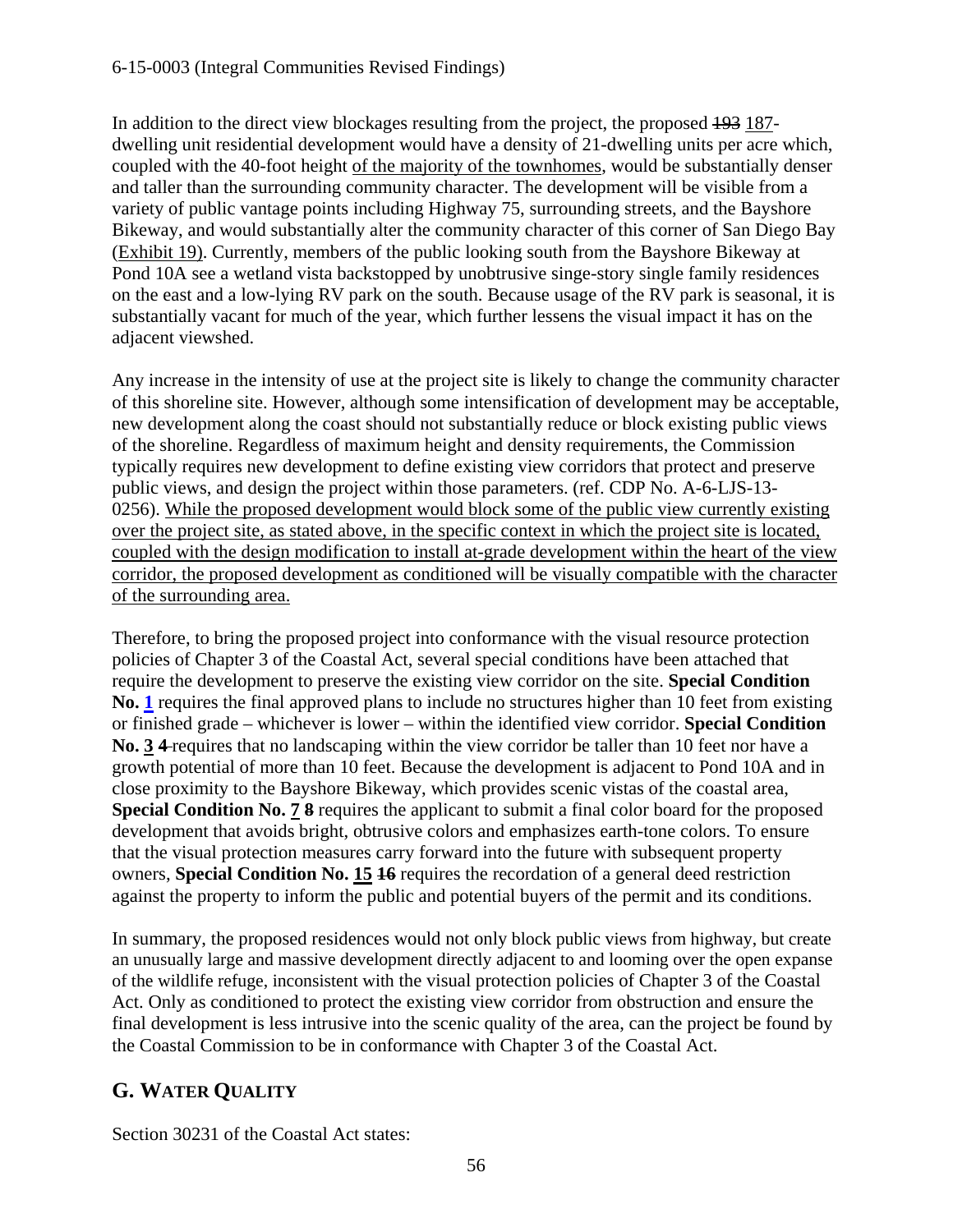*The biological productivity and the quality of coastal waters, streams, wetlands, estuaries, and lakes appropriate to maintain optimum populations of marine organisms and for the protection of human health shall be maintained and, where feasible, restored through, among other means, minimizing adverse effects of waste water discharges and entrainment, controlling runoff, preventing depletion of ground water supplies and substantial interference with surface waterflow, encouraging waste water reclamation, maintaining natural vegetation buffer areas that protect riparian habitats, and minimizing alteration of natural streams.* 

Relevant Sections of the City of Imperial Beach's certified LCP state:

### *Section 19.25.060, Development Regulations and Design Standards*

### *G. Climate Change/Sustainability Provisions:*

### *1. Mitigation Measures*

*a. Storm Water. Storm Water runoff shall be minimized (in addition to satisfying the storm water requirements of IBMC Chapter 8.30, 8.31, and 8.32) by infiltrating runoff on-site provided that geotechnical studies support infiltration/percolation capabilities.* 

The applicant's proposed development includes the demolition and grading of almost the entire 10-acre project site, as well as possible measures such as removing and compacting topsoil to prepare the site for development. The proposed residential development would utilize landscaping consisting of trees, shrubs, vines, accent plants, groundcover, and turf. A 100-foot wide buffer from the wetlands on the northern border of the project site would be created, which, as proposed, would include approximately 0.56-acre of wetland restoration consisting of native coastal salt marsh plants, and a 12,000 sq. ft. bioretention area that will consist of groundcover vegetation and would occupy approximately half of the wetland buffer area. The project site is not currently located within a 100-year flood hazard area as mapped by the Federal Emergency Management Agency (FEMA). However, because the project site is adjacent to San Diego Bay, the hazard zone is predicted to progressively encroach toward the site as sea levels continue to rise.

A Preliminary Hydrology & Hydraulic Report and a Preliminary Stormwater Management Plan and a draft Stormwater Pollution Prevention Plan have been prepared by Pasco Laret & Associates. According to the report, potential water quality impacts associated with the proposed project include construction-related erosion and sedimentation (soil stockpiles and trenches excavated during construction could pose erosion risks), hazardous material discharge, and potential groundwater discharge.

According to the environmental studies submitted by the applicant, under existing conditions the properties located adjacent to Pond 10A, as well as existing storm drains in the area, can experience tidal inundation during very high tides. As a result, the National Wildlife Refuge performed hydraulic modeling to determine if the new hydraulic connections within the salt ponds installed as part of restoration would exacerbate the potential for tidal flooding in the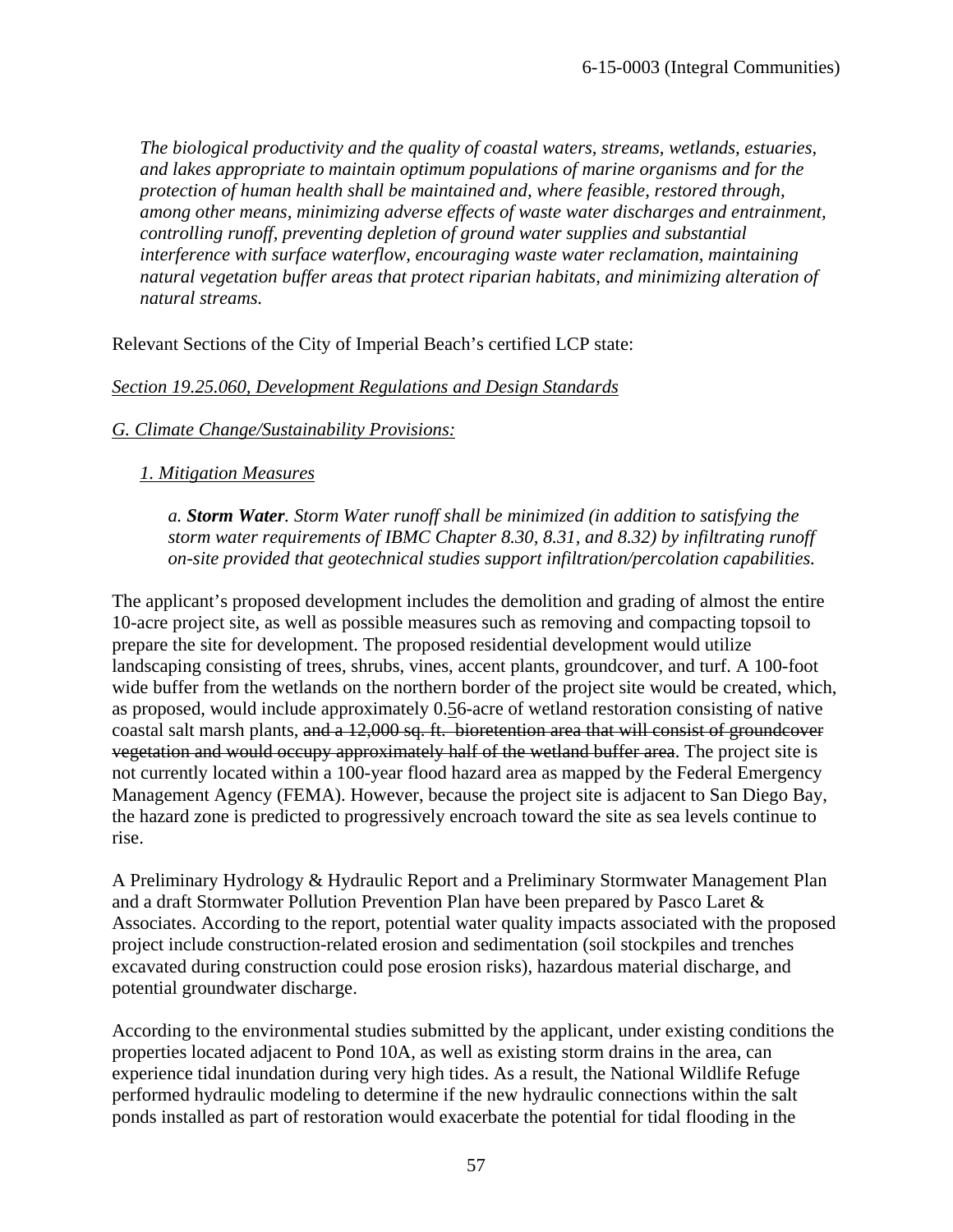vicinity of the ponds. That analysis determined that there was no difference in water levels in the western ponds under existing conditions and those following the restoration project. Therefore, the National Wildlife Refuge concluded that the restoration projects would have no effect on the level or rate of tidal flooding within the adjacent neighborhood. Nevertheless, flooding is a potential risk for areas in close proximity to the ponds, and thus even if materials are properly secured, coastal waters could encroach into the area and impact water quality.

The City of Imperial Beach maintains two outlets that affect the water within Pond 10A, including a 24-inch reinforced concrete pipe that empties into Pond 10A just outside the northwestern corner of the project site, after crossing under Highway 75 from 5th Street. There is also a small storm drain outlet that empties into Pond 10A from  $7<sup>th</sup>$  Street between Boulevard Avenue and Basswood Avenue, near the northeast corner of the pond. Finally, there is a storm drain under the northwest corner of the project site that captures runoff from Highway 75 itself and channels it through the project site directly into Pond 10A.

The proposed project, by removing the existing use as a trailer park, would result in a net reduction of approximately one-acre of impervious surfaces from current levels, largely by providing the wetland buffer, and the small landscaped areas within the development.

As proposed, a bioretention basin large enough to accommodate runoff from both the residential development and Highway 75 is proposed to be located in the development, outside of the 100 foot wetland buffer area. 12,000 sq. ft. bioretention basin proposed to be located within the buffer area. The proposed new residential development must capture and treat polluted stormwater runoff before it exits the project site. As stated in the findings regarding impacts to sensitive habitat, both the Commission's ecologist and water quality staff have determined that the placement of the bioretention basin within the proposed wetland buffer area would adversely impact the biological role that wetland buffers are meant to provide. For example, required trash abatement as part of BMP upkeep would not necessarily be compatible with upland wildlife resting and refuge. It should be noted that compared to the existing use, the high density of the proposed development is expected to potentially generate moderate amounts of polluted runoff, requiring robust water quality measures. However, the 10-acre project site has ample space to dedicate an area for water quality BMPs outside of the wetland buffer.

In addition, the project site currently channels all runoff flowing east from the adjacent segment of Highway 75 into a storm drain located in the northwest corner of the property and discharges from the property into Pond 10A, which is part of the National Wildlife Refuge. The proposed project design would divert the road drainage that currently enters the site into the aforementioned bioretention basin for treatment, instead of directly entering Pond 10A as it currently does 160 feet further along the highway where it would enter, untreated, a Caltrans storm drain that also discharges to the National Wildlife Refuge. Because runoff from road surfaces commonly carry pollutants such as metals, petroleum products, sediment and trash, the drainage directly and adversely impacts the water quality of the National Wildlife Refuge. Thus, the Commission's water quality staff concurs that determined that because runoff from Highway 75 has been and will continue to pass through the project site untreated, for the protection and restoration of coastal water quality, it would be optimal to accommodate the highway runoff that currently passes untreated through the project site using the project's water quality BMPs. The applicant has responded that the requirement to treat runoff entering the site from Highway 75 prior to it entering Pond 10A is not required by Regional Water Quality Control Board.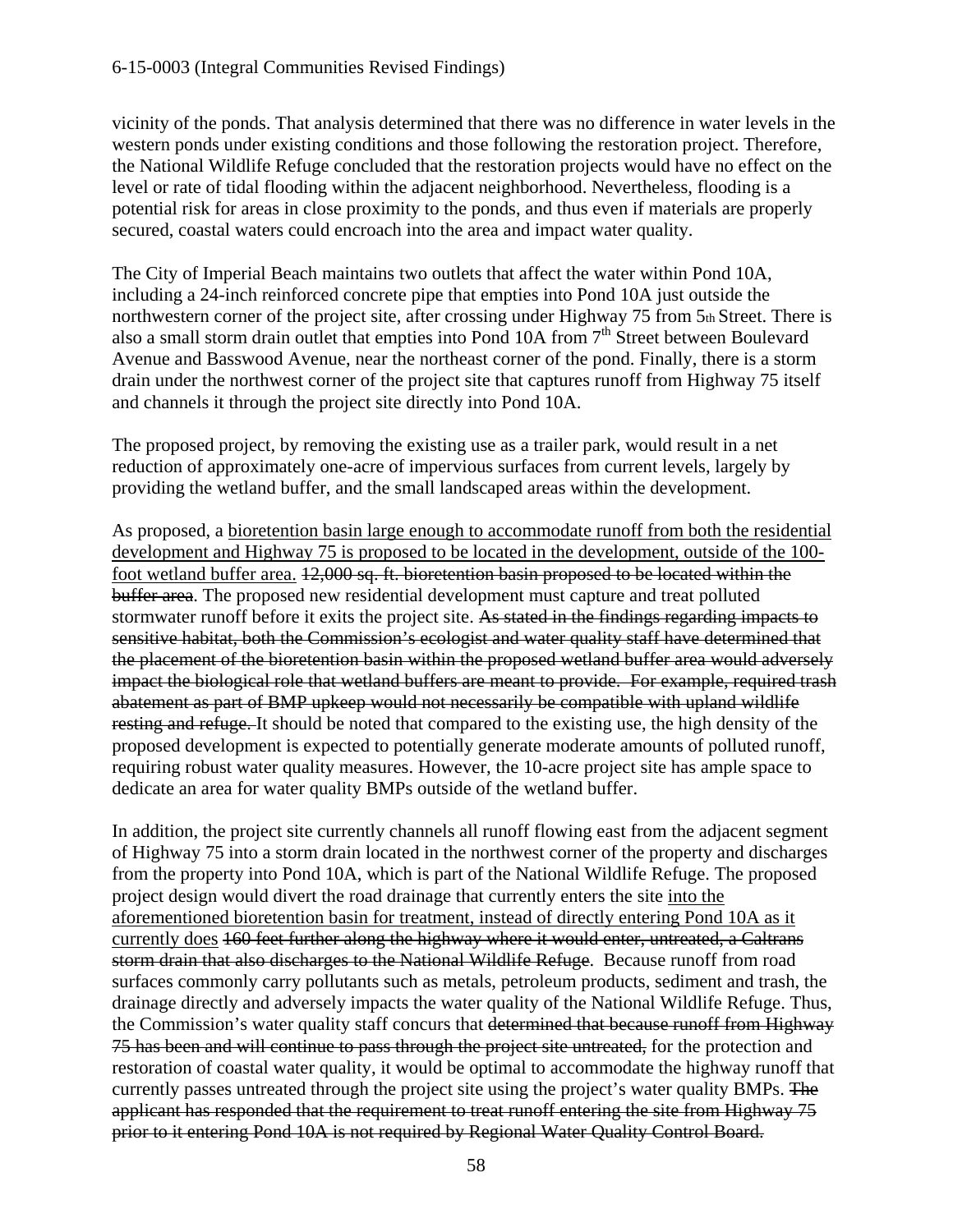However, given that the proposed project represents a significant intensification of use on the site directly adjacent to the highly sensitive National Wildlife Refuge, it is important that all drainage both from and through the project site be treated in a manner that will protect these resources.

The applicant responded to Commission staff that tTreating the additional runoff would require increasing the size of the proposed bioretention basin by 40-50% - approximately 4,800 – 6,000 additional square feet. However, the entire existing trailer park will be removed prior to development, and the 10-acre site can and should be designed to provide for resizing and appropriately relocating the proposed bioretention basin outside of the wetland buffer. The applicant also responded that the City of Imperial Beach is working on a plan to eventually improve this portion of Highway 75, and that since such improvements will likely include treatment of the road runoff, it is unnecessary for the subject project to incorporate treatment of this runoff. The materials the applicant submitted to staff regarding the proposed project, such as the traffic impact analysis, make several references to potential improvements to road segments around the project site. However, those same materials identify that the improvement plans are either conceptual or still working their way through local government; with timelines, costs, and funding still unsecured. Thus, it is unknown when, if ever, the City of Imperial Beach will actually implement any improvements to the segment of Highway 75 adjacent to the project site. It is important that redevelopment of this site treat all runoff that is currently discharged from the site into the National Wildlife Refuge.

Another potential source of impacts to coastal water quality comes from the landscaping of the proposed 187 193 residences and the common spaces that will serve them. Landscaping requires periodic maintenance, and such measures, such as fertilizer use and rodent control, can impact water quality when high levels of nitrates, pesticides, and rodenticides enter coastal waters. While the proposed project includes the use of bioretention basins that would treat polluted runoff, additional measures that keep potential pollutants separate from runoff could be even more effective. Through the prudent, efficient use of no-fertilizer or environmentally-friendly fertilizer measures, the likelihood of such chemicals entering coastal waters is significantly reduced. The same logic applies to pest control. Popular pest control measures, such as widespread application of poisonous chemicals, can degrade coastal waters and impact nontargeted wildlife. Thus, any new development should include measures that favor non-chemical pest control measures.

As proposed, the project contains features that do not conform to the water quality protection policies of Chapter 3 of the Coastal Act. In order to bring the proposed project into conformance with the Coastal Act, several special conditions are requires. **Special Condition No. 1** requires final plans that relocate all water quality treatment BMP outside of the proposed wetland buffer. **Special Condition No. 3 4-** requires a final landscape plan that will emphasize the use of alternatives to chemical treatments and the minimization of chemical treatments for maintenance and pest control. **Special Condition No. 4 5** requires a final drainage plan which requires that Low Impact Development BMPs be prioritized, and requires the water quality treatment BMPs be designed to also treat the drainage received from Highway 75. **Special Condition No. 9 10** requires a final Stormwater Pollution Prevention Plan that ensures construction activity will not impact coastal waters and contains all measures needed to prevent construction activity from spillover into coastal waters. **Special Condition No. 10 11** requires the applicant to dispose of all exported material in a legal site outside of the coastal zone. Thus, as conditioned in this permit,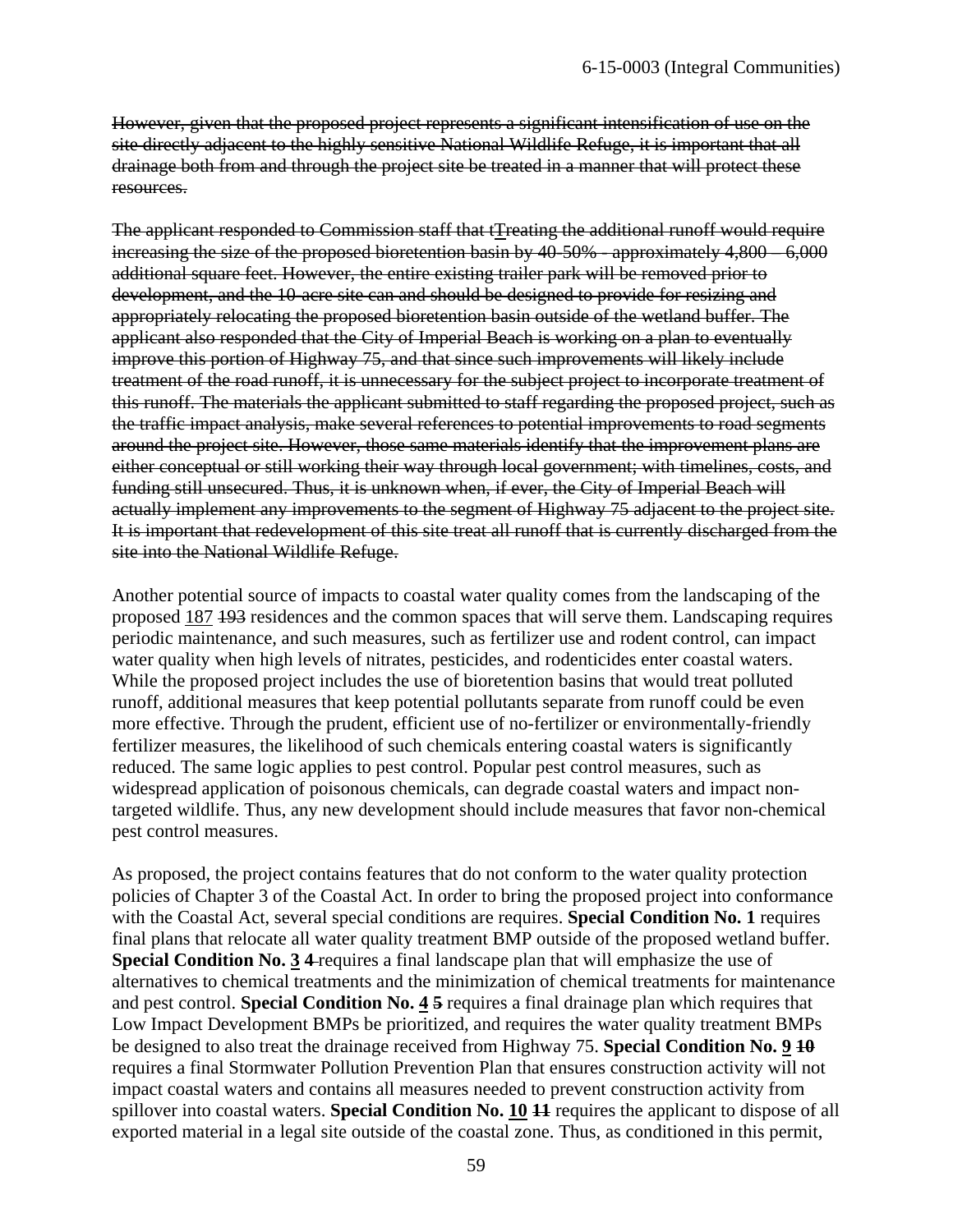the Coastal Commission may find that the proposed project conforms to the water quality protection policies of the Coastal Act.

# <span id="page-62-0"></span>**H. LOCAL COASTAL PLANNING**

Section 30604(a) also requires that a coastal development permit shall be issued only if the Commission finds that the permitted development will not prejudice the ability of the local government to prepare a Local Coastal Program (LCP) in conformity with the provisions of Chapter 3 of the Coastal Act. In this case, only as conditioned, such a finding can be made.

The project site is zoned C/MU-1 (General Commercial & Mixed Use), which permits attached multi-family residential units at a maximum density of one dwelling unit per 1,000 square feet (or 43.5 dwelling units per acre). The project proposes a residential density of 21 dwelling units per acre, consistent with this requirement. However, the proposed project presents conflicts with the certified LCP's policies addressing public access and recreation, shoreline protection, public parking, natural resources, visual quality, and sea level rise. As conditioned, the amended project should not prejudice the ability of the City of Imperial Beach to continue to implement its Local Coastal Program.

# <span id="page-62-1"></span>**I. CALIFORNIA ENVIRONMENTAL QUALITY ACT**

Section 13096 of the Commission's Code of Regulations requires Commission approval of Coastal Development Permits to be supported by a finding showing the permit, as conditioned, to be consistent with any applicable requirements of the California Environmental Quality Act (CEQA). Section 21080.5(d)(2)(A) of CEQA prohibits a proposed development from being approved if there are feasible alternatives or feasible mitigation measures available which would substantially lessen any significant adverse effect which the activity may have on the environment. A "Final Environmental Study and Mitigated Negative Declaration for Bernardo Shores" dated November 2014 was prepared and adopted for the proposed project.

The proposed project has been conditioned in order to be found consistent with the Chapter 3 policies of the Coastal Act. Mitigation measures, including conditions establishing an appropriate development area including wetland buffers, runoff treatment, public access and signage, community character, visual resource protection, and sea level rise will minimize all adverse environmental impacts. As conditioned, there are no feasible alternatives or feasible mitigation measures available which would substantially lessen any significant adverse impact which the activity may have on the environment. Therefore, the Commission finds that the proposed project is the least environmentally-damaging feasible alternative and can be found consistent with the requirements of the Coastal Act to conform to CEQA.

(G:\San Diego\Reports\2015\6-15-0003 Integral Communities REVISED FINDINGS stf rpt draft.docx)